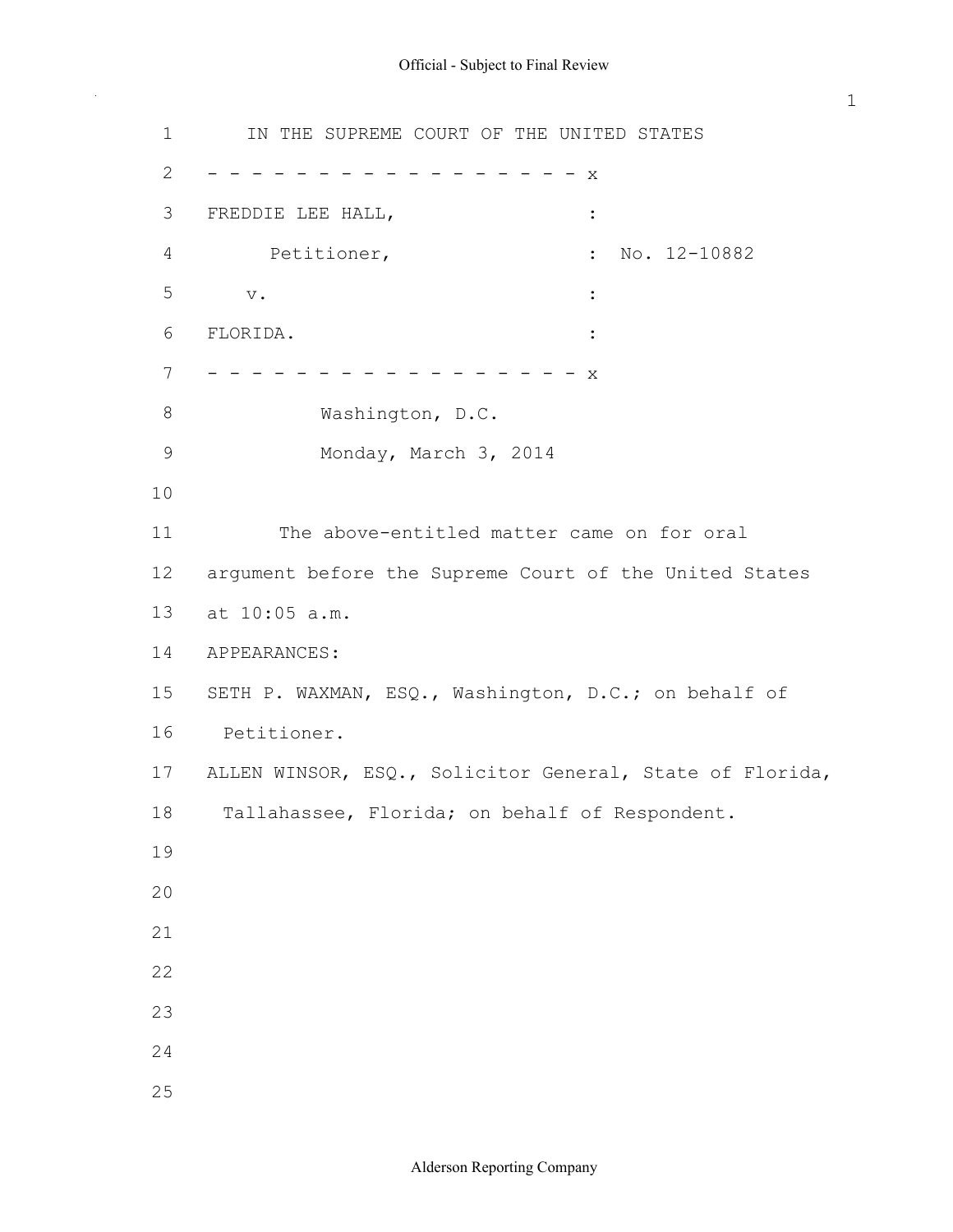| $1\,$          | CONTENTS                    |      |
|----------------|-----------------------------|------|
| 2              | ORAL ARGUMENT OF            | PAGE |
| $\mathfrak{Z}$ | SETH P. WAXMAN, ESQ.        |      |
| $\overline{4}$ | On behalf of the Petitioner | 3    |
| 5              | ORAL ARGUMENT OF            |      |
| 6              | ALLEN WINSOR, ESQ.          |      |
| $7\phantom{.}$ | On behalf of the Respondent | 26   |
| 8              | REBUTTAL ARGUMENT OF        |      |
| 9              | SETH P. WAXMAN, ESQ.        |      |
| 10             | On behalf of the Petitioner | 53   |
| 11             |                             |      |
| 12             |                             |      |
| 13             |                             |      |
| 14             |                             |      |
| 15             |                             |      |
| 16             |                             |      |
| 17             |                             |      |
| 18             |                             |      |
| 19             |                             |      |
| 20             |                             |      |
| 21             |                             |      |
| 22             |                             |      |
| 23             |                             |      |
| 24             |                             |      |
| 25             |                             |      |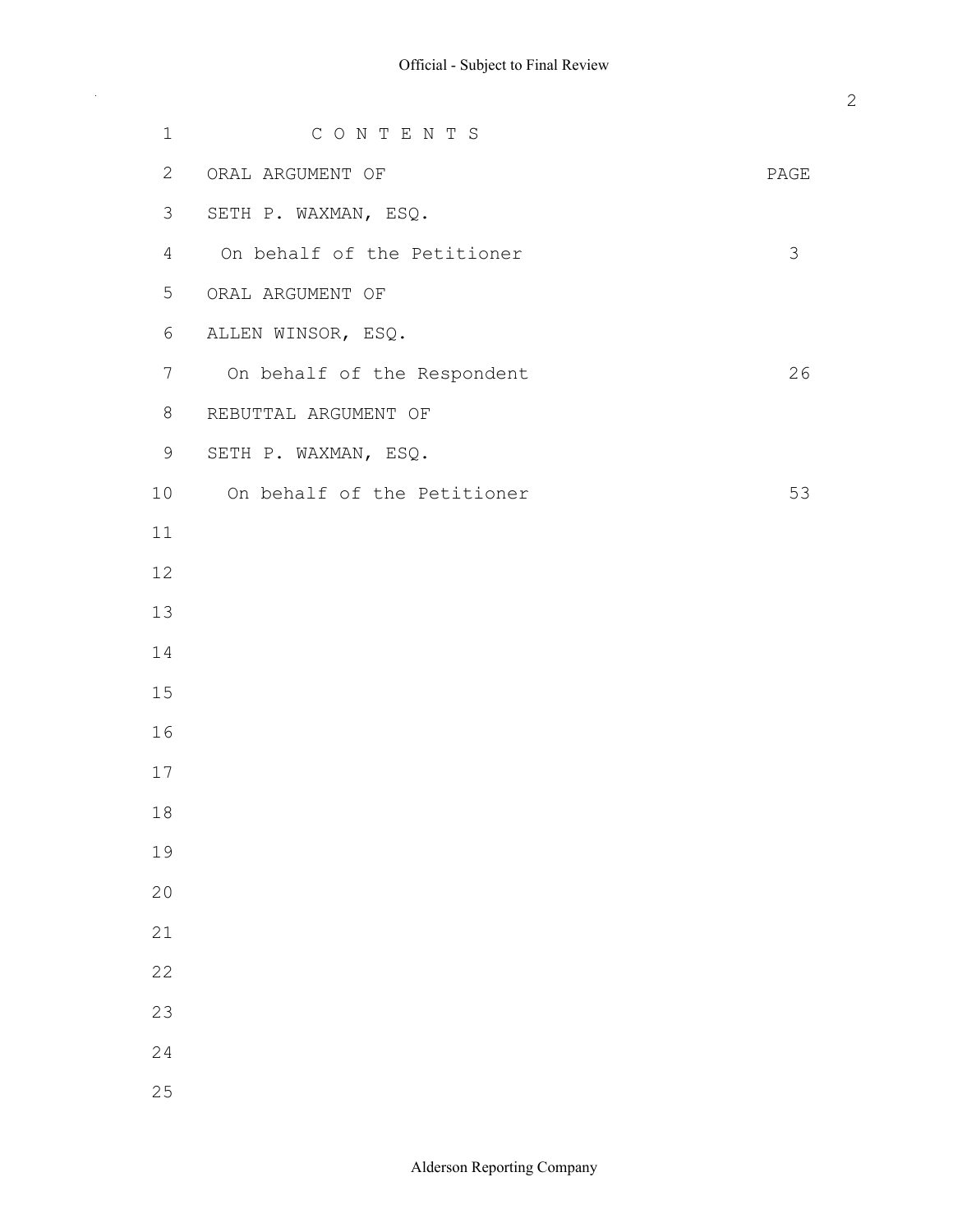P R O C E E D I N G S (10:05 a.m.) CHIEF JUSTICE ROBERTS: We'll hear argument 4 this morning in Case 12-10882, Hall v. Florida. Mr. Waxman. ORAL ARGUMENT OF SETH P. WAXMAN ON BEHALF OF THE PETITIONER 8 MR. WAXMAN: Mr. Chief Justice, and may it please the Court: In Atkins v. Virginia, this Court held that the Constitution bars executing persons with mental retardation; that is, persons with significantly subaverage intellectual function concurrent with deficits in adaptive behavior with an onset before the age of 18. Because of the standard error of measurement that's inherent in IQ tests, it is universally accepted that persons with obtained scores of 71 to 75 can and often do have mental retardation when those three prongs are met. The statistical error of measurement or SEM is that  $-$ 22 JUSTICE SOTOMAYOR: Mr. Waxman, a line has to be drawn somewhere. And we did say in Atkins that we would leave it up to the States to determine the standards for this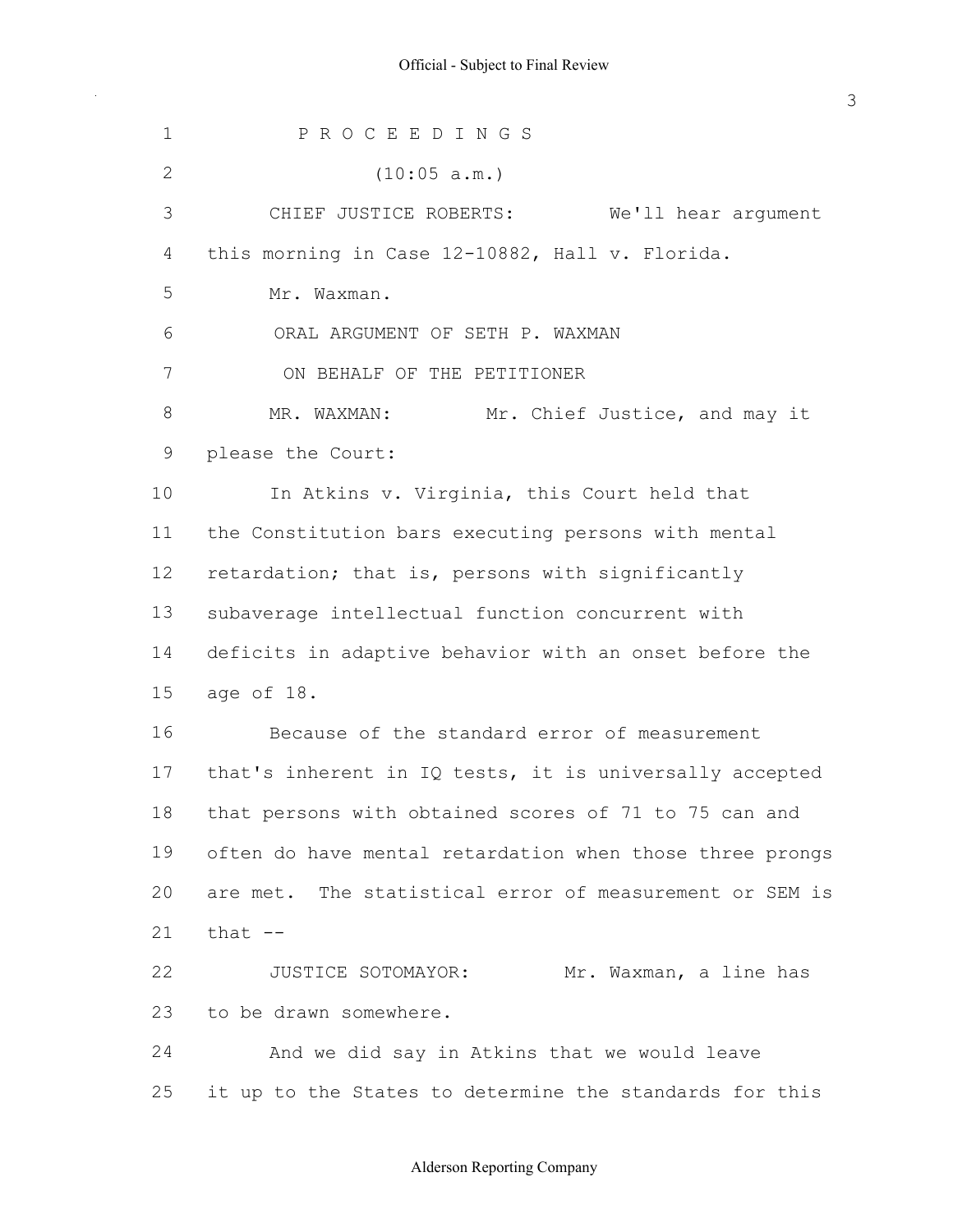issue. So what's the rule we announce today? We tell them 70 is not okay, but 75 would be? I'm not quite sure. How would you announce the rule? 4 MR. WAXMAN: Let me first take -- take some issue, with all due respect, with your characterization of Atkins. What this Court said in Atkins is not that we leave it to the States to establish the standards for the clinical condition of mental retardation. 9 What you said, quoting Ford, is, "We leave 10 it to the States to -- we leave to the States the task of developing appropriate ways to enforce the constitutional restriction that we announce." 13 The rule that we advocate is -- and the only real question presented in this case is just this: If a State conditions the opportunity to demonstrate mental retardation on obtained IQ test scores, it cannot ignore the measurement error that is inherent in those scores that is a feature, statistical feature of the test instrument itself. 20 JUSTICE SCALIA: But -- but we didn't -- we didn't base our decision in Atkins upon a study of what the American Psychiatric Association and other medical associations considered to be mental retardation. We

24 based it on what  $--$  what was the general rule that States had adopted. And a large number of States had

Alderson Reporting Company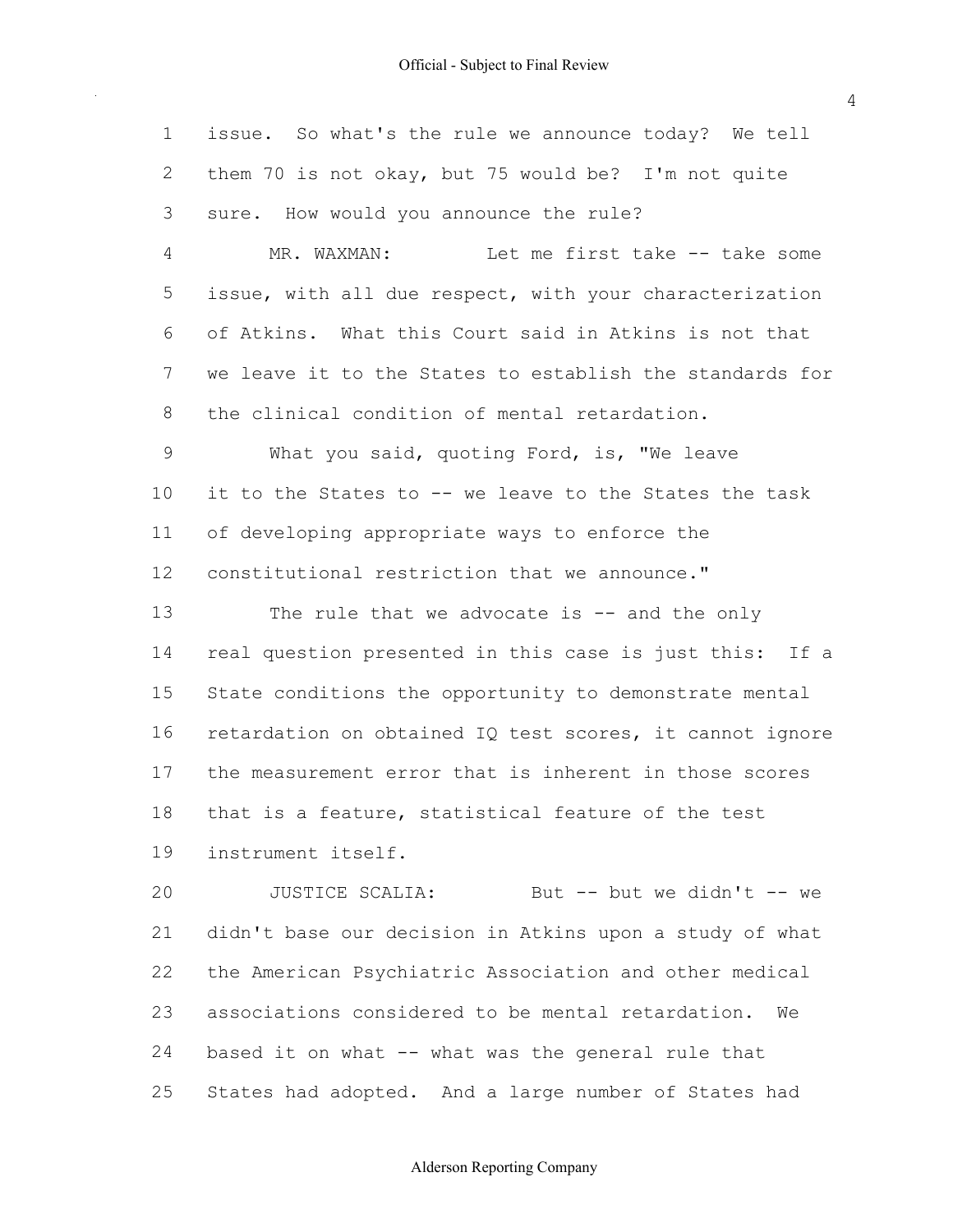adopted 70 as the criterion. I mean, the criterion is what do the American people think is the level of mental retardation that should make it impossible to impose the death penalty. We didn't look for the answer to that question to the APA or any of the other medical associations. We looked to what the States did. 8 Now, what has changed in what the States do? Anything? 10 MR. WAXMAN: Justice Scalia, I have -- I would like to respond with four points, and I hope desperately I'll remember them. First of all, what this Court said was, this 14 Court -- number one, it made clear, as it has reiterated in Miller v. Alabama and Graham v. Florida, that while a consensus or a perceived consensus among the States is important, the ultimate test is this Court's conclusion about what the Eighth Amendment does or doesn't allow. In making that determination at page 318 of this Court's opinion in Atkins, this Court, after reciting in Footnote 3 the virtually identical clinical definitions of mental retardation, and in Footnote 5, pointing out that 70 to 75 is the established cutoff for mental retardation, this Court said the following: Quote, "Clinical definitions of mental retardation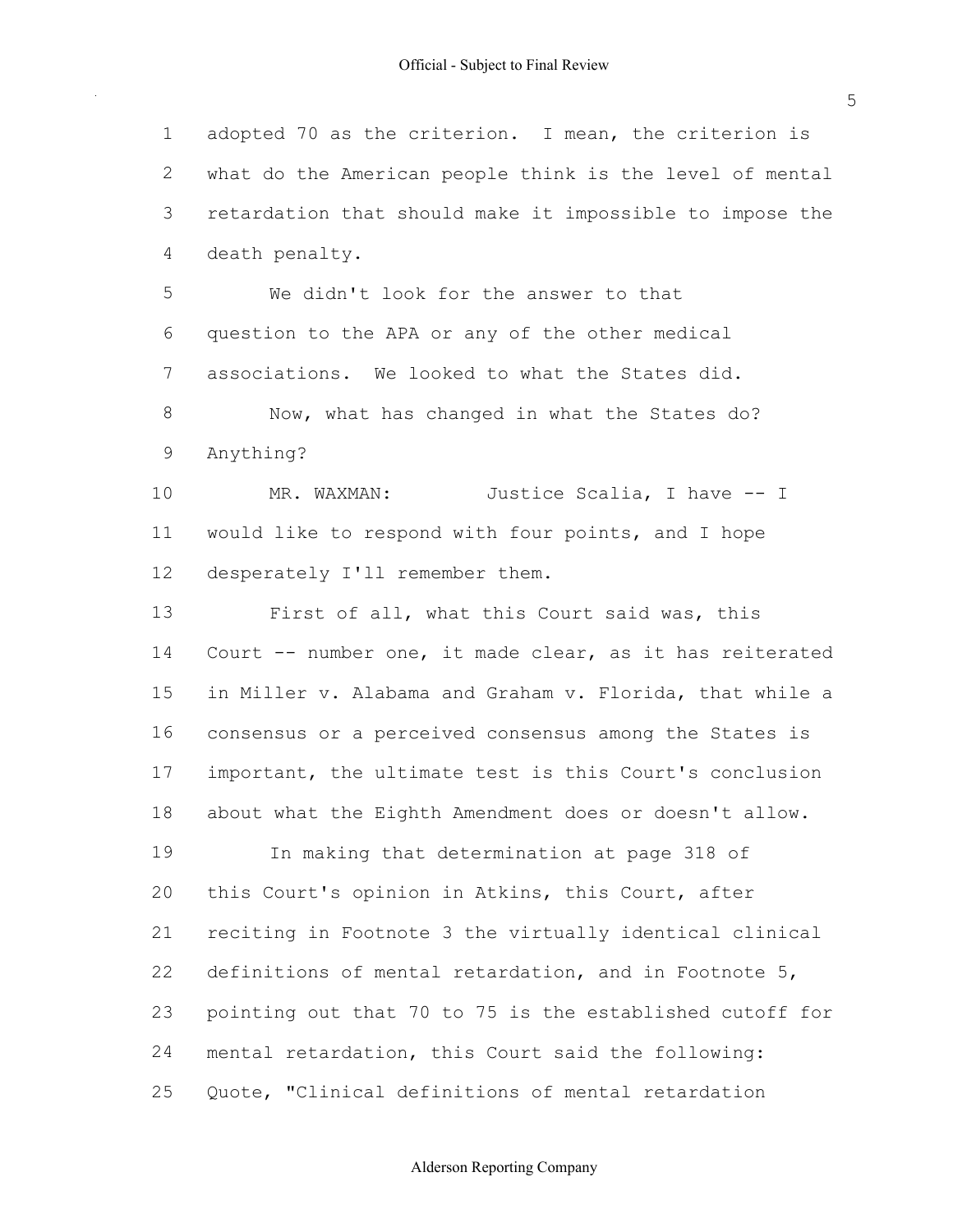| 1              | require" -- and it recited the three tests. "Because of  |
|----------------|----------------------------------------------------------|
| 2              | their impairments, mentally retarded persons by          |
| 3              | definition" -- that is by the clinical definition --     |
| $\overline{4}$ | "have diminished capacities to understand" -- and it     |
| 5              | recited all the other disabilities that made the         |
| 6              | imposition of the death penalty for persons with that -- |
| $\overline{7}$ | excuse me -- with that clinical condition                |
| 8              | unconstitutional.                                        |
| 9              | Now, as to what the States did, the Court                |
| 10             | did refer to, I believe, 18 State statutes. Not a        |
| 11             | single one of those State statutes and not a single      |
| 12             | decision of the highest court of any State or any court  |
| 13             | in any State applied 70 or two standard deviations from  |
| 14             | the mean without reference to the SEM.                   |
| 15             | The only statute that addressed it in 2002,              |
| 16             | when this Court decided Atkins, was Arizona, which       |
| 17             | expressly provided that the SEM must be taken into       |
| 18             | account in evaluating the -- an obtained IQ test score.  |
| 19             | JUSTICE SCALIA:<br>The SEM being -- being what           |
| 20             | and -- and established by whom?                          |
| 21             | MR. WAXMAN: The standard error of                        |
| 22             | measurement, which is established by the creators of the |
| 23             | test. It is not something that clinicians dream up.      |
| 24             | It's not something that is decided by the AAIDD or the   |
| 25             | American Psychiatric Association. It is inherent in the  |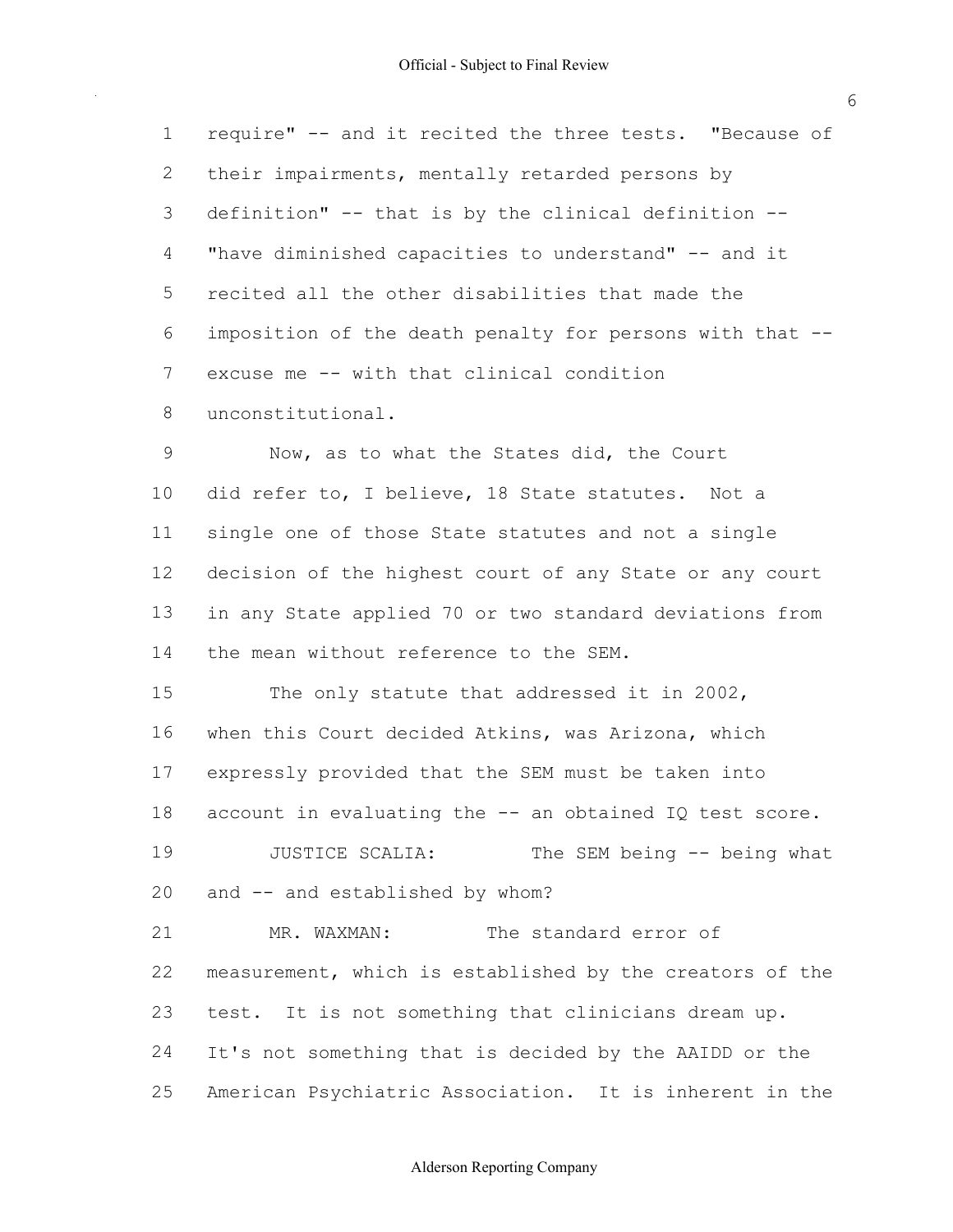1 test. And all clinicians are told -- both professional associations make clear, because it is simply a statistical fact, it must be taken into account such that an obtained IQ test score is actually the result of an obtained IQ test score, is a test band that accounts for the standard.

**JUSTICE SCALIA:** For what purpose do they establish these scores? Is it for the purpose of 9 determining who is so incapable of  $-$ - of controlling his actions that he shouldn't be subject to the death 11 penalty? Is that -- is that what they're looking for when they establish 70 to 75? What are they looking for?

14 MR. WAXMAN: Well, what they're -- they are 15 looking for  $--$  I mean, intelligence tests supply a  $--$  I 16 mean, they weren't created for the definition of -- clinical definition of mental retardation. They were 18 created as  $a - i$ n order to determine a proxy for true intellectual function. And therefore

20 JUSTICE SCALIA: Right. 21 MR. WAXMAN: -- a true IQ test score -- I mean, the general clinical

 JUSTICE SCALIA: I'm not talking about IQ tests in general. I'm talking about why do they pick they used to pick 70. Now they pick between 70 and 75

## Alderson Reporting Company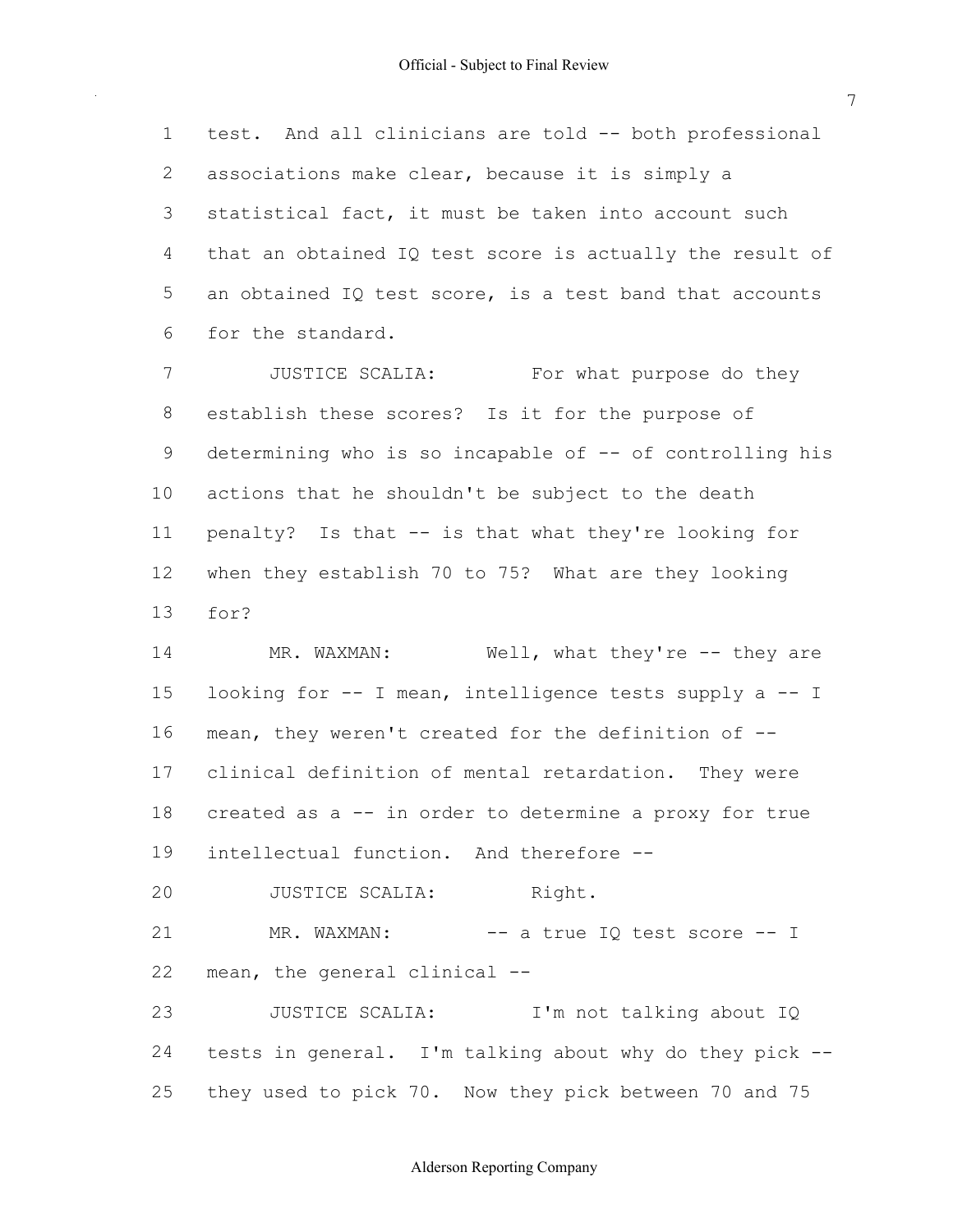| $\mathbf 1$ | as the upper limit. What are -- upper limit for what?   |
|-------------|---------------------------------------------------------|
| 2           | I assume it is for people who would profit from medical |
| 3           | treatment. Isn't that it?                               |
| 4           | MR. WAXMAN:<br>There are many reasons why a             |
| 5           | person's IQ, that is, a person's intelligent --         |
| 6           | intellectual functioning, may be important for a whole  |
| 7           | variety of reasons, medical, psychological,             |
| 8           | developmental, and as a component of the clinical       |
| 9           | condition of mental retardation, the Eighth Amendment.  |
| 10          | Now, what intellectual --                               |
| 11          | JUSTICE GINSBURG:<br>Mr. Waxman, could we just          |
| 12          | clarify one thing, that what you refer to as the SEM,   |
| 13          | that is not limited to IQ of 70, 75. That's across the  |
| 14          | board.                                                  |
| 15          | MR. WAXMAN:<br>I mean, the -- the concept, the          |
| 16          | statistical concept of a standard error of measurement  |
| 17          | has -- applies to all forms of testing.                 |
| 18          | So it has nothing to do<br>JUSTICE GINSBURG:            |
| 19          | with the death penalty and mental retardation --        |
| 20          | No. I mean, I'm sure that, you<br>MR. WAXMAN:           |
| 21          | know, when Archimedes announced his principle based on  |
| 22          | experimental -- his experimental observations, he also  |
| 23          | recognized the -- essentially the standard error of     |
| 24          | measurement.                                            |
| 25          | May I come back to a<br>JUSTICE ALITO:                  |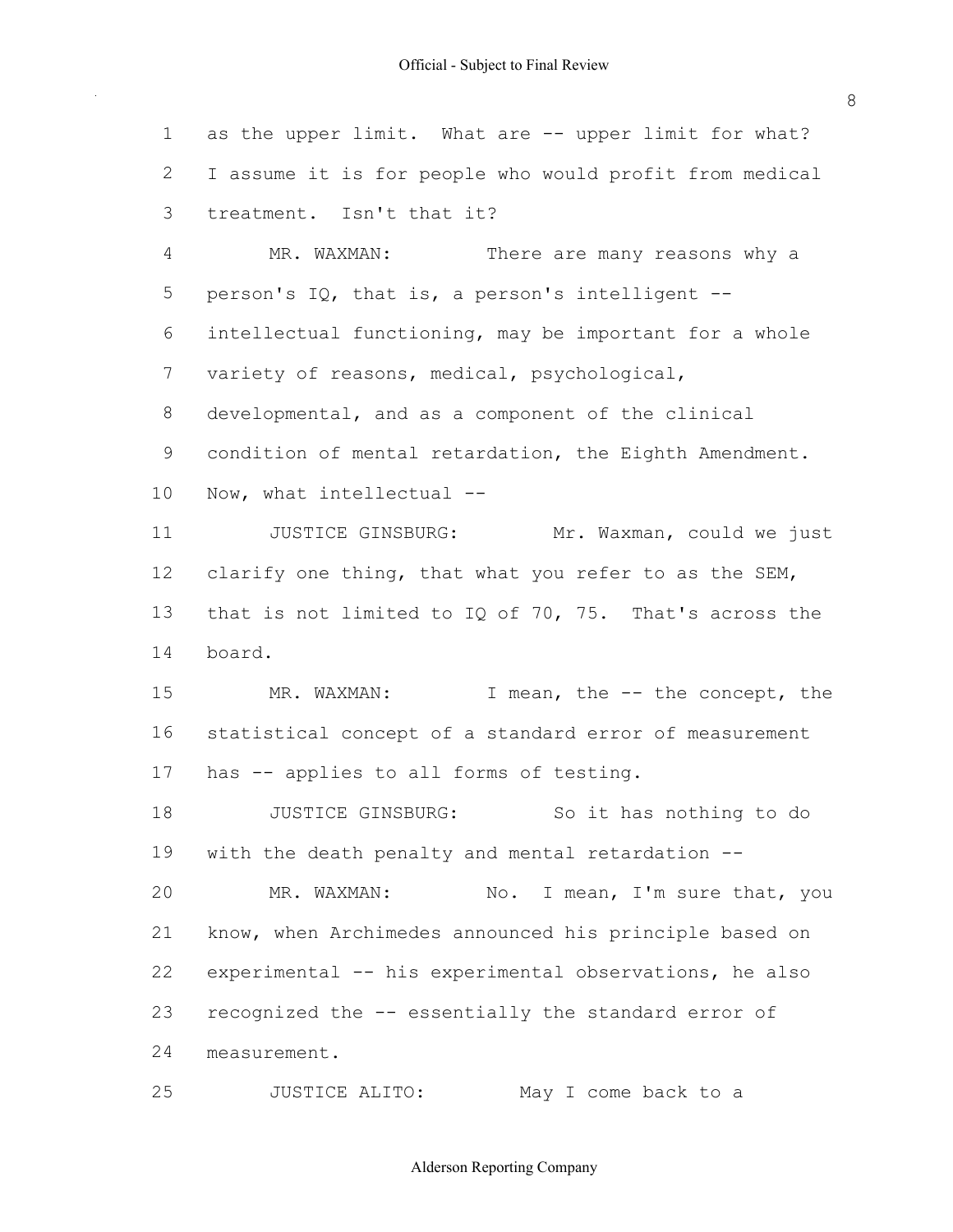|        | P. |                  |  |
|--------|----|------------------|--|
| ×<br>× |    |                  |  |
|        |    | I<br>ł<br>I<br>I |  |

| $\mathbf 1$     | question? May I come back to something similar to what   |
|-----------------|----------------------------------------------------------|
| 2               | Justice Sotomayor started out with. In your view, does   |
| 3               | the Constitution establish a State to establish any hard |
| 4               | cutoff? Let's say 76. Can it do that?                    |
| 5               | MR. WAXMAN: I think it can because that                  |
| 6               | falls -- because the standard definition of prong one,   |
| 7               | that is, intellectual functioning, is two or more        |
| 8               | standard deviations below the mean.                      |
| $\mathsf 9$     | JUSTICE ALITO:<br>All right. If it can do                |
| 10              | that $--$ oh, I'm sorry.                                 |
| 11              | I'm sorry. Let me just -- let<br>MR. WAXMAN:             |
| 12 <sup>°</sup> | me just explain. And because -- if -- if a State is      |
| 13              | using an obtained IQ test score as a proxy for true      |
| 14              | intellectual function, it has to take into account the   |
| 15              | standard error of measurement. And therefore, States     |
| 16              | like Mississippi and Oklahoma that, in fact, establish a |
| 17              | cutoff of 75, in our view, is constitutional as this     |
| 18              | Court announced the class of individuals in              |
| 19              | Atkins because --                                        |
| 20              | CHIEF JUSTICE ROBERTS: So that's just                    |
| 21              | saying -- I'm sorry. When you say the standard error of  |
| 22              | measuring, you're talking about a degree of confidence,  |
| 23              | right?                                                   |
| 24              | MR. WAXMAN: Correct.                                     |
| 25              | And your submission<br>CHIEF JUSTICE ROBERTS:            |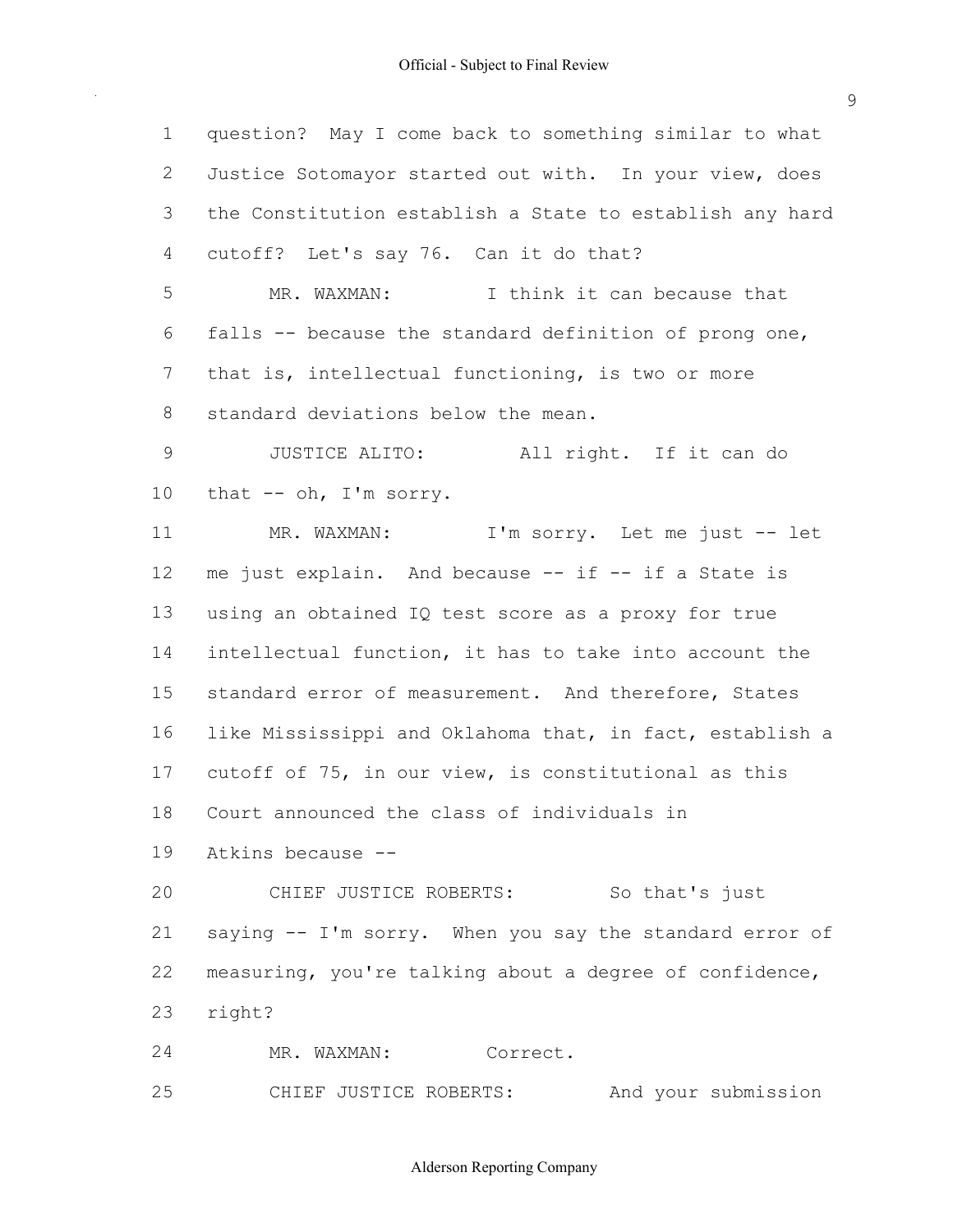1 is that you need to have a 95 percent degree of 2 confidence. That's what -- that's what the 5 gives you 3 or do I have the numbers wrong? 4 MR. WAXMAN: Well --5 CHIEF JUSTICE ROBERTS: I thought the 6 standard 7 MR. WAXMAN: The -- on a test that is normed  $8$  at  $100$  --9 CHIEF JUSTICE ROBERTS: Right. 10 MR. WAXMAN:  $-- 70$  is two standard 11 deviations below the mean. If there is a  $-$ - the 12 standard error of measurement -- and it's not -- this is 13 not my submission. This is the universal --14 CHIEF JUSTICE ROBERTS: I know. I'm just 15 trying to figure out what it means. 16 MR. WAXMAN: That's exactly -- what it means 17 is that someone, for example, with an  $I$  -- an obtained 18 IQ test score of 71, as Mr. Hall received, has a 95 19 percent probability 20 CHIEF JUSTICE ROBERTS: Okay. 21 MR. WAXMAN: -- that his score will be 22 between 76 23 CHIEF JUSTICE ROBERTS: So why is 95 24 percent? Where does that come from? 25 MR. WAXMAN: That -- that is --

#### Alderson Reporting Company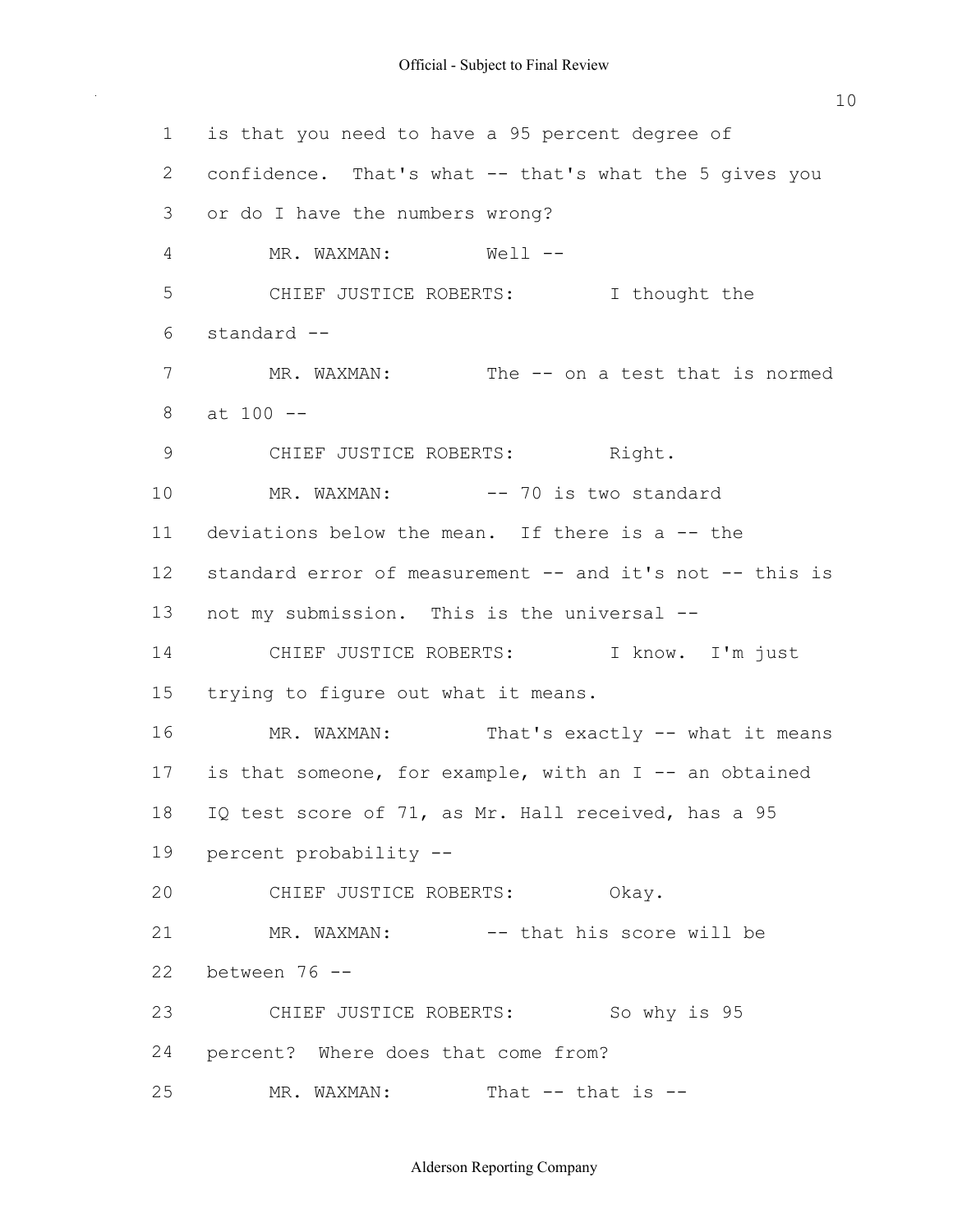| $\mathbf 1$  | CHIEF JUSTICE ROBERTS: -- under Atkins?                    |
|--------------|------------------------------------------------------------|
| $\mathbf{2}$ | Why -- why are you picking 95 percent? Why isn't it        |
| 3            | 90 percent?                                                |
| 4            | MR. WAXMAN:<br>I'm not doing any picking.                  |
| 5            | CHIEF JUSTICE ROBERTS: Why did the other --                |
| 6            | why did the -- the organizations pick 95 percent.          |
| 7            | MR. WAXMAN: It's been 95 -- it's been two                  |
| 8            | standard error of -- two SEMs, which is 95 percent, for    |
| 9            | decades and decades, and this Court recognized that        |
| 10           | consensus, that universal consensus, in footnote 5 in      |
| 11           | its opinion in --                                          |
| 12           | JUSTICE ALITO: Which party has the burden                  |
| 13           | of persuasion on the issue of IQ and what is the           |
| 14           | standard?                                                  |
| 15           | MR. WAXMAN: So it varies from State to                     |
| 16           | State.                                                     |
| 17           | JUSTICE ALITO: I mean, what -- what does                   |
|              | 18 the Eighth Amendment require? Does the Eighth Amendment |
| 19           | permit a State to assign to the defendant the burden of    |
| 20           | persuasion on $-$ - on IQ, IQ above 75? Can they assign    |
| 21           | that burden of -- above 70? Can they assign that to the    |
| 22           | defendant, and if they can what is the standard of proof   |
| 23           | that the defendant has to meet?                            |
| 24           | So I -- the short answer is, I<br>MR. WAXMAN:              |
| 25           | believe, what I will come to is yes, so that you see       |

# Alderson Reporting Company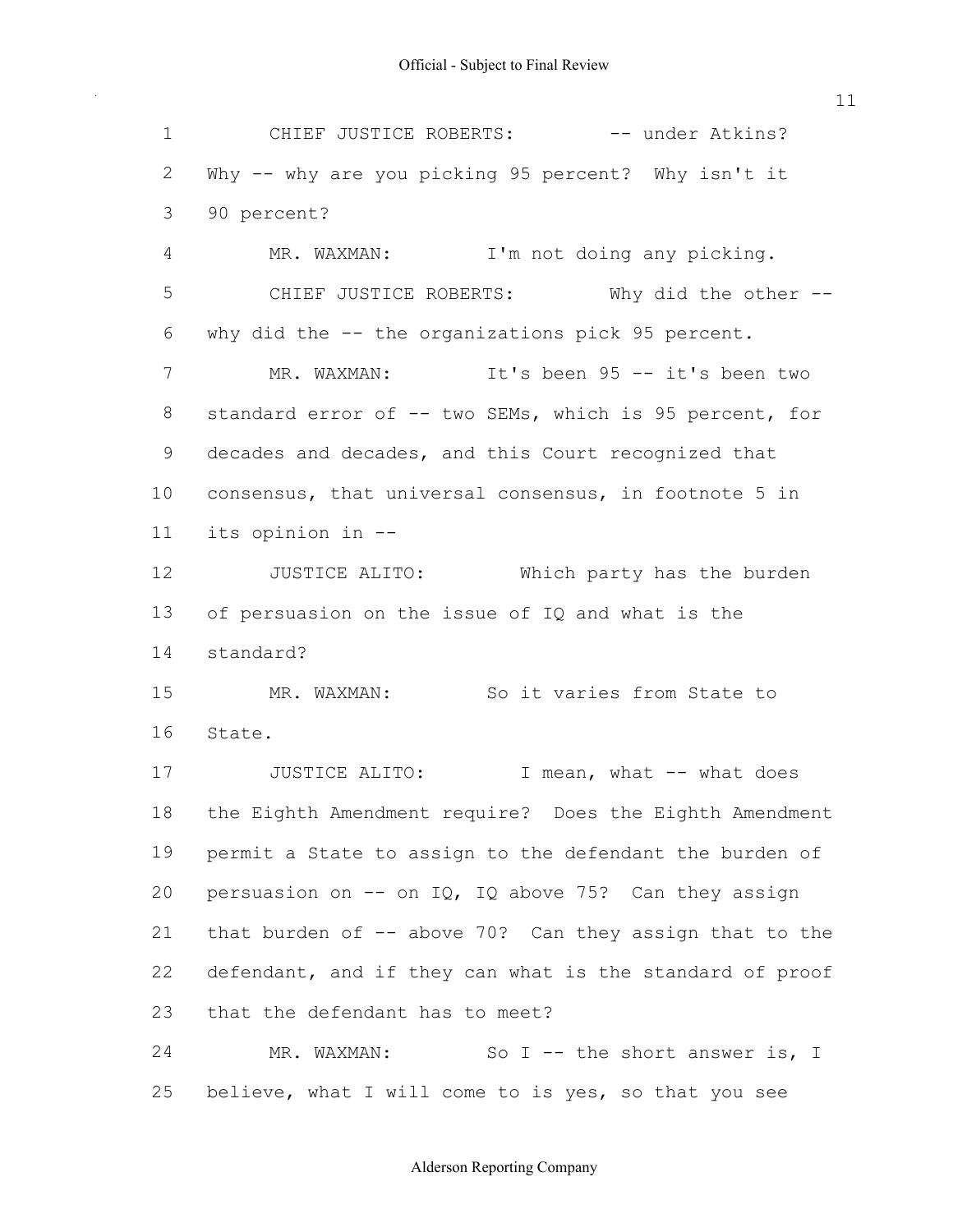| $\mathbf 1$  | where I'm going. But we believe that it is entirely     |
|--------------|---------------------------------------------------------|
| $\mathbf{2}$ | constitutional for the State to assign the burden of    |
| 3            | proving mental retardation on the defendant. And        |
| 4            | insofar as the clinical definition recognized by this   |
| 5            | Court in Atkins is a three-part conjunctive test, I     |
| 6            | think it's fair to say that a logical consequence of    |
| 7            | that is that as to every component the burden may       |
| 8            | constitutionally be placed on the defendant.            |
| 9            | Now, the burden with respect to prong one is            |
| 10           | the burden of proving significantly subaverage          |
| 11           | intellectual functioning, of which a true IQ score is a |
| 12           | probabilistic piece of evidence. I don't think --       |
| 13           | JUSTICE ALITO:<br>Why can't the State -- you            |
| 14           | told me that the State can establish a hard cutoff. And |
| 15           | you told me that a State can assign the burden to the   |
| 16           | defendant.                                              |
| 17           | Now, in the case of someone who scores 75,              |
| 18           | is it not the case that there's roughly -- there's no   |
| 19           | more than a 2.5 percent chance that that person's real  |
|              |                                                         |

 IQ is 70. So how does that square with any burden of proof that might be  $-$  any standard of proof that might 22 be assigned on that  $--$  on that point? That's what I don't understand about your argument.

24 MR. WAXMAN: I think -- let me see if I can 25 explain this. First of all, we're talking  $-$ - I mean,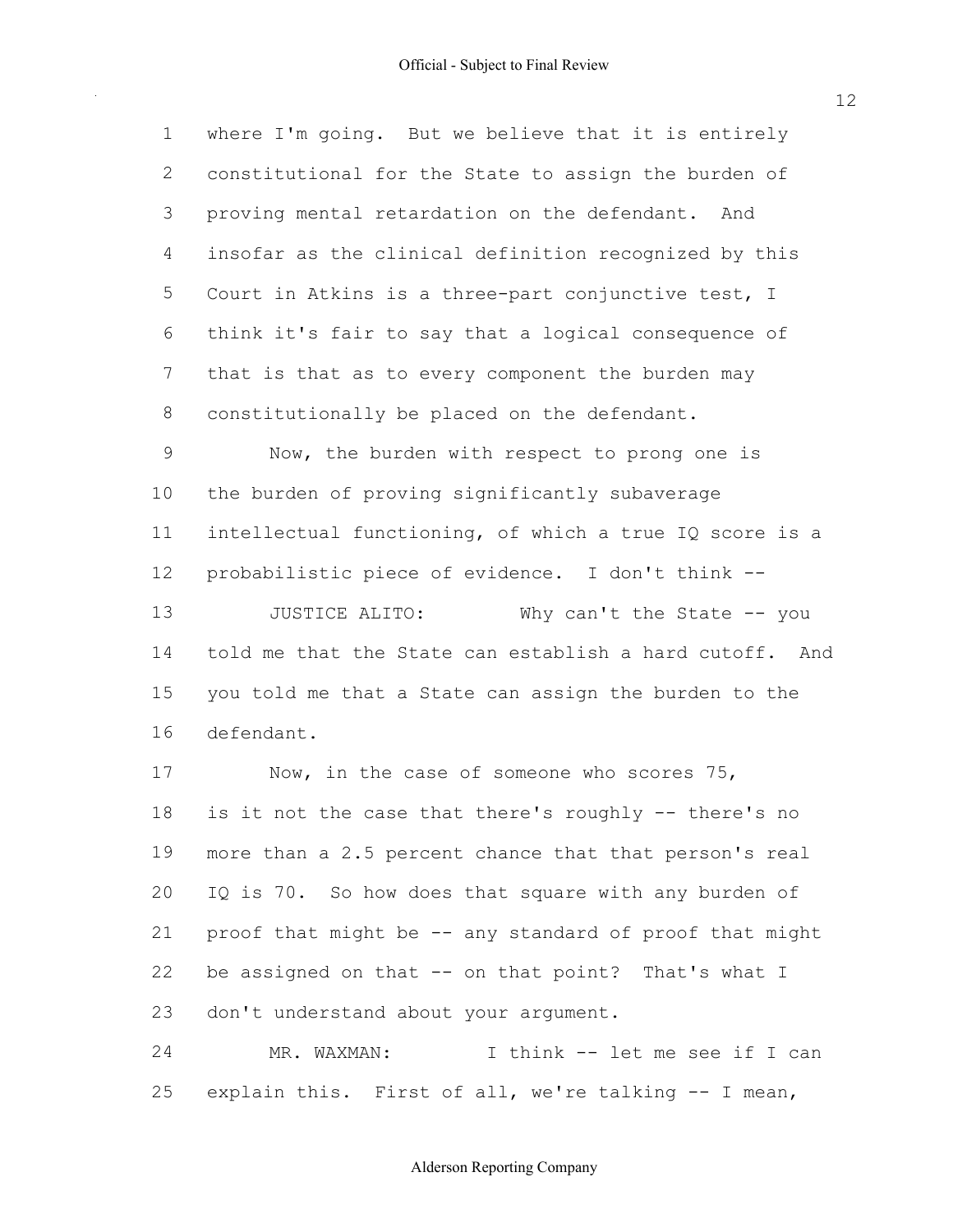this is a man who has a 71.

| $\overline{2}$ | JUSTICE ALITO:<br>No, I understand.                      |
|----------------|----------------------------------------------------------|
| 3              | MR. WAXMAN:<br>Okay.                                     |
| 4              | JUSTICE ALITO:<br>But I'm talking about the              |
| 5              | general issue. Just hypothetically --                    |
| 6              | As $-$ as to the general issue,<br>MR. WAXMAN:           |
| 7              | let me -- let me -- let me state it this way: The whole  |
| 8              | idea behind measurement error is that you can't make a   |
| 9              | valid judgment that somebody doesn't have a true score   |
| 10             | of 70 or below if the obtained score is within the       |
| 11             | measurement error. And even more fundamental than that,  |
| 12             | the -- your question suggests and the State's suggestion |
| 13             | suggests that diagnosing mental retardation, which is    |
| 14             | the constitutional inquiry, is just a probabilistic      |
| 15             | inquiry into a person's, quote, "true" IQ score. But     |
| 16             | true IQ scores themselves are a statistical concept.     |
| 17             | It's the score that you would get on a hypothetical test |
| 18             | that had no measurement error. But true -- and this is   |
| 19             | my point -- true IQ is not the same as intellectual      |
| 20             | function and IQ tests themselves, however perfect they   |
| 21             | may be, don't perfectly capture a person's intellectual  |
| 22             | function, which is why --                                |
| 23             | I understand that argument.<br>JUSTICE ALITO:            |

 But that doesn't seem to me consistent with your point that a State can establish a hard cutoff. 76, that's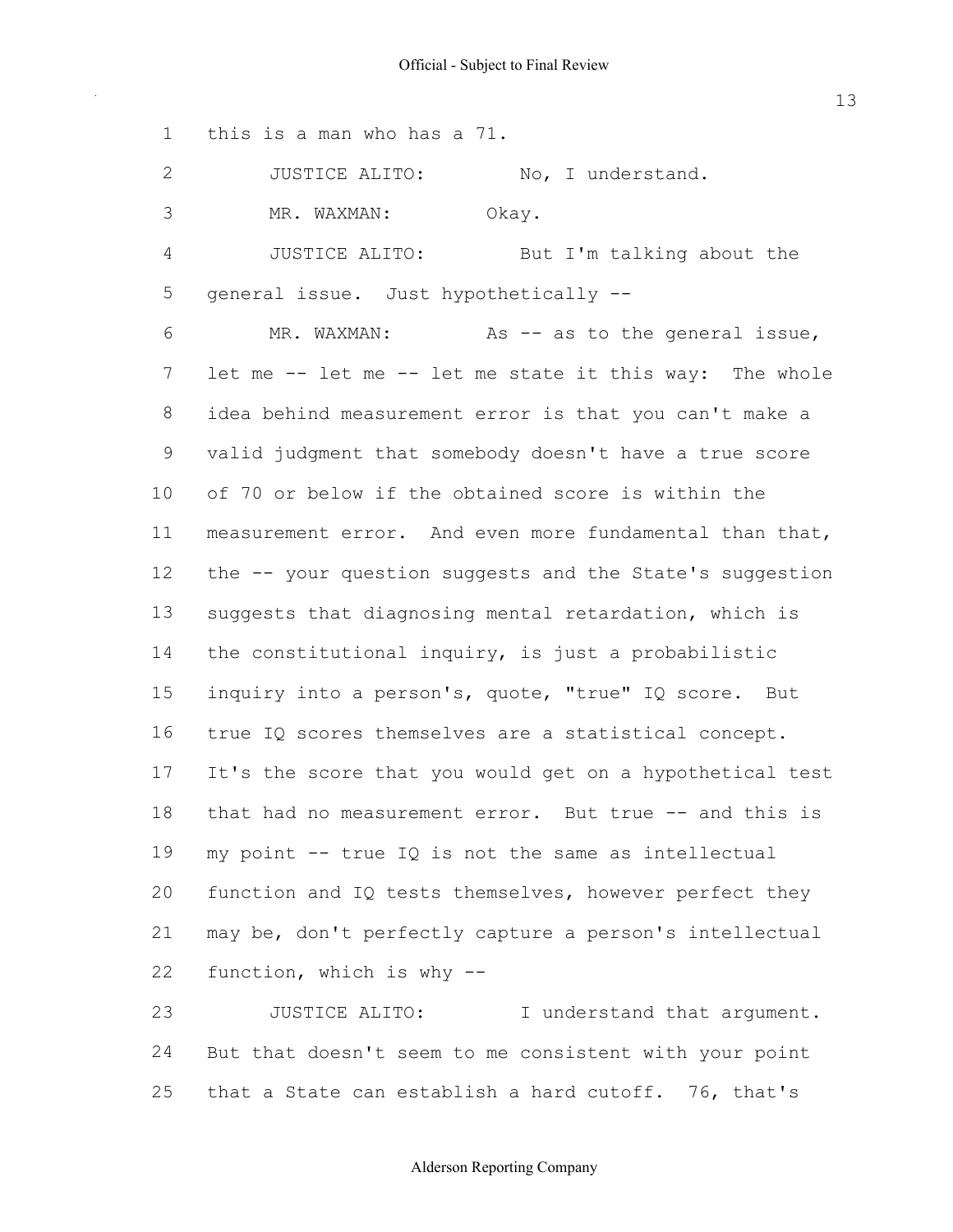the end. You get a 76 on an IQ test, that's the end of 2 the inquiry. The person does not  $-$  does not  $-$  does not qualify under Atkins.

4 MR. WAXMAN: So I -- what I'm -- this -- this would not be a standard I would endorse, but I believe that in light of the consensus test that all professional organizations apply that was recognized in Atkins, a score that is above the standard error of measurement of two standard deviations above the mean 10 would be okay. But the point -- the converse point it seems to me is not true, which is we know for a fact that many, many people who obtain test scores of 71 to 75, in fact, have mental retardation.

 And if I just may point out that in this case, there were six experts who fully examined Mr. Hall or supervised a full examination of Mr. Hall. They were cognizant of the IQ test scores that he had received. And each one of them opined without hesitation that he had mental retardation, functional mental retardation, significant

21 JUSTICE GINSBURG: Retrospectively. 22 MR. WAXMAN: Excuse me?

 JUSTICE GINSBURG: The district court did make a finding that he did not show adaptive behavior, and the district court said that that was so because all

Alderson Reporting Company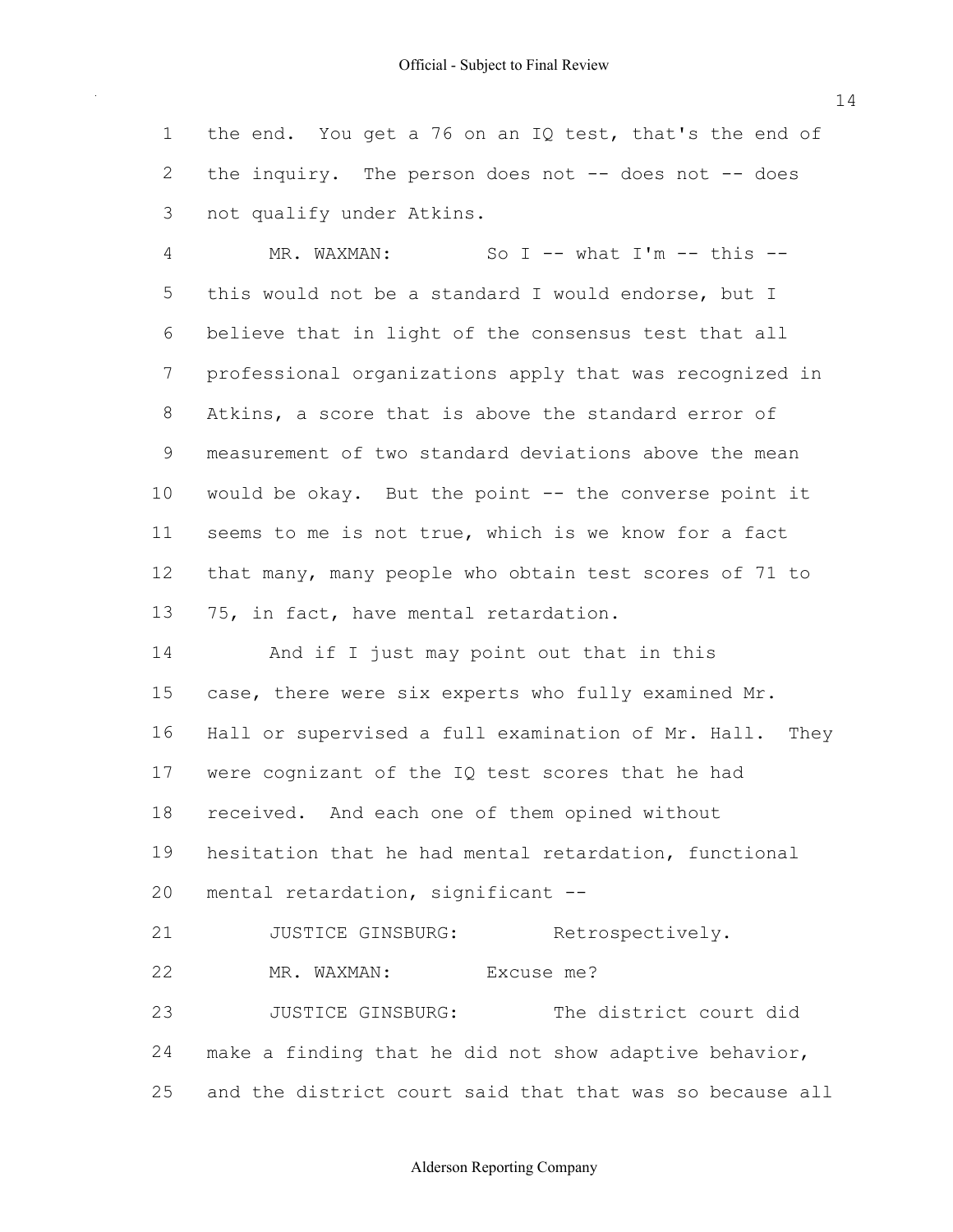of those experts that you've referred to were speaking retrospectively. There was no evidence of what the 3 defendant's current condition was. That was -- I think it's in the Joint Appendix

 MR. WAXMAN: That is correct, Justice Ginsburg. Now, the State trial court ruled that it would not accept evidence as to prongs two and three, but it did allow Mr. Hall's lawyers to make a proffer 9 pursuant to the State's -- the State's agreement that there could be a proffer in some expeditious manner. And that's at Joint Appendix 158.

12 We -- one of the two grounds that we appealed to the Florida Supreme Court on, in addition to the hard cutoff at 70, was the fact that in fact an expeditious proffer did not in fact permit us to put on all of our evidence about prongs two and three. And the Florida Supreme Court, and this is page 125 of the Joint Appendix, said: We don't need to consider that question because we uphold the rule in Cherry.

20 JUSTICE GINSBURG: Well, what -- there was nothing that limited you to the retrospective proof. 22 The -- the trial judge asked a simple question, how did the defendant adapt in prison, and quotes one expert as saying: "Well, I didn't test for that. I don't know 25 why I didn't do it." And that same expert said that he

## Alderson Reporting Company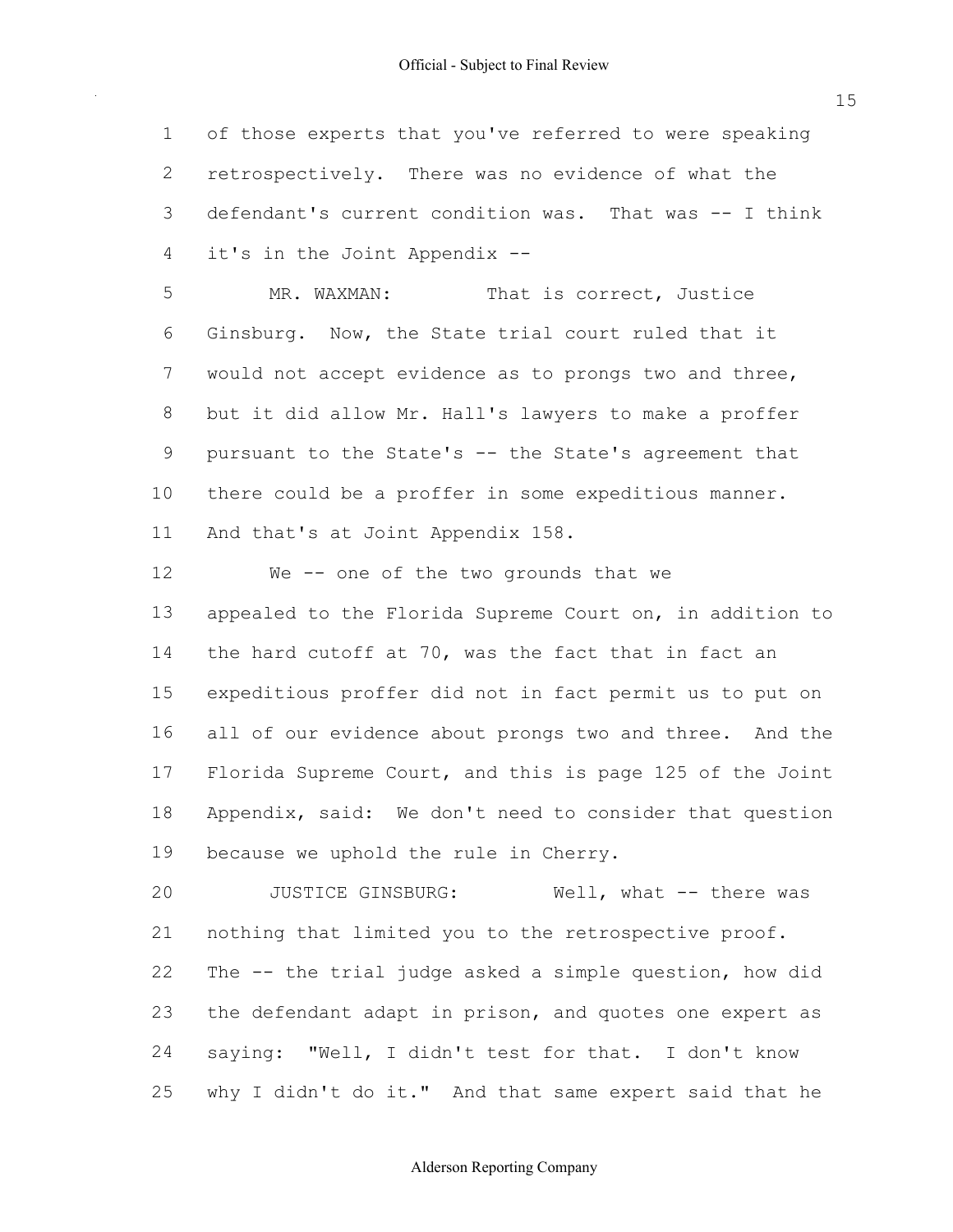had, in fact, done it in other cases. MR. WAXMAN: You're correct. Part of the 3 expeditious proffer -- the expeditious proffer was 4 limited to the testimony of two of -- I believe actually only one of the experts who examined him and did the adaptive testing function, and that expert did say that he didn't test in prison. 8 Now, as -- there is, again, a universal

 professional consensus that adaptive functioning is tested by adaptive functioning in the real world, not 11 adaptive functioning that occurs on -- after 35 years on death row.

13 And, in fact, we also know to a clinical certainty that because mental retardation is a condition that is both developmental and not transient, that is, 16 there has to be an onset -- demonstrated onset during the developmental period, but one doesn't emerge from the condition of mental retardation, unlike, for example, mental illness.

 JUSTICE KENNEDY: If you talk about the condition of mental disability that's involved here, I want to go back to something you've said in response to Justice Scalia. The question was along the line of what does it mean to have a disorder under the DSM. Obviously, one thing it means is that the scholars can

## Alderson Reporting Company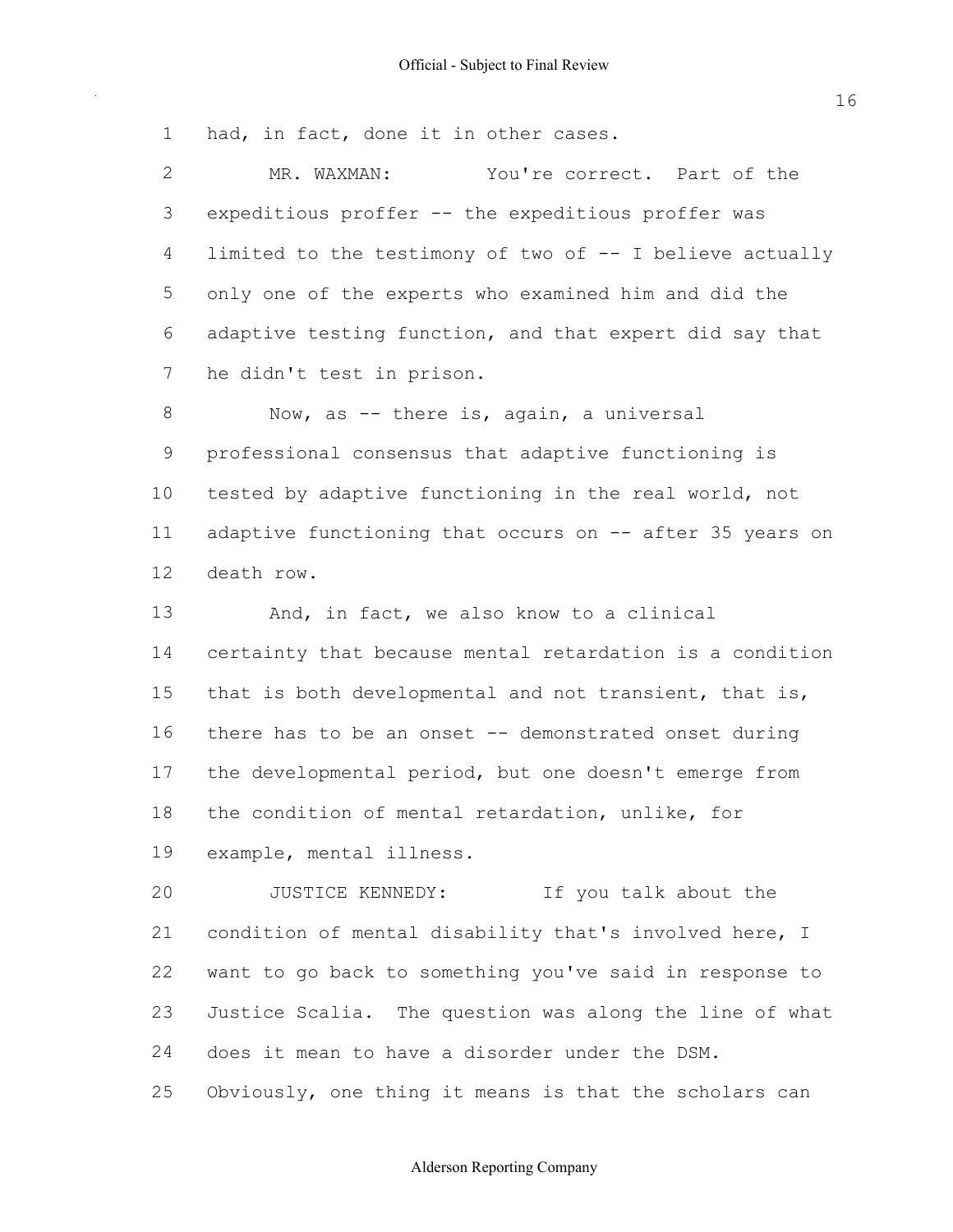talk about it; that they can all focus on the same subject.

 Does it have any meaning other than that, 4 that it -- it is an objective index, an objective characterization that certain people have a certain 6 mental condition? Is  $-$  is that what it means? 7 MR. WAXMAN: That's exactly what it means, 8 Justice Kennedy. What it means is, it is a -- as this Court recognized, it is a clinical condition, unlike, for example, insanity or competence. That the clinical

12 JUSTICE KENNEDY: Is -- is there -- is there any evidence that society in general gives substantial deference to the psychiatric profession in this respect? Are there any studies on that or is there anything we can look to to see that that's true on not true? 17 MR. WAXMAN: I -- I'm actually not aware of 18 anything that suggests that one -- that society doesn't look to professional evaluations to do this. And, in fact, if one looks only at Florida's system, Florida uses mental retardation as a determinant for things other than the death penalty. It uses the existence of the condition for educational remediation, vocational rehabilitation and everything. And in those instances, 25 as we point out in our brief, the  $-$ - the Florida  $-$ -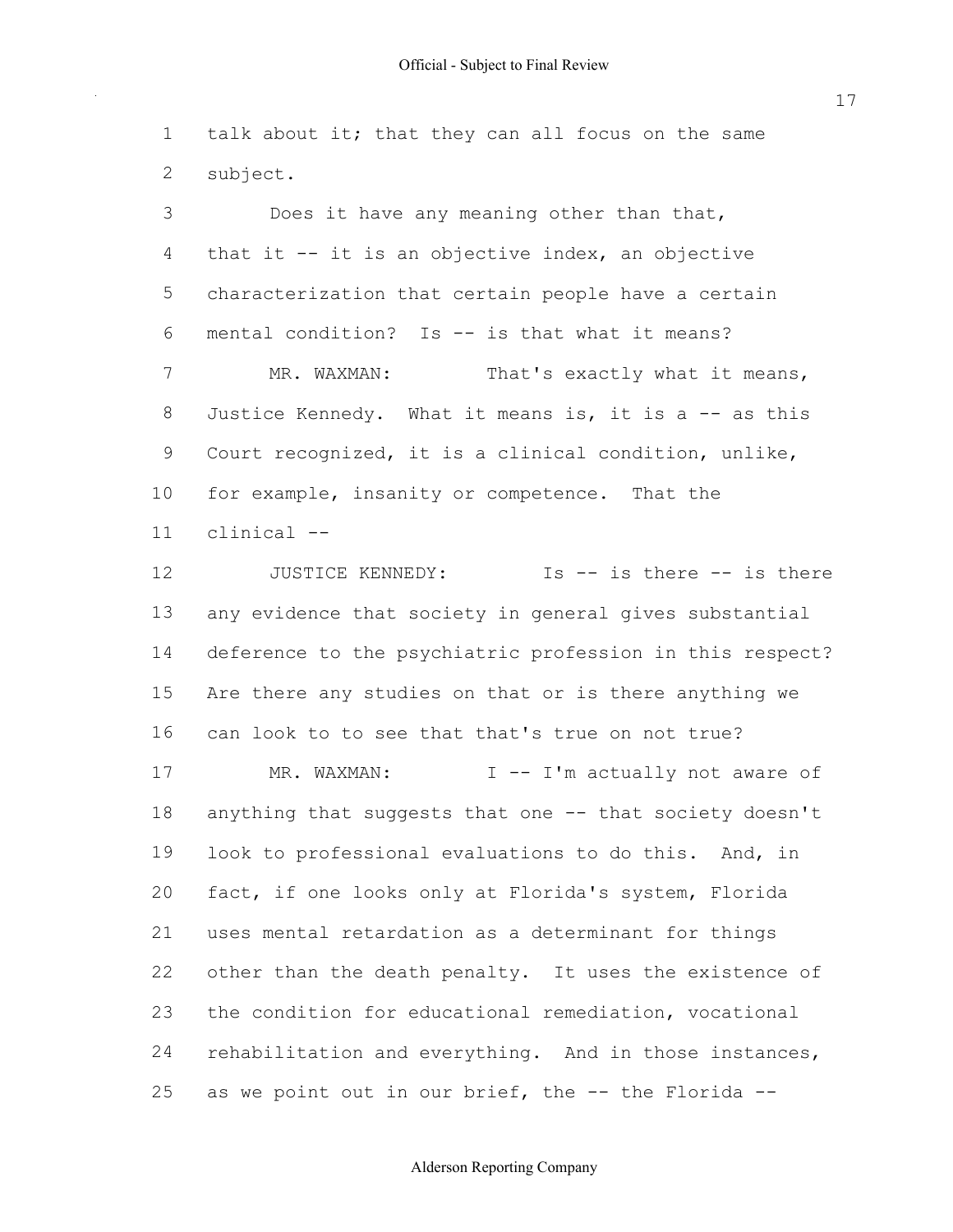Florida does apply the standard error of measurement. And indeed

 JUSTICE KENNEDY: We have later in the week an argument about economic theories. And it's a little 5 different because in that case, the Court -- it's the Court's own jurisprudence and we have not said, as we have in Atkins, that it's up to the State. But do you 8 think we defer to psychiatric -- psychologists and 9 psychiatrists any more than we -- or any less than we do to economists? 11 MR. WAXMAN: Oh, I think it has to be much, much, more because, as this Court pointed out, this is a clinical condition. It's a condition that can only be appropriately diagnosed by professionals. 15 JUSTICE KAGAN: Mister --**JUSTICE SCALIA:** They change -- they changed their mind, counsel. This APA is the same organization 18 that once said that homosexuality was a  $-$  was a mental disability and now says it's perfectly normal. They change their minds. 21 MR. WAXMAN: Justice Scalia --JUSTICE SCALIA: And they have changed their

24 test -- for for mental retardation.

MR. WAXMAN: The latter is not true. The

23 minds as to whether 70 or 75 is the  $--$  is the new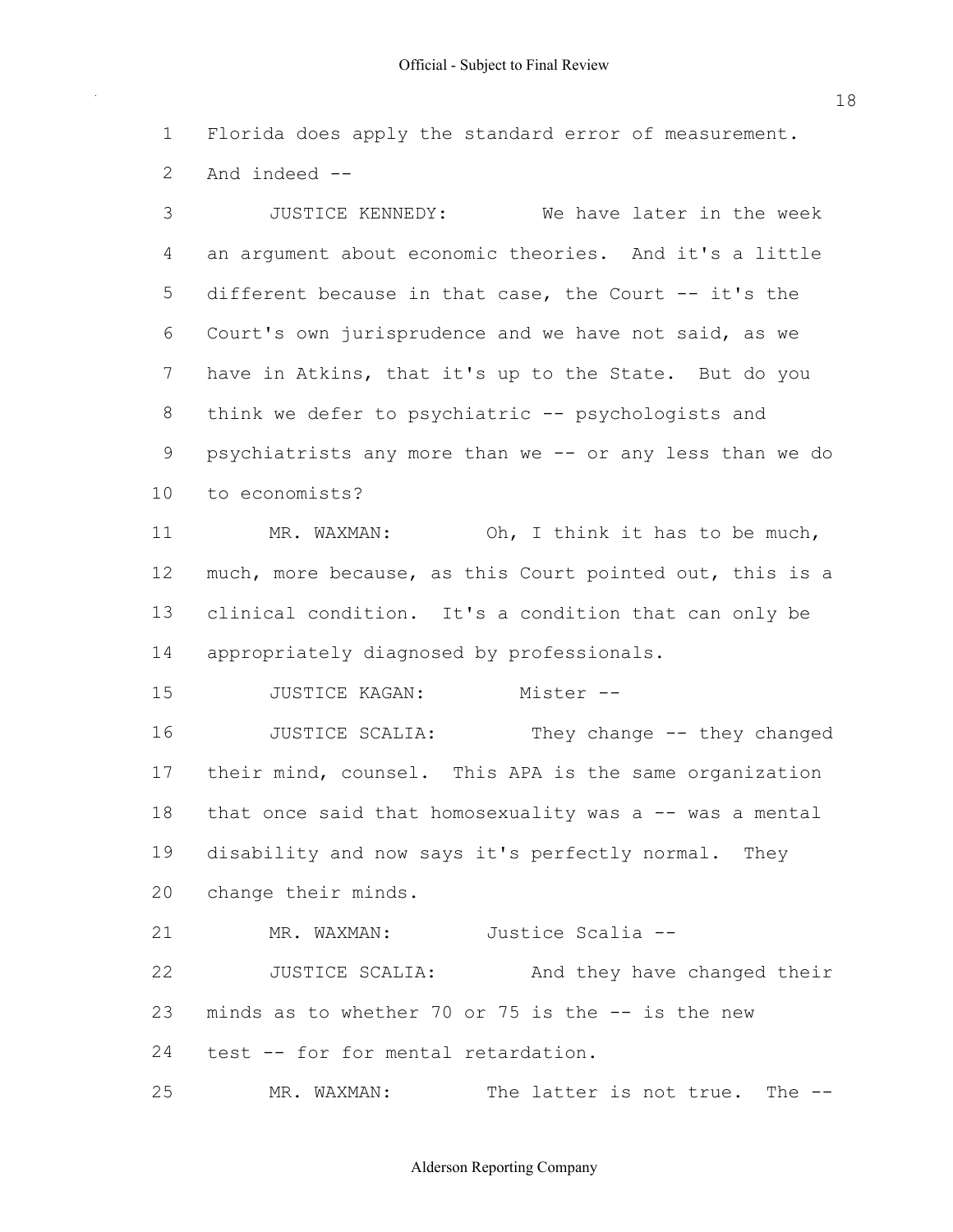1 the standard -- two things that are not in dispute in this case. We're only here talking about prong one, which is significantly subaverage intellectual functioning and nothing else. And everyone agrees, all the States agree, they all agreed at the time Atkins was 6 decided, that their -- that the clinical definition is defined by three elements and that the first element, significantly subaverage intellectual functioning is defined as a person whose intellectual function is two or more standard deviations below the mean intellectual functioning of contemporary society.

12 JUSTICE KAGAN: Mr. Waxman, can I take you back to a question that the Chief Justice asked? Because the Chief Justice said, you know, where does this SEM come from. And it is the test maker's determination that this is the margin of error that gives you a 95 percent confidence.

18 I guess the question here or one question 19 here is why do we have a 95 percent -- why do we need a 95 percent confidence level?

21 And you could say it either way. You could say, gosh, we're putting somebody to death, we should we should have a 100 percent confidence level. Or you 24 could say, as I take it Justice Alito -- Justice Alito's point was, well, look, the burden of proof is on the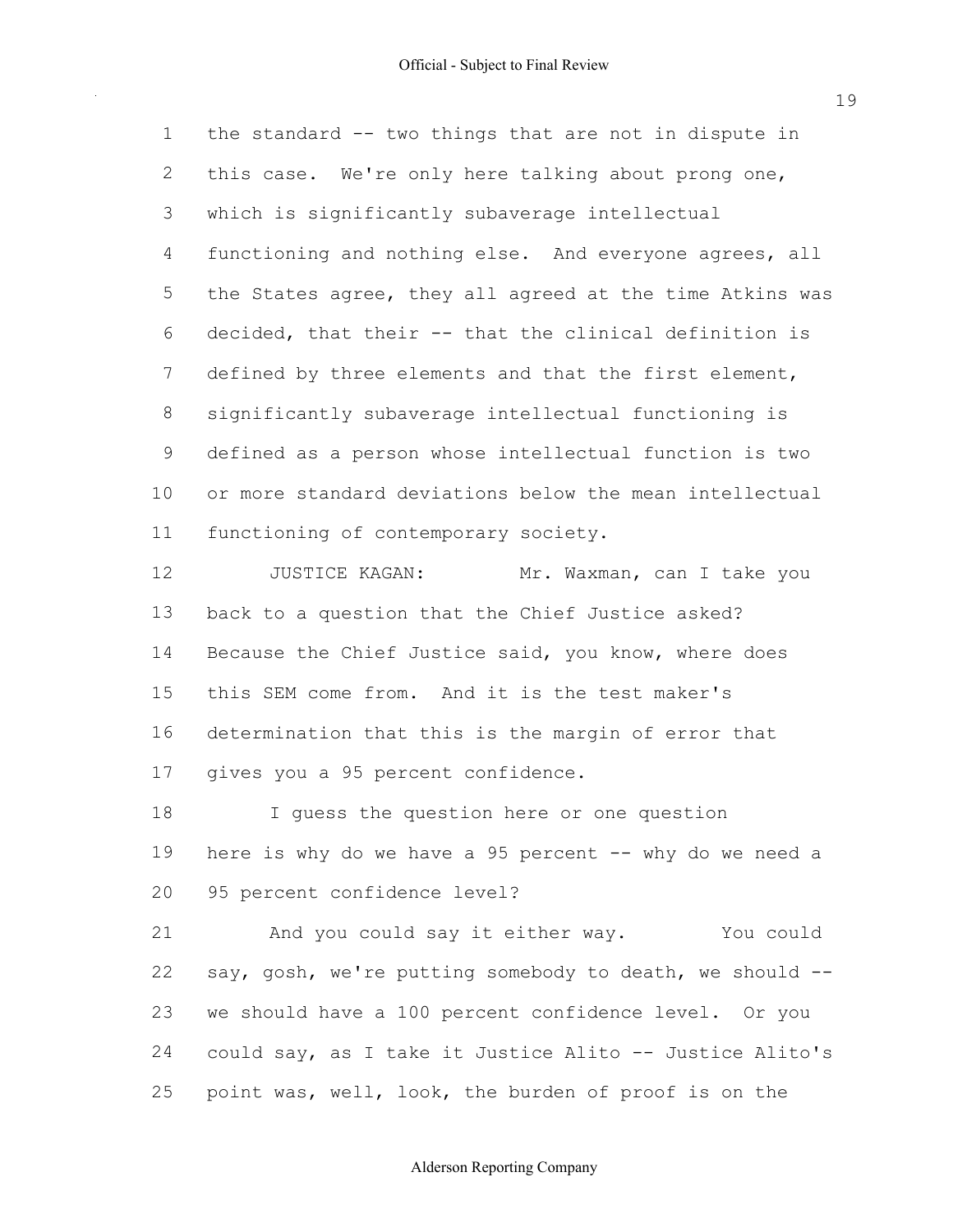defendant here anyway, so a 95 percent confidence level seems awfully high. We should, you know, ration it down to 80 percent. So why for this purpose do we have to go with the test maker's determination that 5 is what gives you a 95 percent confidence level? 7 MR. WAXMAN: So the fact that two SEMs gives you a 95 percent confidence level is just the statistical fact. I take your question to be, well, why 10 does -- you know, why do clinicians and professional associations use that? 12 JUSTICE KAGAN: Well -- and that's not really my question. 14 MR. WAXMAN: Oh, I see. 15 JUSTICE KAGAN: I understand why they might use it for a wide variety of purposes. The question is: Why does their determination that it's useful for a wide variety of purposes to have a 95 percent confidence level, why is the State stuck with that for this purpose? 21 MR. WAXMAN: Because the whole -- and this goes to the reason that they use it. The reason that they use it is because of the inherent imprecision in testing in general, but in particular testing for the presence of something like relative intellectual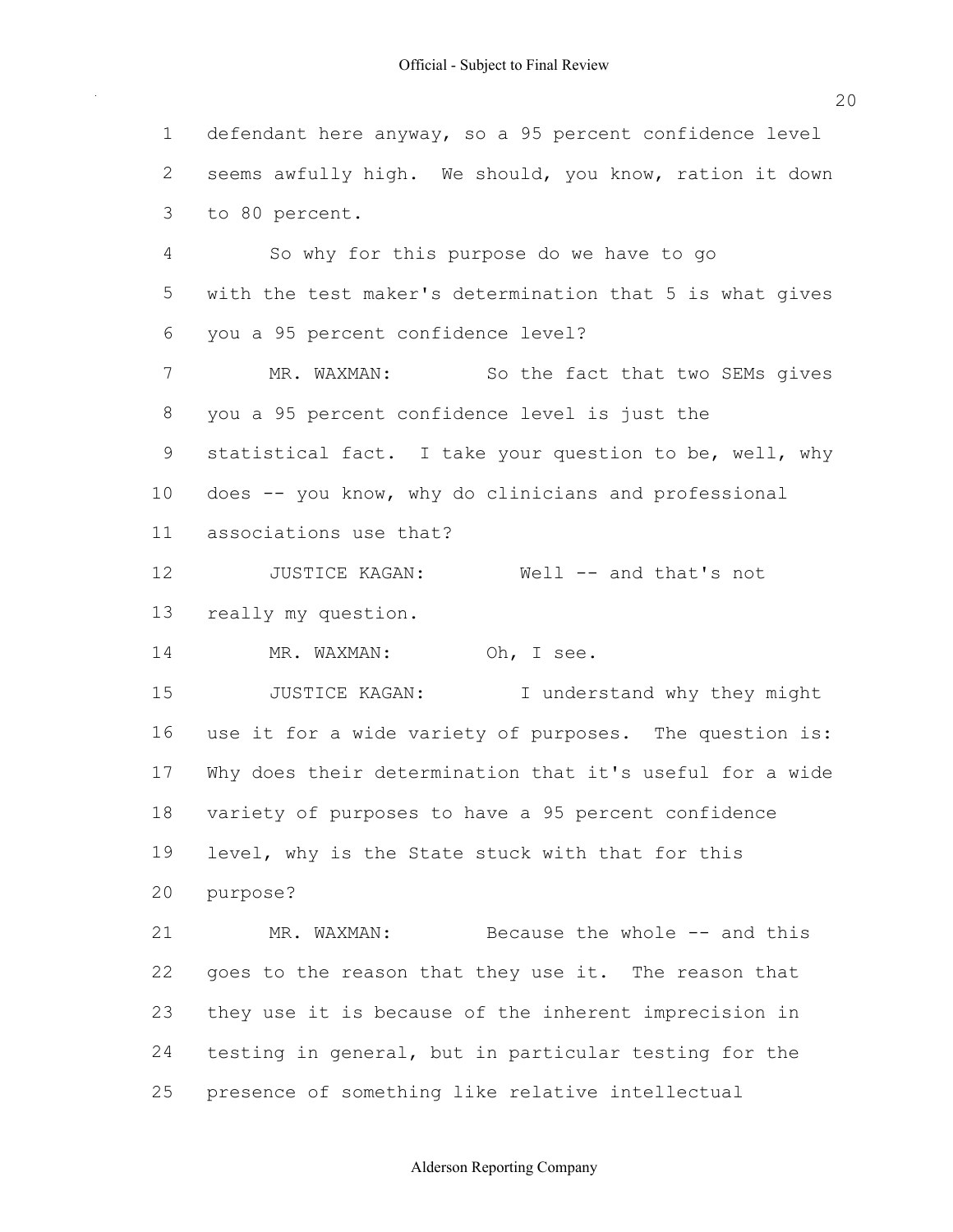functioning.

2 There are so many -- it is so common for people who, for a variety of reasons, obtain a 71 or 72, in fact, to have mental retardation and because evidence 5 of  $-$  an evaluation of intellectual function involves clinically much more than a test score. I mean, look what happened in this case. All of the IQ tests that were administered, all of the Wechsler tests, were accompanied, because they fell within the standard error 10 of measurement, they were accompanied by the administration of further intelligence testing for confirmatory purposes. **JUSTICE BREYER:** Is that what you want? That is, I go back to Justice Sotomayor's question. Start monkeying around with 95 percent. It's all over the law. I mean, 95 percent is a classical measure by scientists of when they have confidence that the fact that the regression analysis seems to establish is in

fact a fact.

MR. WAXMAN: Yes.

 JUSTICE BREYER: That is in tort law. That is in whether jury trials are  $-$  are discriminating because they don't have black people on the jury. It's 24 all over the law. So I assume that we  $-$  you're not asking us to muck around with that number because I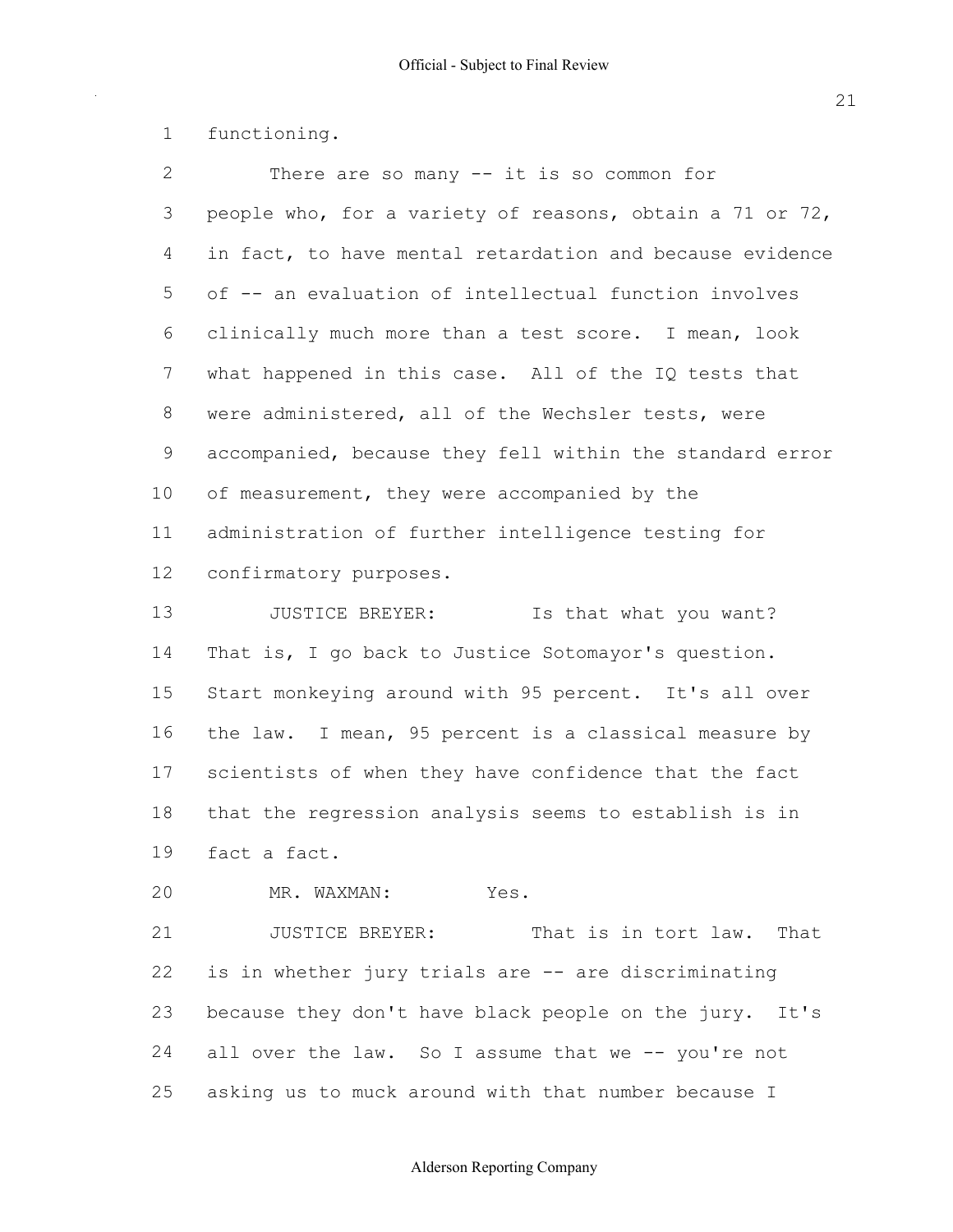| $\mathbf 1$ | don't know what the consequences would be. And if       |
|-------------|---------------------------------------------------------|
| 2           | you're not, here's how we reduce it. You give the same  |
| 3           | test six times and now we've reduced it from 5 percent, |
| 4           | if he's above 70 all the time, to maybe one -- one      |
| 5           | one-hundredth of one percent. Is that what you want to  |
| 6           | have happen?                                            |
| 7           | MR. WAXMAN: Well, let me just, as to your               |
| $8\,$       | latter point --                                         |
| $\mathsf 9$ | JUSTICE BREYER:<br>Am I right? Am I right in            |
| 10          | what I said?                                            |
| 11          | You are not right in some of<br>MR. WAXMAN:             |
| 12          | the things you've said.                                 |
| 13          | JUSTICE BREYER:<br>Okay.                                |
| 14          | The last thing you said is not<br>MR. WAXMAN:           |
| 15          | right, which is --                                      |
| 16          | JUSTICE BREYER:<br>No, no. Let's go before              |
| 17          | the last thing.                                         |
| 18          | (Laughter.)                                             |
| 19          | Well, the last thing is<br>MR. WAXMAN:                  |
| 20          | important.                                              |
| 21          | I'm not saying it isn't<br>JUSTICE BREYER:              |
| 22          | important, but I want -- my thinking to the last thing  |
| 23          | is dependent on my being right on everything before the |
| 24          | last thing. So am I right before the last thing, about  |
| 25          | how 95 percent --                                       |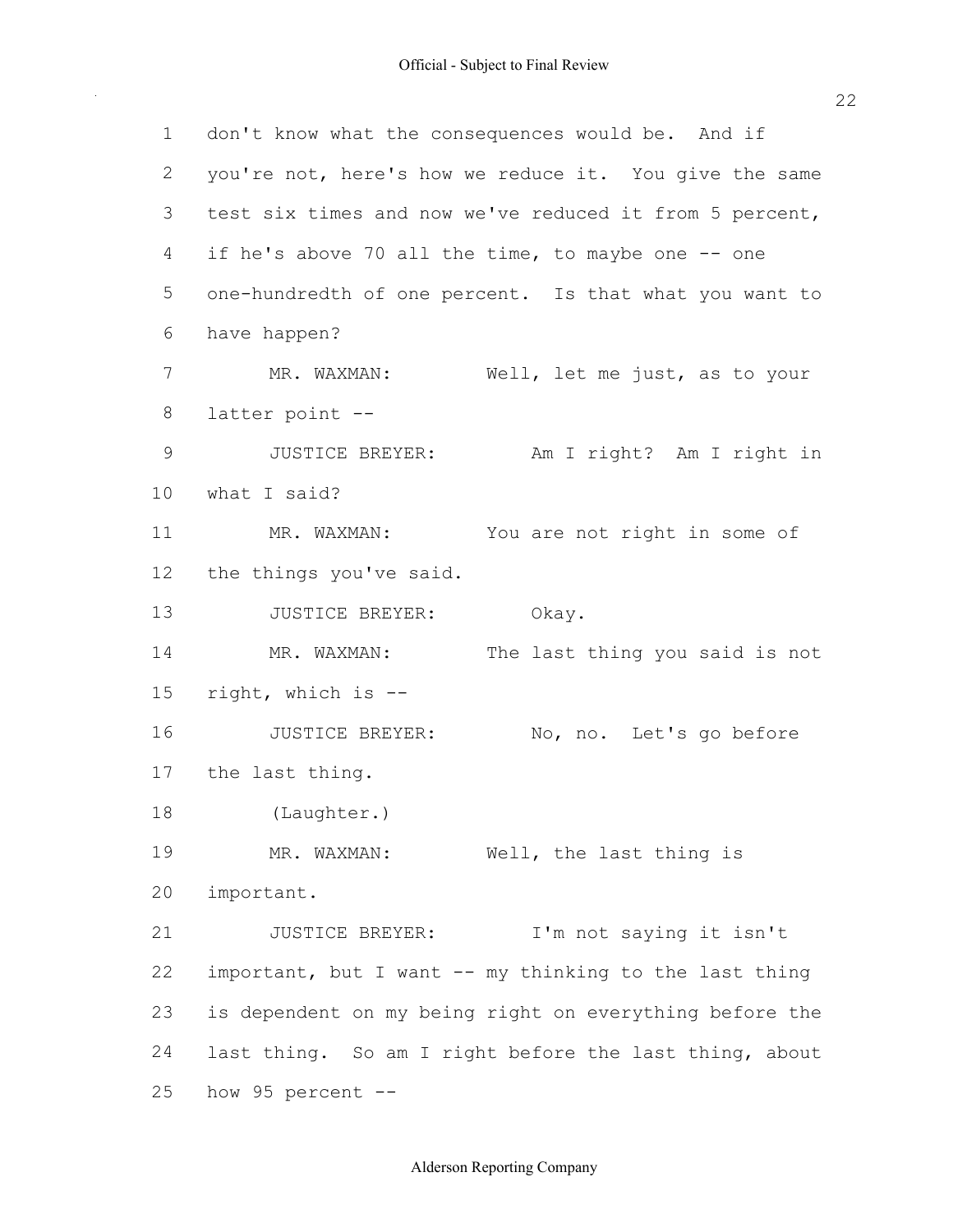| $\mathbf 1$  | You are right that 95 percent<br>MR. WAXMAN:             |
|--------------|----------------------------------------------------------|
| $\mathbf{2}$ | is just a feature -- is, generally speaking, a feature   |
| 3            | that is widely adopted as a confidence level, and it is  |
| 4            | particularly important here because the constitutional   |
| 5            | quarantee announced in Atkins is against the execution   |
| 6            | of persons with mental retardation. And --               |
| 7            | JUSTICE ALITO: On Justice Breyer's last                  |
| 8            | point, before your -- your time expires, because I do    |
| 9            | think this is important. Is there not another way of     |
| 10           | proving reliability? Suppose -- what about multiple      |
| 11           | tests? Suppose someone is given 25 Wechsler tests and    |
| 12           | 24 times the person scores 76 and one time the person    |
| 13           | scores 72. What would you deal with -- how would you     |
| 14           | deal with that in a State that has a hard cutoff?        |
| 15           | So, this is the last point that<br>MR. WAXMAN:           |
| 16           | I wanted to get to, and I think if you -- that the best  |
| 17           | thing I can -- before my time runs out, I just want to   |
| 18           | point you to page 10, Footnote 3 of our reply brief,     |
| 19           | which cites the Oxford Handbook of, I don't know,        |
| 20           | Clinical Diagnosis or something, and we've given you the |
| 21           | pages. And on those pages, it explains why when you      |
| 22           | have a situation of somebody who takes more than one     |
| 23           | test, the appropriate determinant is very much not the   |
| 24           | average. It is what's called the composite score. And    |
| 25           | the composite score is different, and, in fact, for      |

Alderson Reporting Company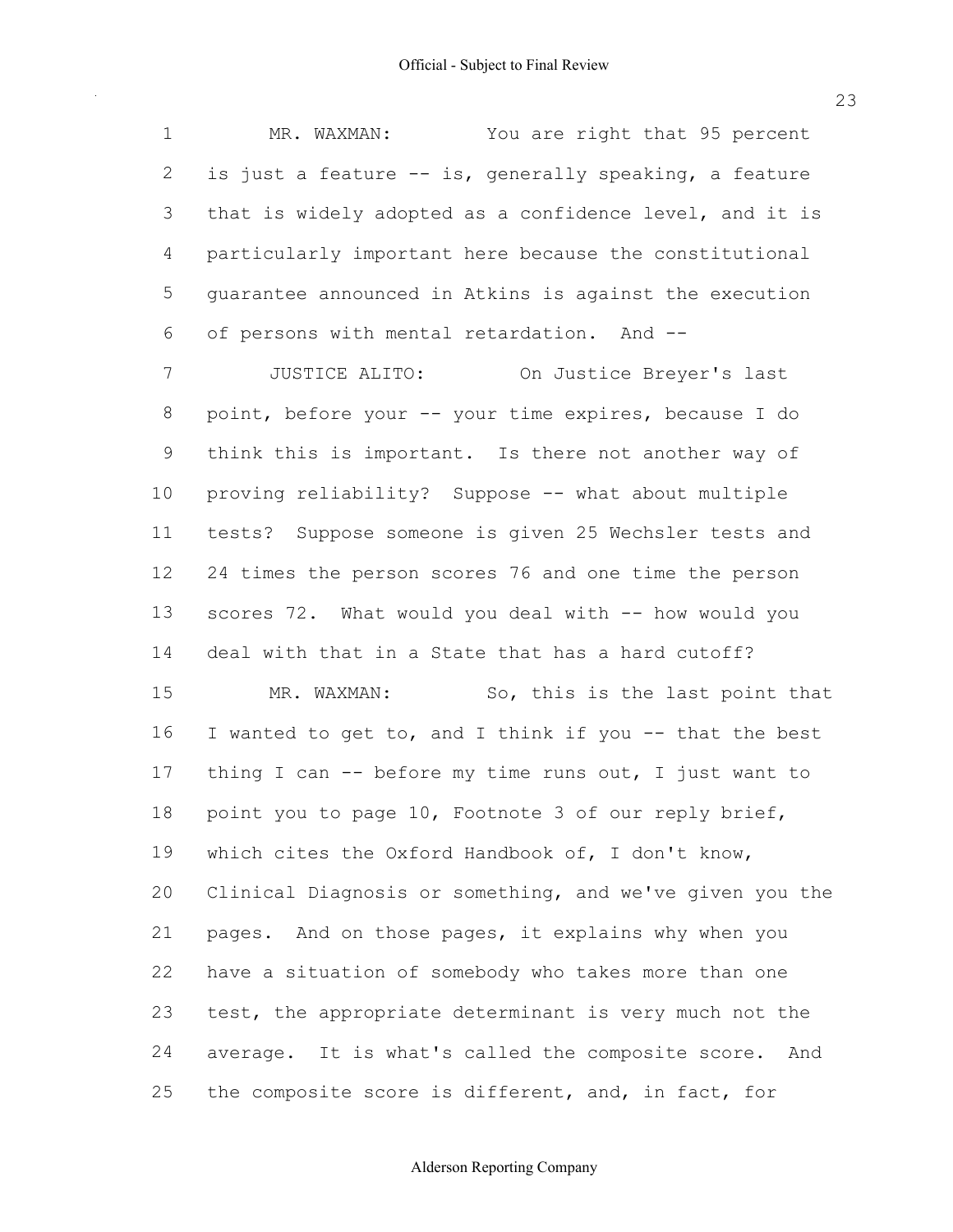people below the mean, below the average, because you have to take into account the fact that regression towards the mean and also, the fact that a person who takes two, three, or four tests, multiple tests, changes the bell curve of standard deviation.

 So the example that's given in the Oxford Handbook is very similar to this case. There were four tests. They averaged at 72. The composite score, and 9 there's  $-$  there's a  $-$  there's a statistical explanation for how it's arrived at. The composite score is 69, and the standard error of measurement is actually larger using a composite score.

 So that's why, as to Justice Breyer's last point, simply averaging obtained scores does not, in fact, give you a better handle. Because there are so few people who score significantly below the mean on multiple tests, what clinicians use is a statistical 18 analysis that takes into account the different -- the different calculation of what a standard deviation below the mean is.

 JUSTICE ALITO: That's not consistent with my understanding of it, but I don't claim that I have a 23 deep understanding of it. But what -- what would be your answer to my hypothetical? Where there are multiple scores that are above the hard cutoff but one

####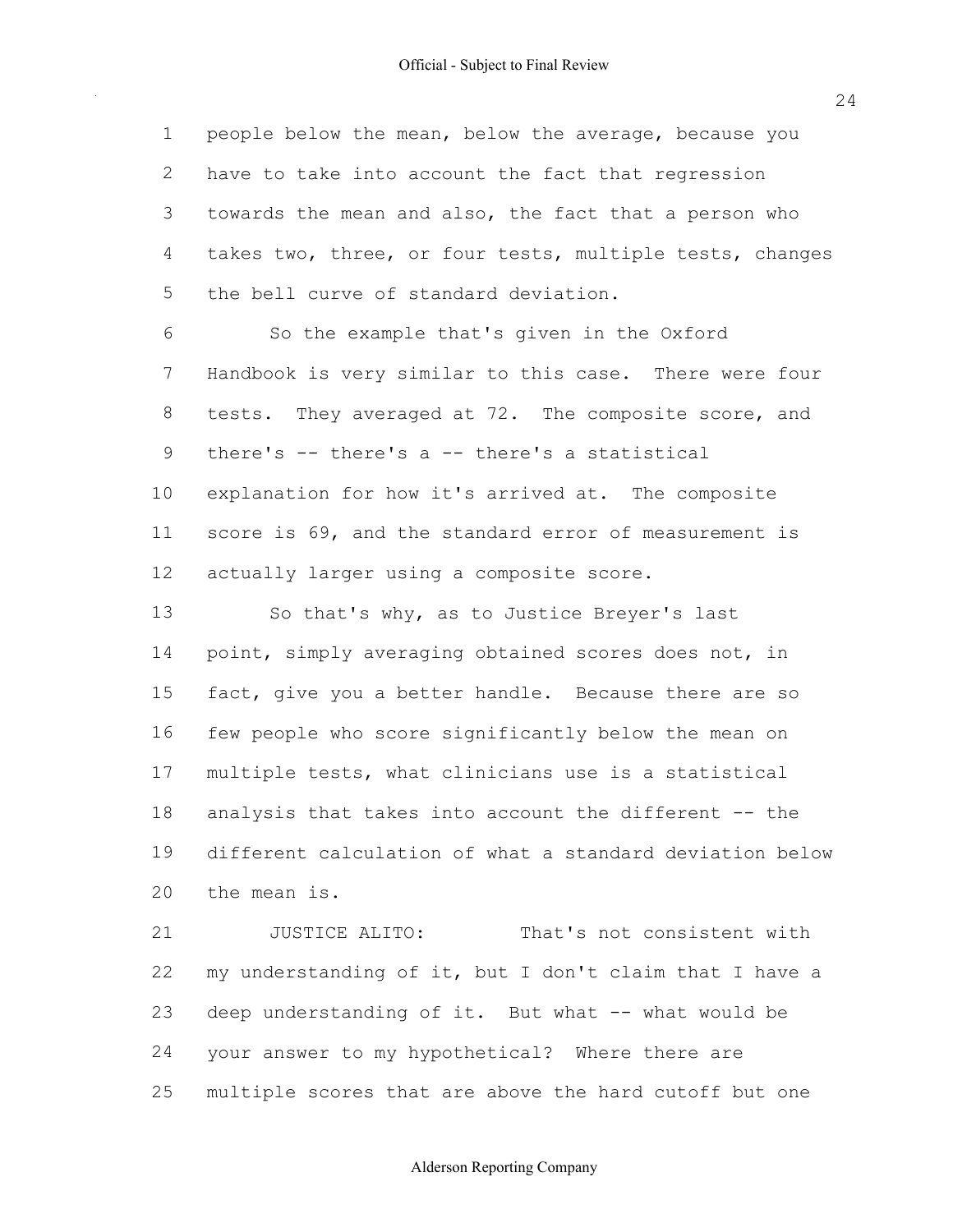1 that's below -- and I will ask the State the opposite 2 question -- what would you do there? MR. WAXMAN: Well, we know what Florida does, which JUSTICE ALITO: Well, what does the Eighth Amendment require, in your view? 7 MR. WAXMAN: Well, in our view, the Eighth Amendment requires that if a State chooses to use IQ test scores as a proxy for intellectual functioning rather than a full inquiry into intellectual functioning, it cannot refuse to employ the standard error of measurement that is inherent in the test. JUSTICE GINSBURG: And if it were 76, you 14 would not need to go on to adaptive behavior; is that your view? 16 MR. WAXMAN: Our -- our view is that a State consistent with Atkins could say that if you have no obtained score on a valid, properly administered, 19 up-to-date test that is 70 -- that is below 76, you may  $-$  you may constitutionally be precluded. I think many clinicians would go ahead and do adaptive functioning and other intellectual functioning. But our view is that States like Mississippi and Oklahoma that set 76 as the cutoff do, in fact, comply with Atkins. 25 May I save the balance of my time.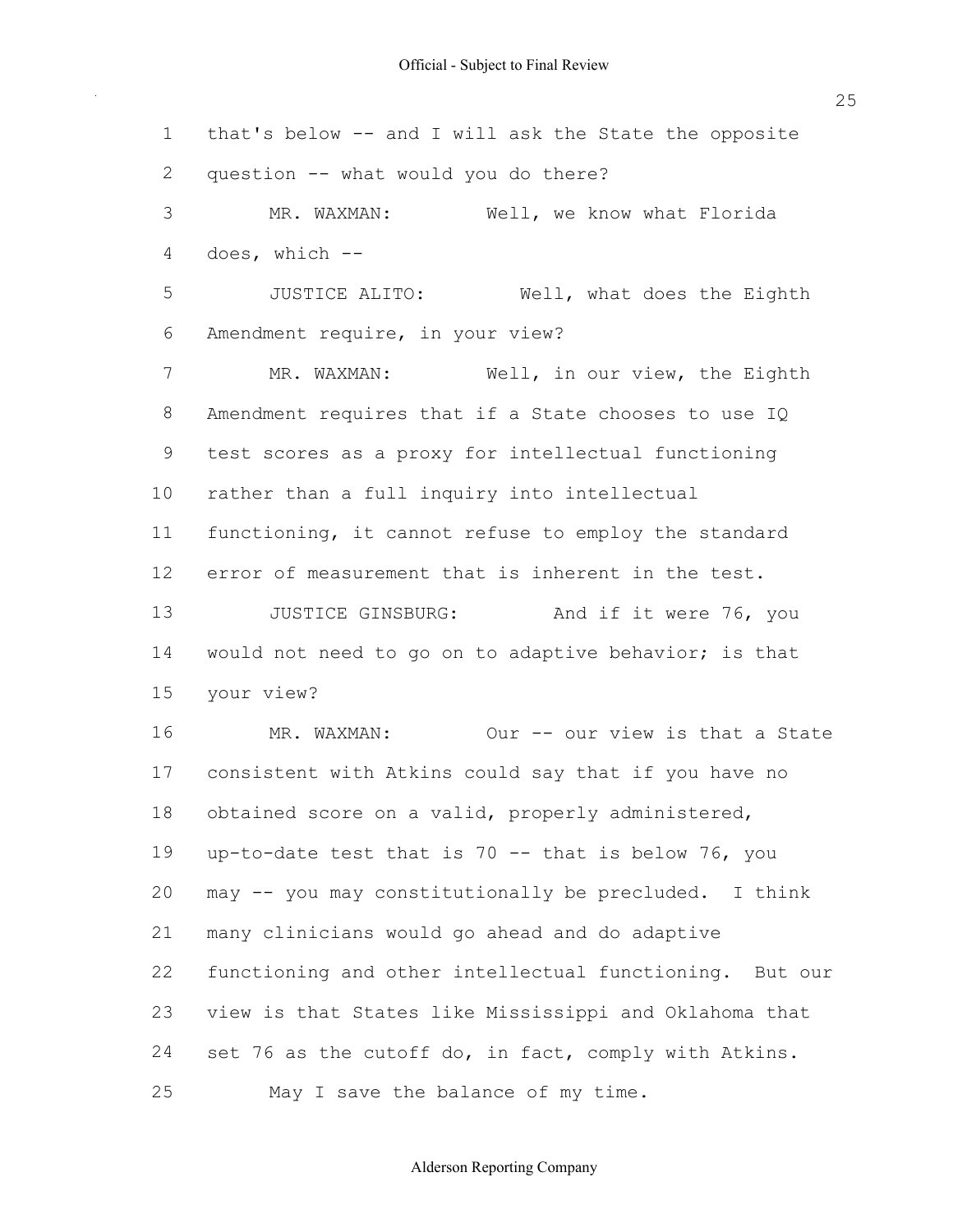CHIEF JUSTICE ROBERTS: Thank you, counsel. ORAL ARGUMENT OF ALLEN WINSOR ON BEHALF OF THE RESPONDENT MR. WINSOR: Mr. Chief Justice, and may it please the Court:

 This Court should affirm the decision of the Florida Supreme Court because it represents a reasonable legislative judgment and one that is fully consistent with Atkins and the Eighth Amendment. I would like to start by responding to your question, Justice Alito, 11 about what -- what do you do with multiple scores. And in fact in this case we're not talking about someone who had one or two IQ scores.

 When you look at the Wechsler test, which is what the Petitioner contends is the gold standard, he had test scores of 71, 72, 73, 74 and 80. And as we understand, what the Petitioner would have this Court do is to take some of those lower scores and simply subtract 5 points from them. That is not consistent with  $-$ - with the materials that he cited in the footnote 21 in his brief. If you look at the example there, they -- they do apply some statistical principles to a range of scores, but they do not simply take the lowest score and subtract 5 points from it.

25 And the logic of that, I would submit, is

#### Alderson Reporting Company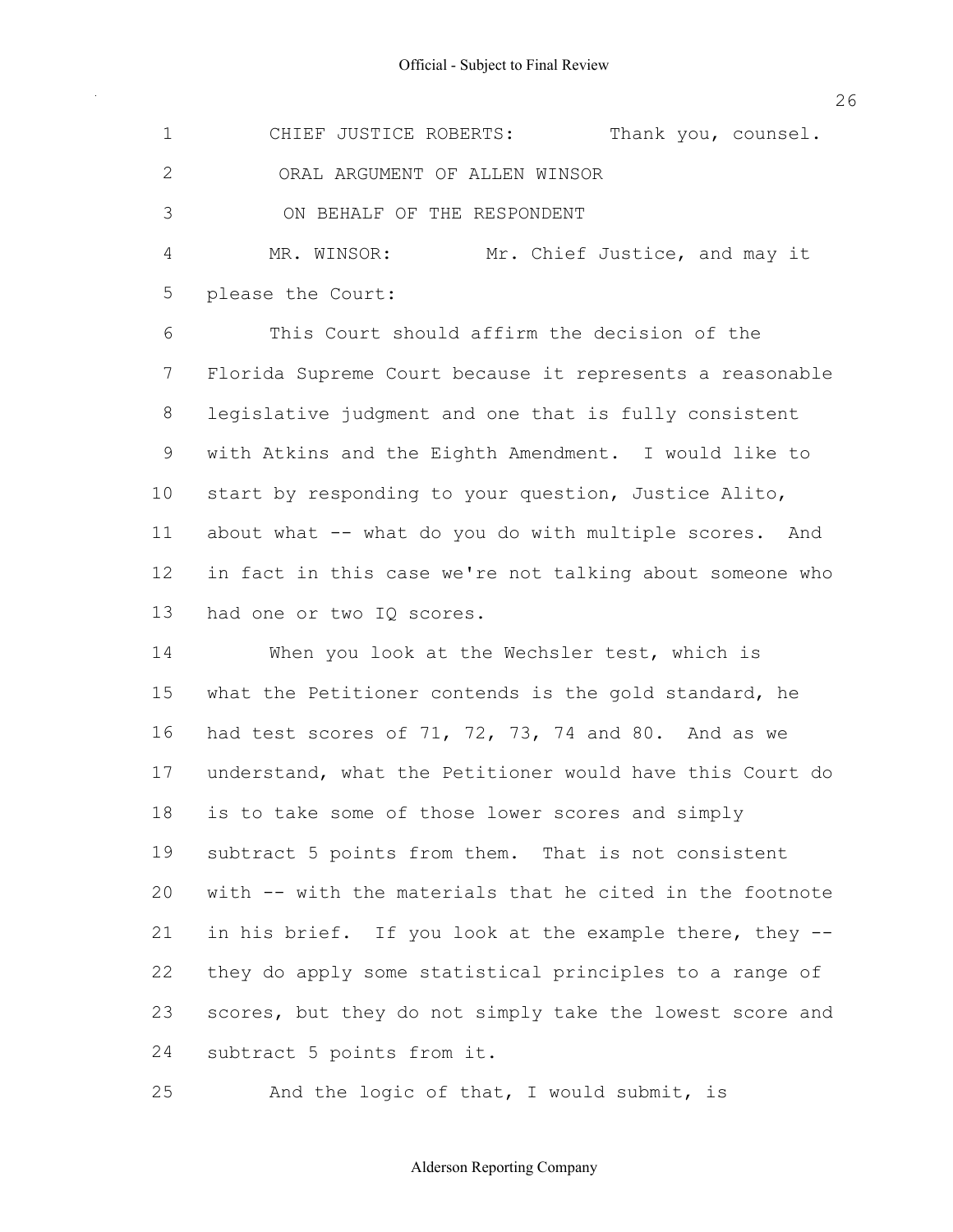fairly obvious. You couldn't have a situation where, 2 take in this case, you have an  $-$  a low IQ on the Wechsler of 71 and a high IQ on the Wechsler of 80, and say at the same time that there is a 95 percent chance his score is between 75 and 85 and also a 95 percent chance that his score is between 66 and 76.

 JUSTICE SCALIA: So you want us to decide 8 this case and establish the principle, the -- the very 9 significant principle that where you have  $a - a$ 10 criminal defendant condemned to death for -- for murder whose scores are 71, 72, 73, 74, and 80, that's okay? That's all you're trying to persuade us of?

13 I mean, I'm not very happy having to go through this in all future cases where you have somebody who has 69, 73, 74, 75, and 81. I mean, don't you have some more general principle, other than the particular scores in this case are good enough.

18 MR. WINSOR: Well, we certainly think the particular scores in this case are good enough. But we do; we have a broader principle, which is that when you are dealing with things like mental diagnosis or things in the medical field generally, that there is good reason for this Court to do as it has historically, which is to defer to reasonable legislative judgments. 25 JUSTICE KAGAN: So what --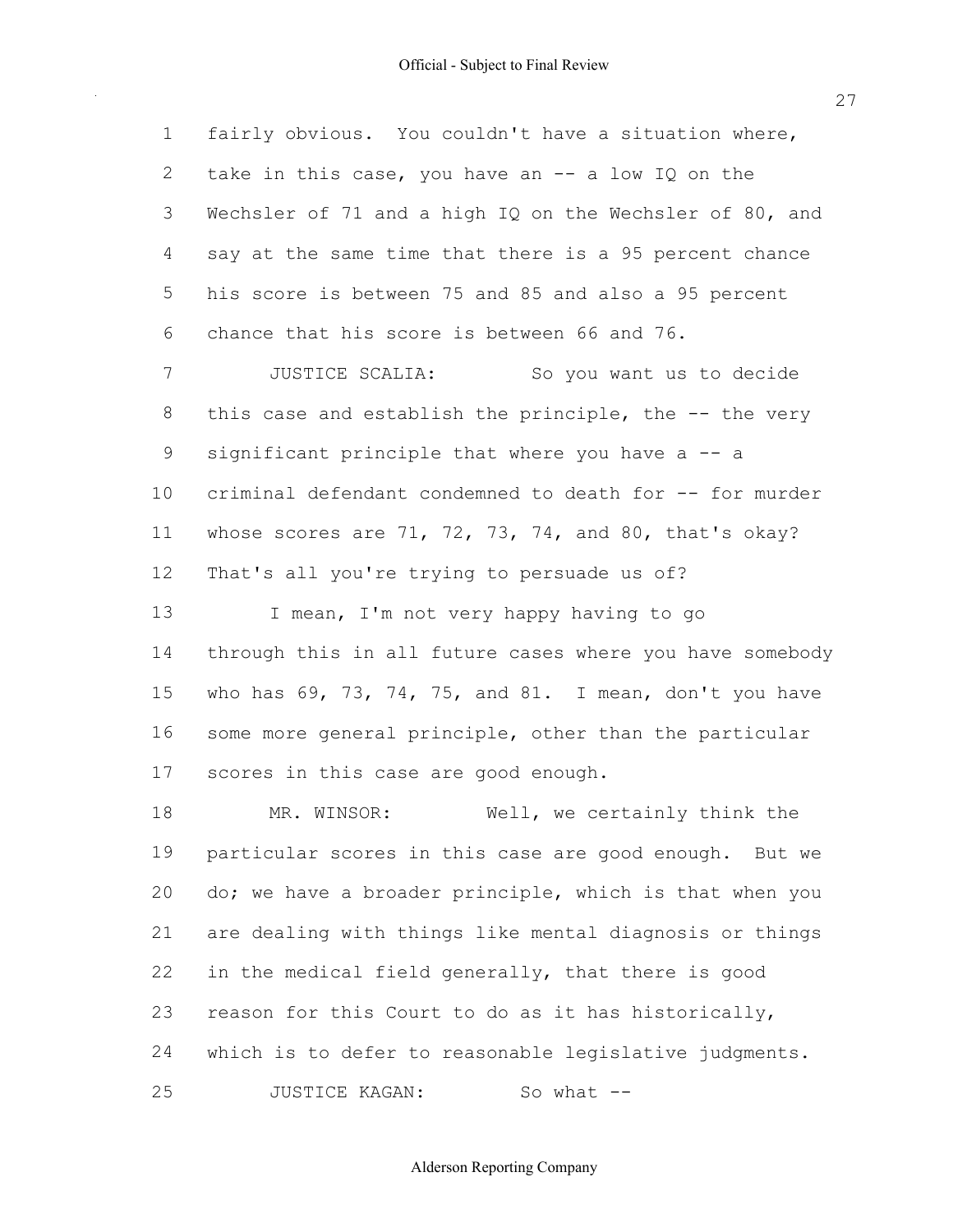| $\mathbf 1$    | JUSTICE KENNEDY:<br>Well, let -- let me ask              |
|----------------|----------------------------------------------------------|
| $\overline{2}$ | you this. Suppose that the American Psychiatric          |
| 3              | Association and -- and all other professional            |
| 4              | associations do use the SEM. Suppose that. It seems to   |
| 5              | me what the State is saying here in declining to use     |
| 6              | that, is that it declines to follow the standards that   |
| 7              | are set by the people that designed and administer and   |
| 8              | interpret the tests.                                     |
| 9              | MR. WINSOR:<br>Well, I have two responses to             |
| 10             | that. One, if the constitutional rule -- which we        |
| 11             | submit it's not -- but if there were a constitutional    |
| 12             | rule that the Eighth Amendment required Florida to adopt |
| 13             | all kinds of -- of clinical criteria that the APA or the |
| 14             | AAIDD --                                                 |
| 15             | JUSTICE SOTOMAYOR: This is not clinical;                 |
| 16             | this is statistical criteria with the tests you're       |
| 17             | relying on.                                              |
| 18             | Well, there's two parts --<br>MR. WINSOR:                |
| 19             | JUSTICE SOTOMAYOR: You keep saying                       |
| 20             | clinical, but the SEM is not a clinical judgment. It's   |
| 21             | a standard error of measurement. That's the test         |
| 22             | maker's.                                                 |
| 23             | MR. WINSOR: Well, that's right, but Justice              |
| 24             | Kennedy's question as I understood it was how can        |
| 25             | Florida deviate from what the DSM and what the AAIDD     |

# Alderson Reporting Company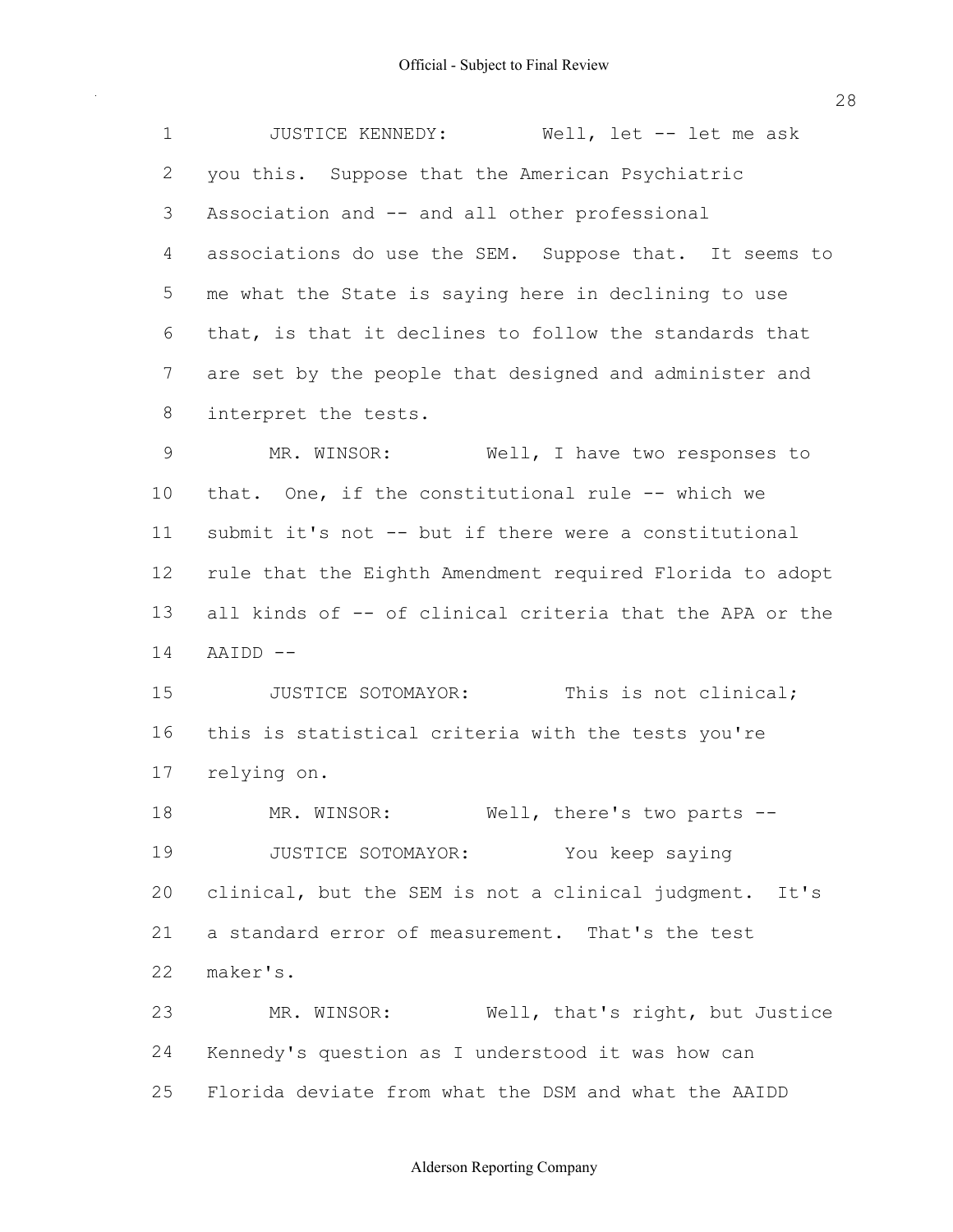1 suggest are best practices. And my --

 JUSTICE SOTOMAYOR: No. This has nothing to do with best practices. It has to do with what the test givers say is the right way to look at their tests. 5 MR. WINSOR: Well, the -- the test measures published the error measurement; but it's the DSM and the AAIDD that are suggesting how many deviations that

you should

 JUSTICE SOTOMAYOR: No, no. They're not challenging the two standard deviations; they're saying if you are going to preclude functioning abilities and the other two factors of your test based on a score of a test that says it has an SEM of 5, then you have to use the SEM. It's very different. They're not saying you have to take that number and declare that person mentally/intellectually challenged. You just have to apply the other factors.

18 MR. WINSOR: Well, it's a three-prong test, so in any instance you would have to demonstrate the existence of all three prongs. But with respect to the -- the 95 percent interval, that --

 JUSTICE GINSBURG: Can I stop you there? 23 MR. WINSOR: Yes, certainly. JUSTICE GINSBURG: I thought that you don't

have to go to, under your view, you don't have to go to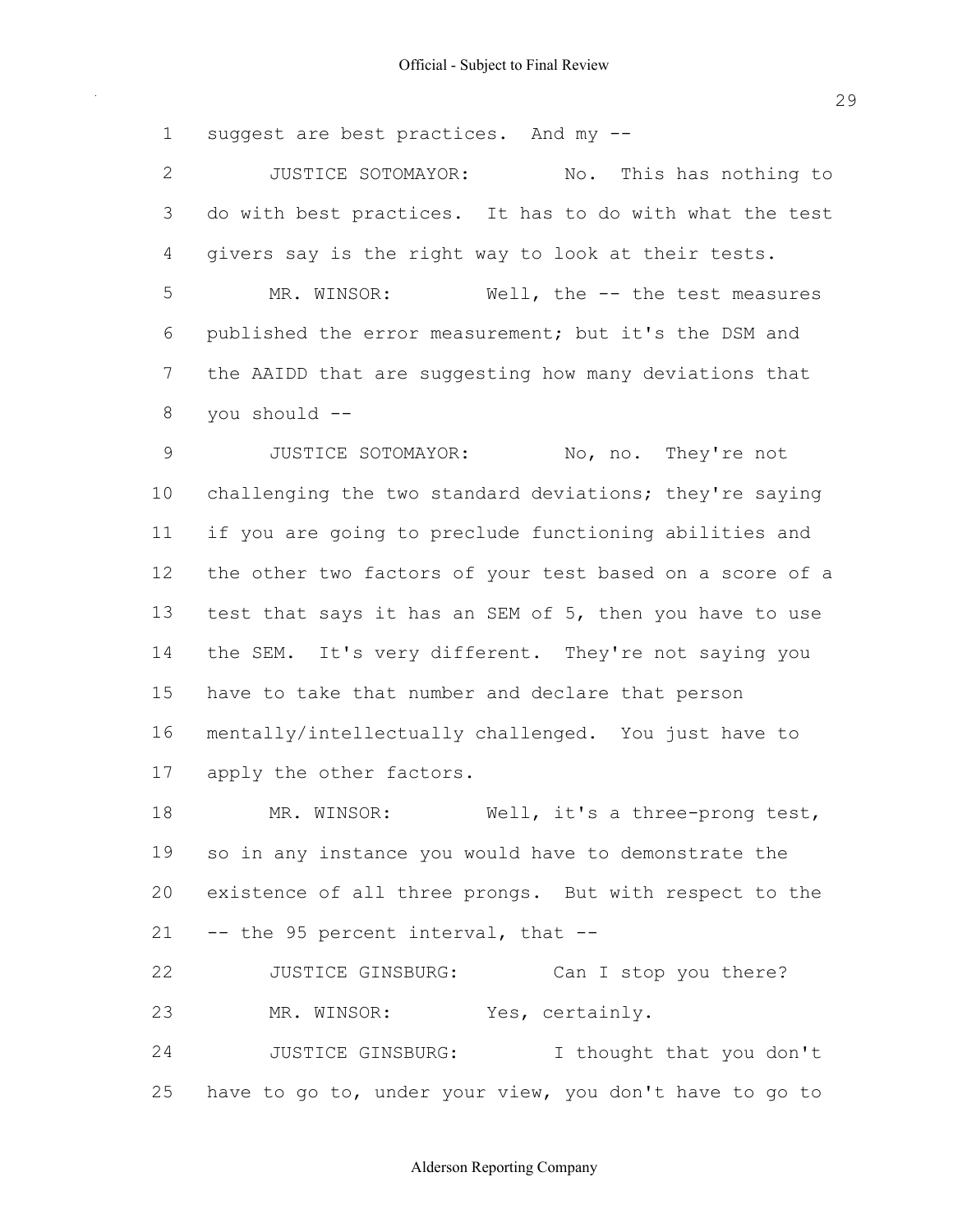| $\mathbf 1$ | the second and third standards if you -- on the first,   |
|-------------|----------------------------------------------------------|
| 2           | it's 70 or below. I thought that adaptive behavior       |
| 3           | doesn't come into the picture, and onset doesn't come    |
| 4           | into the picture, if the IQ is above 70.                 |
| 5           | MR. WINSOR:<br>That's correct, Your Honor.               |
| 6           | There -- it's a three-part test, and the medical         |
| 7           | community doesn't dispute that and the Petitioner        |
| 8           | doesn't dispute that, that to achieve a diagnosis of     |
| 9           | mental retardation you would have to demonstrate that    |
| 10          | you meet each of the three criteria.                     |
| 11          | JUSTICE BREYER:<br>So what is wrong -- this -<br>$ -$    |
| 12          | there may be agreement among you on this. What the --    |
| 13          | what Atkins says is there are three parts, as you say.   |
| 14          | One part is significantly sub-average intellectual       |
| 15          | functioning. That's the first part. And so what you      |
| 16          | say is, if it's above a 70 on an IQ test, or a couple of |
| 17          | them, that's the end of it. We don't go further. All     |
| 18          | right. What they say is, I want to tell the jury         |
| 19          | something, or the judge if the judge is deciding it:     |
| 20          | "Judge, I have an expert here. Thank you."               |
| 21          | Expert:<br>"I want to tell you, Your Honor,              |
| 22          | that that number 70 is subject to error."                |
| 23          | It could be -- and indeed the State can do               |
| 24          | the same thing. If it's 68, the number 68 is subject to  |
| 25          | error. So if somebody measures 68 you could bring in     |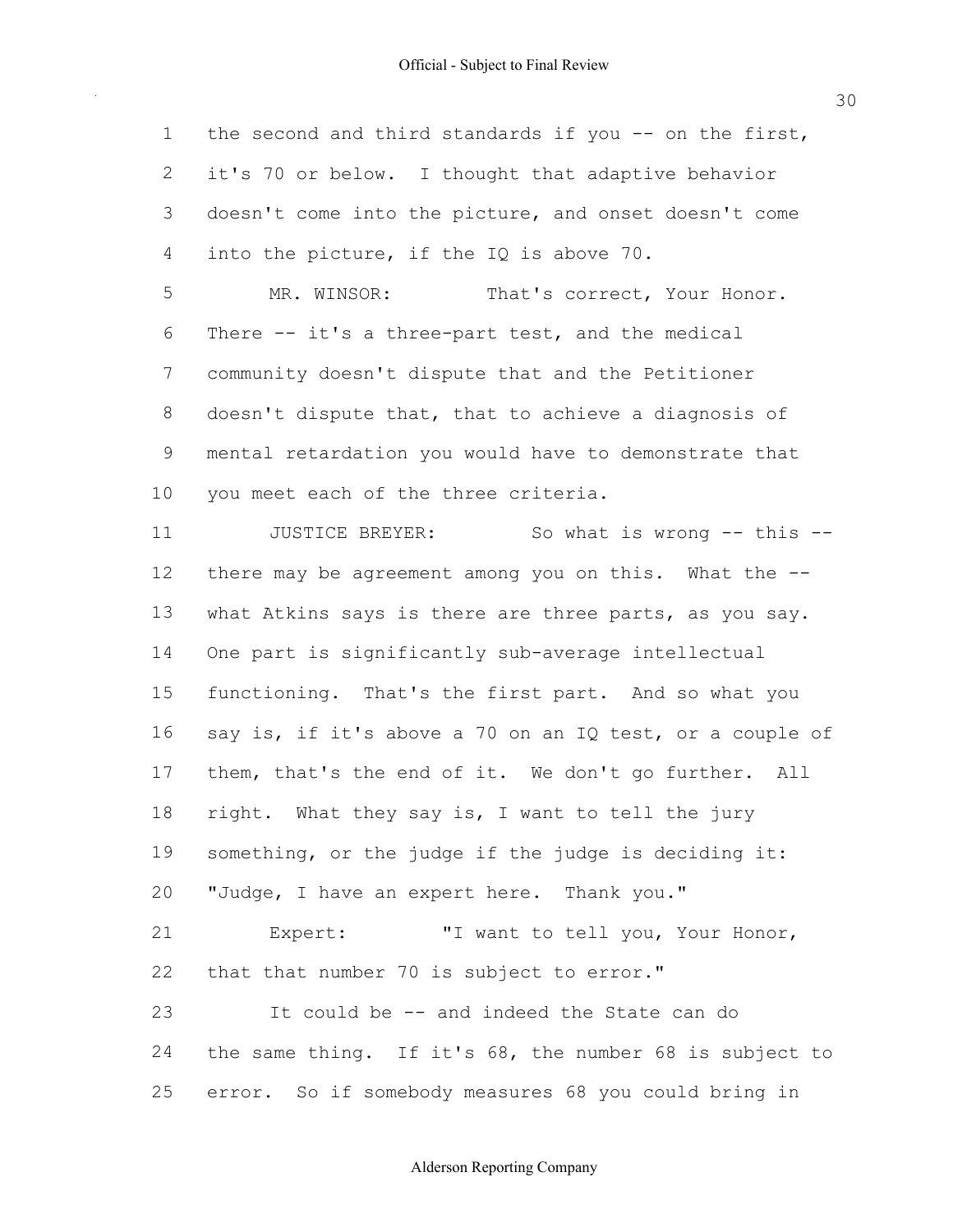the witness, and you would say 5 percent of the time, it's within 5 points either way.

3 I think that's all they want to do. Now, there could be other ways of going about it, and maybe you would give the same test six times with different questions, and that may not eliminate but it might 7 reduce the possibility of error, or there may be some other way to do it. You call in a psychiatrist and he says okay; or an expert: 72, he's still. We have other ways. We have other ways, not just tests.

 Now, I think you would do the same thing if you wanted to, on the down side, I guess. And that 13 might lead people not to -- to being executed. You see? And that's their position, though, I think. And they get to do it on the upside. All right, what's wrong with that? It doesn't sound so terrible.

17 And anyway, the Eighth Amendment -- this is a way of enforcing the Eighth Amendment. This doesn't need to be, I don't think, an independent Eighth Amendment violation.

21 But go ahead; that's the kind of question I would love to have some

23 MR. WINSOR: Sure. Well, what is wrong with that is that substantially, if you raise the limit to 75 25 as Mr. Waxman suggested you could, that doubles --

#### Alderson Reporting Company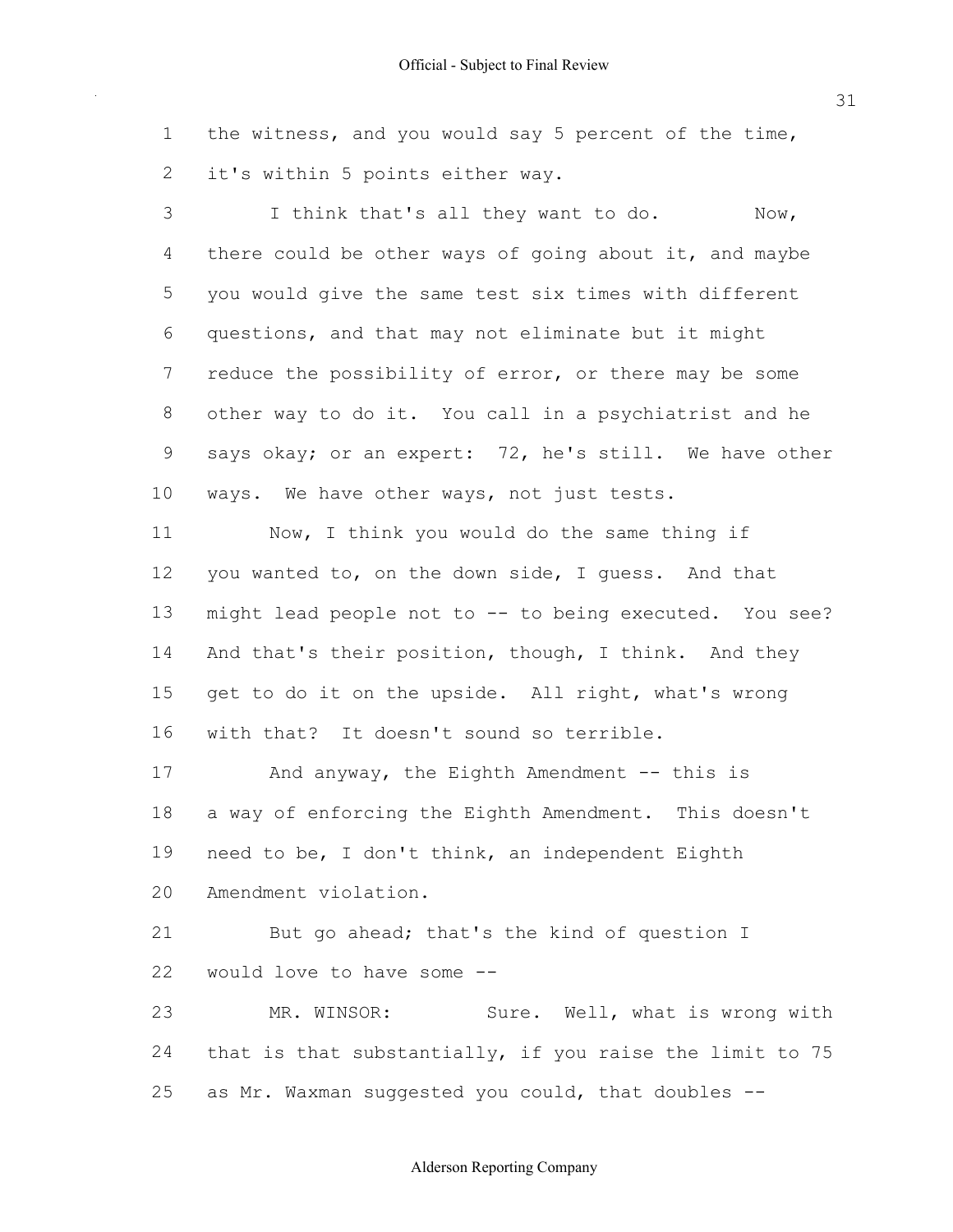| $\mathbf 1$  | It doesn't raise the limit<br>JUSTICE BREYER:            |
|--------------|----------------------------------------------------------|
| $\mathbf{2}$ | to 75. What it does is it says just what I said, and I   |
| 3            | don't want to repeat it. When it's there at 70, they     |
| 4            | call their expert, who informs the decisionmaker just    |
| 5            | what I said. Now, that would take a little time, maybe   |
| 6            | 15 minutes, maybe a little longer. But that's what they  |
| 7            | want to do, I think. And -- and why not? I mean, what    |
| 8            | is so terrible about doing it?                           |
| 9            | MR. WINSOR: What is so terrible about doing              |
| 10           | it is you would end up increasing the proportion of      |
| 11           | people, the number of people who would be eligible for a |
| 12           | mental retardation finding.                              |
| 13           | JUSTICE BREYER: But only those who in fact               |
| 14           | are mentally retarded.                                   |
| 15           | MR. WINSOR:<br>No. No, Your Honor.                       |
| 16           | JUSTICE BREYER:<br>Because?                              |
| 17           | MR. WINSOR: They're not mentally -- there                |
| 18           | is no disagreement that 70 is the appropriate threshold  |
| 19           | here. So this is almost an evidentiary matter. It's a    |
| 20           | matter of what does it take to prove by clear and        |
| 21           | convincing evidence, which is a standard of proof that   |
| 22           | they have as a matter of Florida law. And it's a         |
| 23           | standard of proof they do not challenge in this case.    |
| 24           | And all Florida recognizes is that the best measure of   |
| 25           | your true IQ is your obtained IQ test score. And so for  |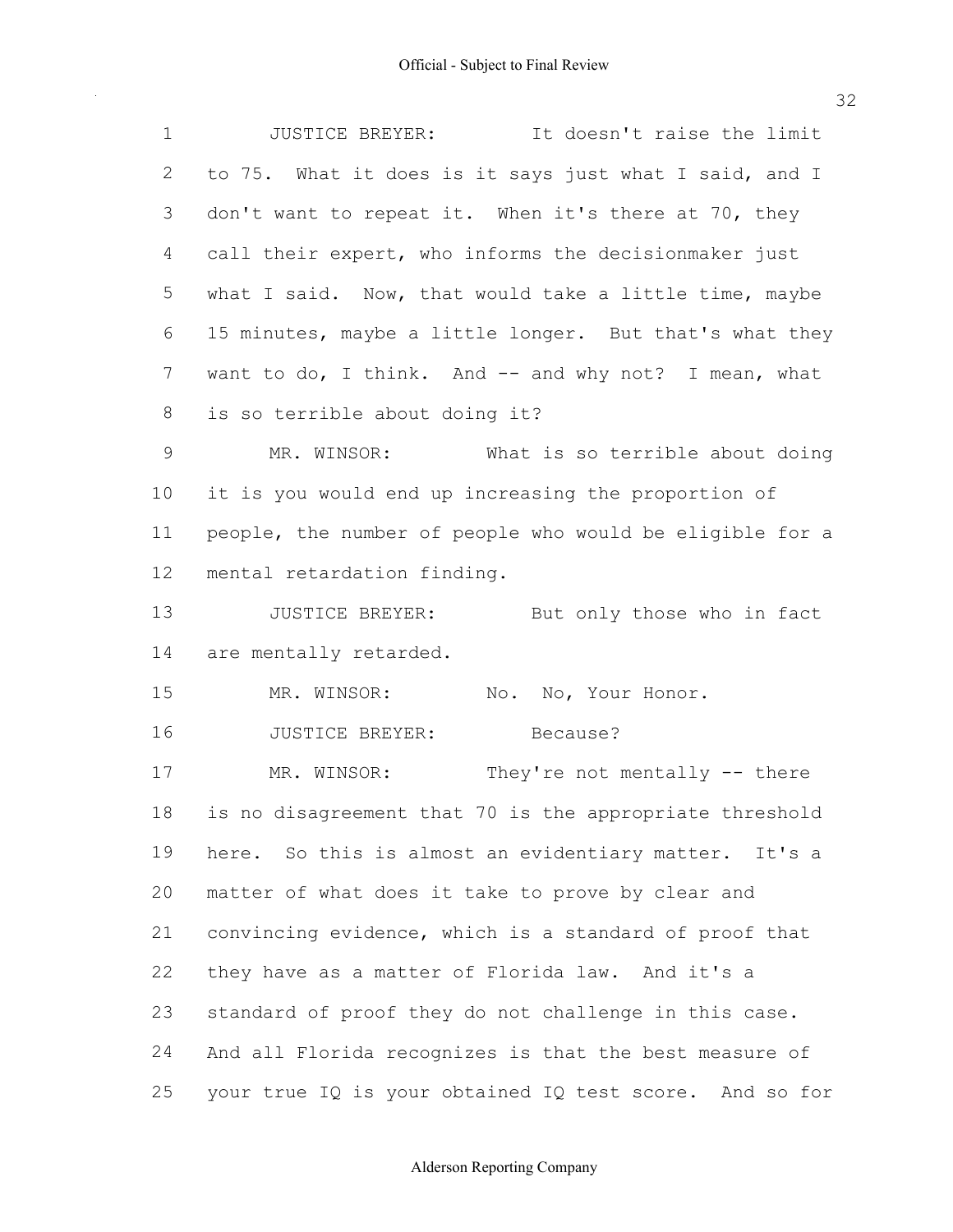someone who

2 JUSTICE KAGAN: But, General, the ultimate determination here is whether somebody is mentally retarded; and the IQ test is just a part of that. It's a part of one prong of that ultimate determination. And what your cutoff does is it essentially says the inquiry has to stop there. And the question is how is that at all consistent with anything we ever say when it comes to the death penalty? Because we have this whole line of cases that says when it comes to meting out the death penalty, we actually do individualized consideration, and we allow people to make their best case about why they're not eligible for the death penalty. And essentially what your cutoff does is it stops that in its tracks, as to a person who may or may not even have a true IQ of over 70, and let alone it stops people in 17 their tracks who may not be mentally  $-$ - who may be mentally retarded.

19 MR. WINSOR: Well, first, with respect to 20 the mitigation, this is  $-$  this Atkins hearing in Florida is completely separate from the mitigation phase, and so he does still have individualized 23 decisionmaking with respect to whether to  $-$ - to have a death sentence, and he's still had an opportunity to present all evidence

## Alderson Reporting Company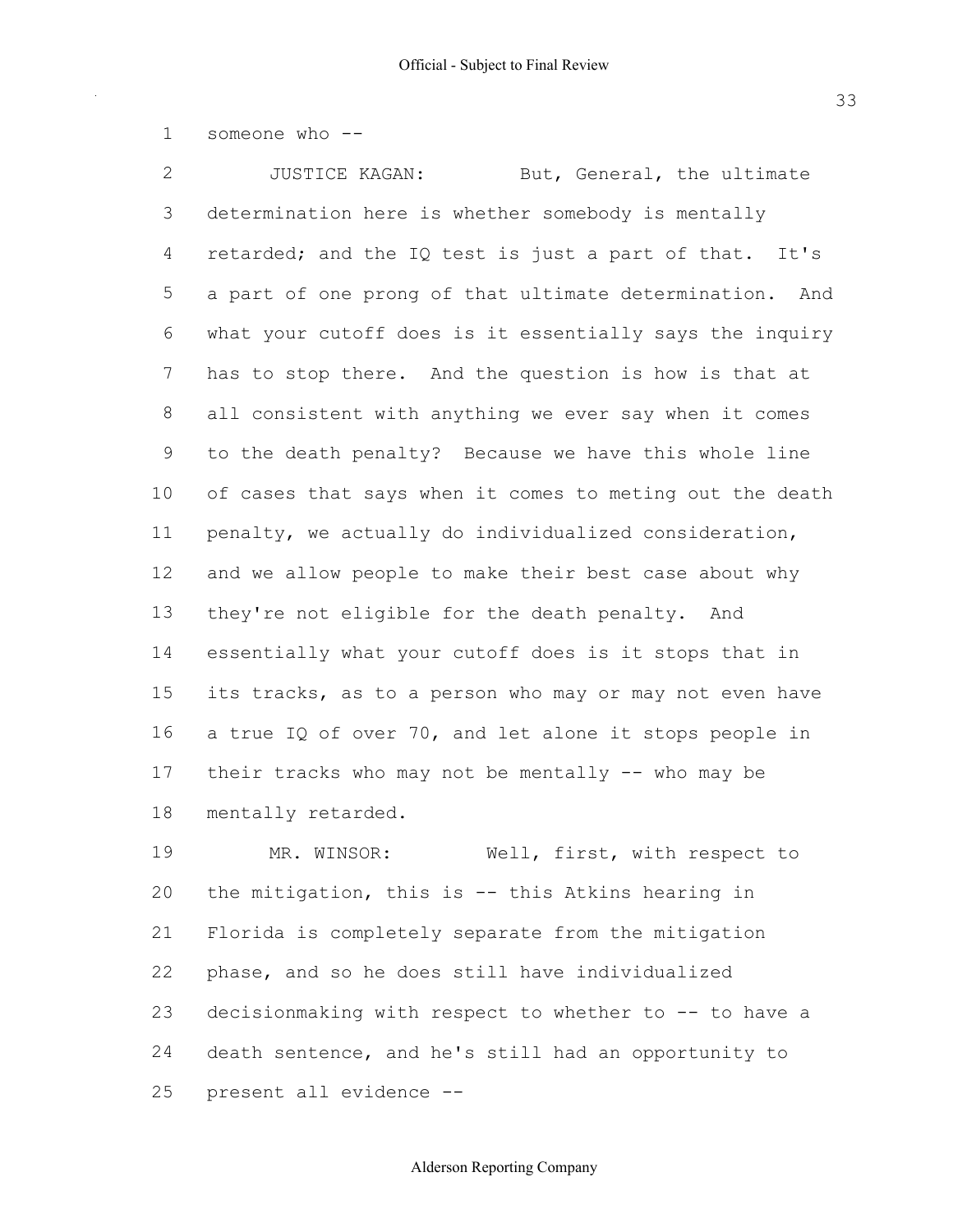1 JUSTICE KAGAN: But he doesn't have it with 2 respect to this critical question, right? We've said 3 you cannot execute somebody who is mentally retarded; 4 and he says now you are preventing me from showing you 5 that you're mentally retarded, because you have an IQ 6 test, a part of one prong of the three-prong test, you 7 have an IQ test that says that I'm not mentally 8 retarded, but you know, that IQ test may be wrong. It's 9 not -- given that you are not using a margin of error. 10 MR. WINSOR: Well, with respect to the IQ 11 test just being one part of the intellectual functioning 12 prong, that is a very recent development and one of the  $13$  -- one of the problems we have with the idea of 14 constitutionalizing medical criteria is that it is 15 changing. If you look at the DSM-IV which was in  $-$  in 16 existence at the time of Atkins -- the DSDM-V replaced 17 it last year  $-$  they said that intellectual functioning, 18 the prong was defined by IQ as measured on test scores. 19 **JUSTICE SCALIA:** General Winsor, we --20 MR. WINSOR: Yes. 21 JUSTICE SCALIA:  $--$  we don't allow all 22 factors to be considered, do we? Would  $--$  would the 23 State have been able to refute his assertion of mental 24 retardation by pointing to the fact that he is the one 25 who seized the young woman, who pushed her into a car,

34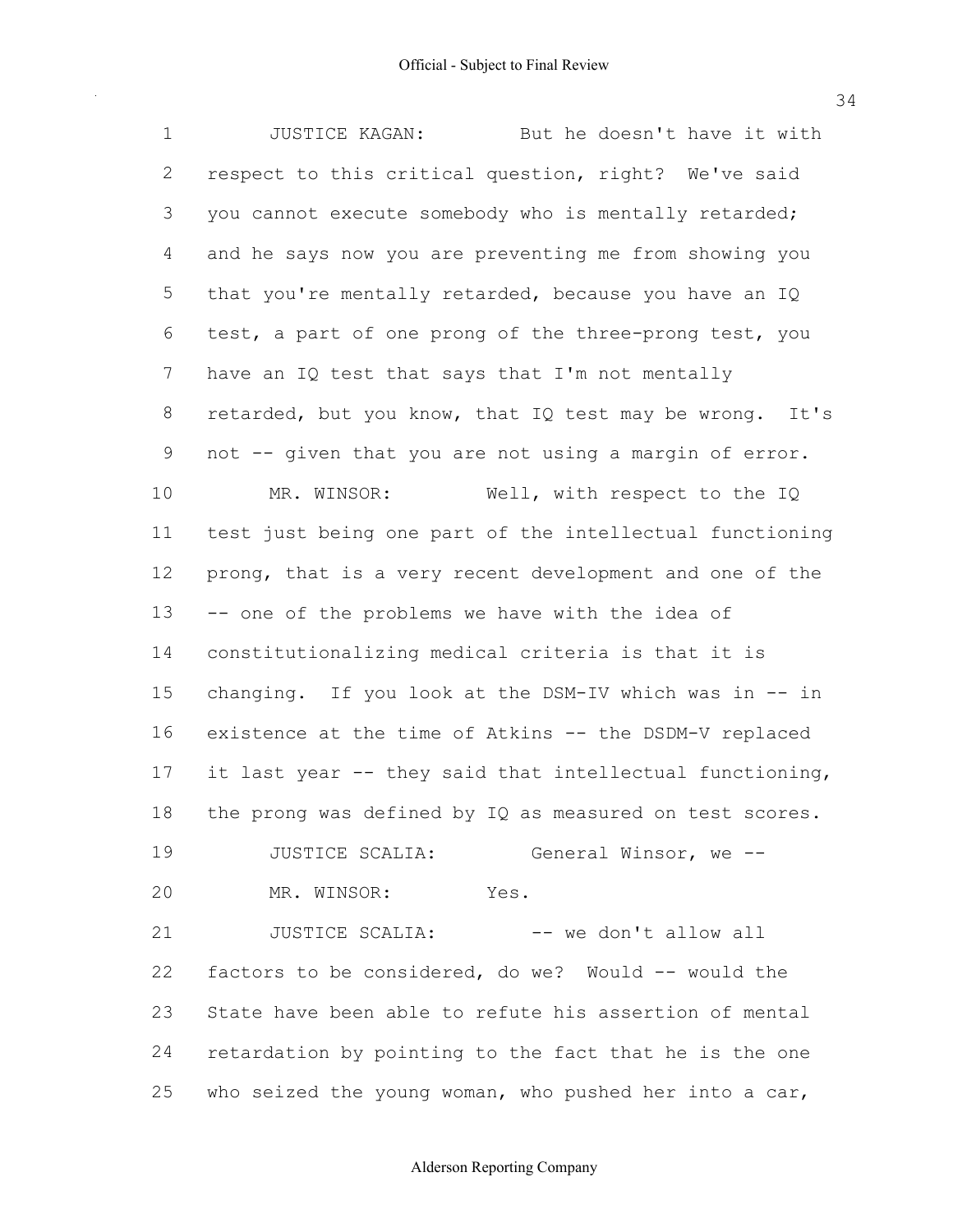| $\mathbf 1$ | who drove the car with his accomplice following in       |
|-------------|----------------------------------------------------------|
| 2           | another car, and who killed her, and -- and killed       |
| 3           | another -- and killed a policeman, too, later, I quess.  |
| 4           | MR. WINSOR:<br>Yes, sir.                                 |
| 5           | JUSTICE SCALIA:<br>Could the State bring that            |
| 6           | in and say somebody who is mentally retarded enough --   |
| 7           | so mentally retarded as not to be responsible and not to |
| 8           | be subject to the death penalty certainly could not have |
| $\mathsf 9$ | pulled all of this off. This is not a person who is      |
| 10          | that mentally retarded, significantly mental -- mentally |
| 11          | retarded.                                                |
| 12          | Could the State show that --                             |
| 13          | Well, the State certainly --<br>MR. WINSOR:              |
| 14          | -- in refutation of -- of<br>JUSTICE SCLIA:              |
| 15          | his mental retardation evidence?                         |
| 16          | Only adaptive functioning is a<br>MR. WINSOR:            |
| 17          | portion of the test. So there's a three-prong test.      |
| 18          | The intellectual functioning, which historically has     |
| 19          | been all about IQ until very recently. And then          |
| 20          | adaptive functioning talks about how people react in the |
| 21          | ordinary world to -- to difficult situations, and some   |
| 22          | of what you talked about may or may not be relevant to   |
| 23          | that.                                                    |
| 24          | But further responding to the earlier                    |
| 25          | question, it's not that Florida is not allowing evidence |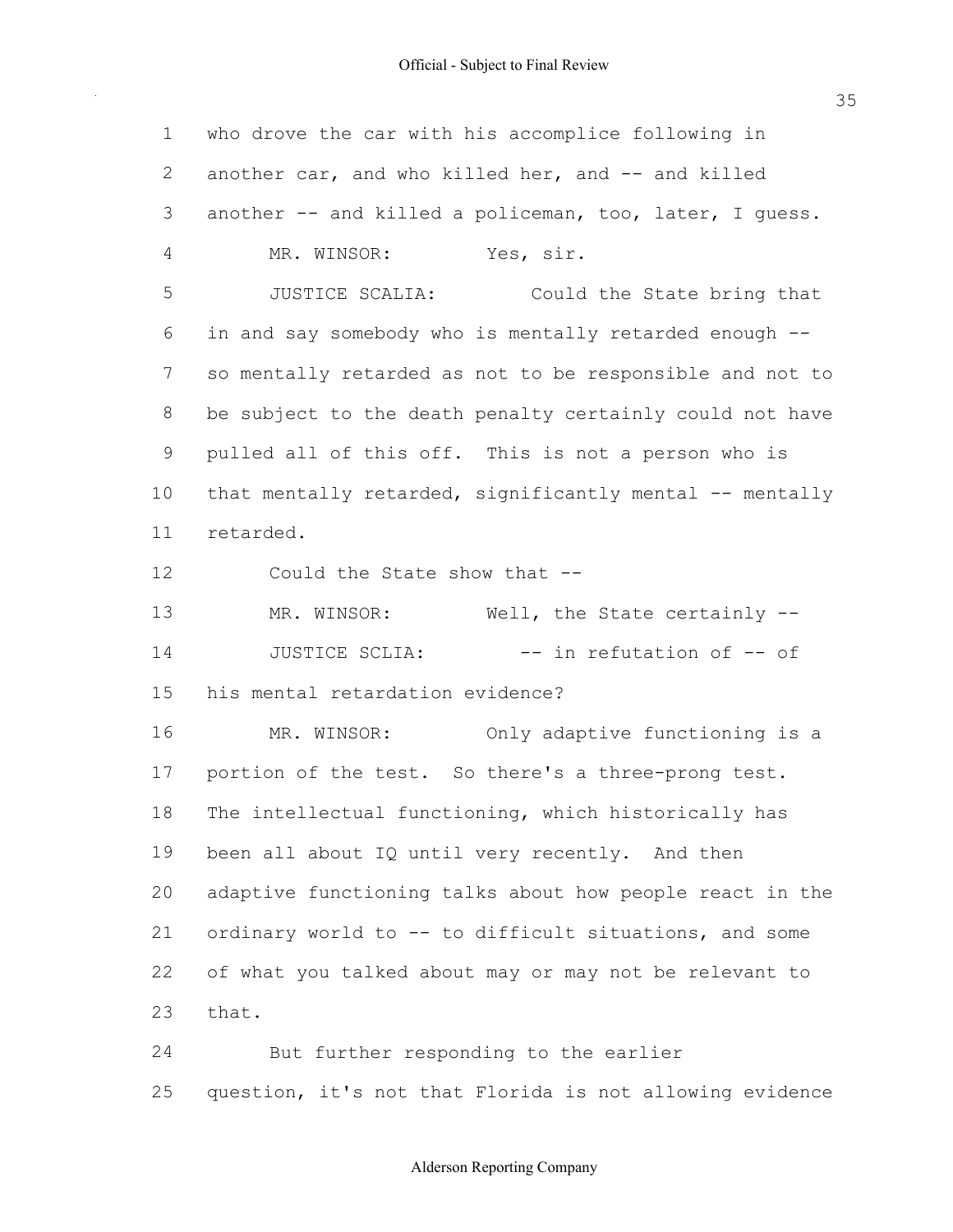that you meet prong one. It's that Florida is making a finding that you cannot satisfy prong one and so that's why you don't know the

 JUSTICE KENNEDY: But it seems to me that, to follow from Justice Kagan's question, and I think this is a very important question, that we've been 7 talking about here about the -- the inaccuracy, to some extent, of IQ scores, and your rule prevents us from getting a better understanding of whether that IQ score 10 is -- is accurate or not because you -- we cannot even reach the adaptive functioning prong. You prevent it at the outset. And incidentally, you don't prevent it if 13 it's under -- under  $70$ , do you?

14 MR. WINSOR: Well, it's a three-prong test. So you'd have to satisfy all three. But with respect to your question about whether adaptive functioning evidence can affect the reading of the IQ, we submit 18 that's not -- that's not the case. That's why they're discrete inquiries. And so if you have multiple test scores or if you have one test score

**JUSTICE KENNEDY:** But in very close cases, doesn't it illuminate whether or not the IQ test is exactly as reported or if it is subject to some decrease or increase depending on what the evidence of adaptive functioning shows.

## Alderson Reporting Company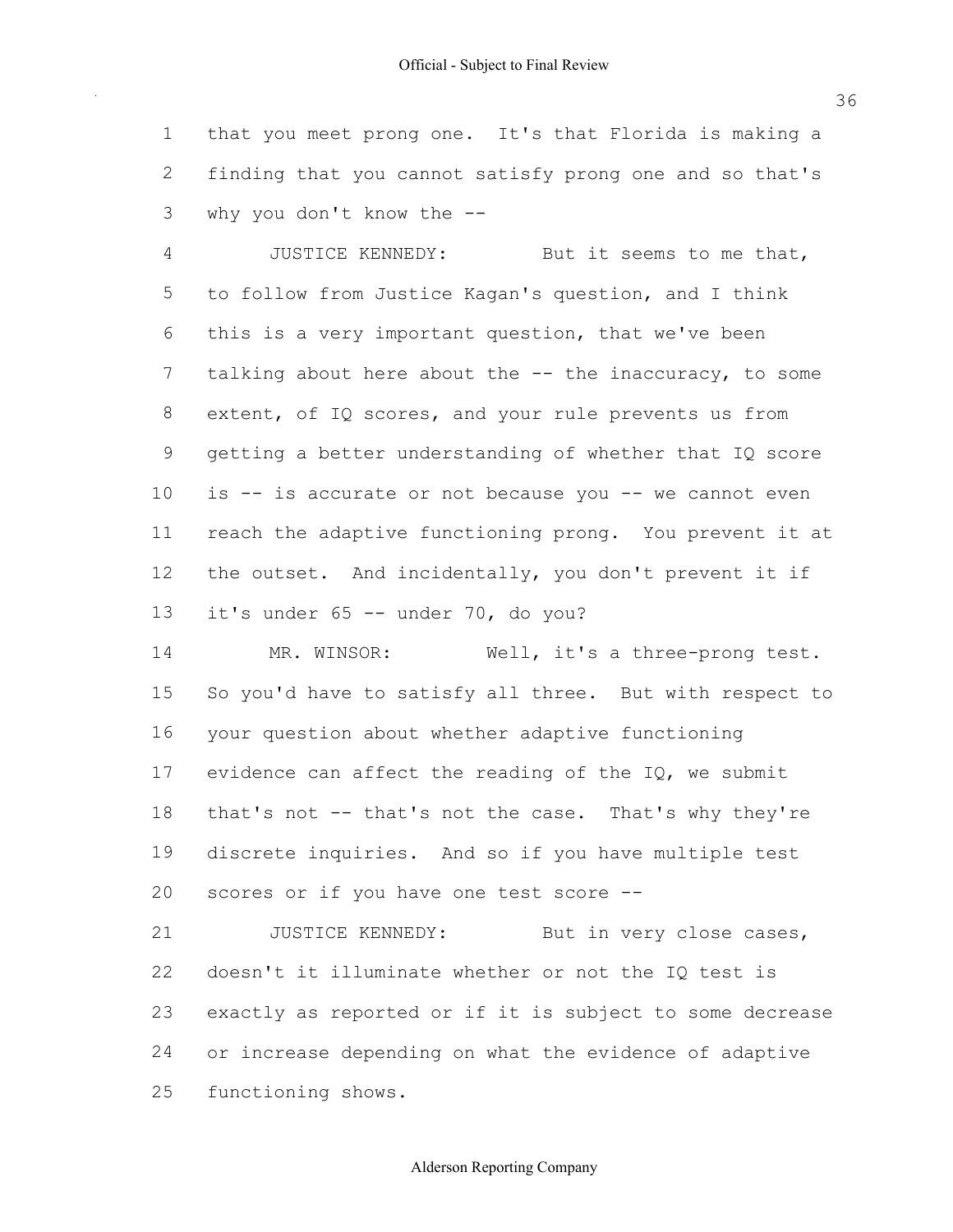1 MR. WINSOR: No, Your Honor. That would be the position of the modern DSM, but that's a radical departure from where it has been historically. Again, it used to define the intellectual functioning prong as being determined exclusively 6 JUSTICE KENNEDY: Well, I'll read -- I'll read Atkins again. 8 MR. WINSOR: Yes, sir. 9 JUSTICE KENNEDY: But I thought Atkins 10 did -- did refer to the adaptive functioning. MR. WINSOR: Oh, no. Make no mistake, there is an adaptive functioning inquiry. That's one of the three prongs. And so you have to prove intellectual functioning, you have to prove adaptive functioning. 15 JUSTICE KENNEDY: But that was even under 16 DSM-IV, correct? MR. WINSOR: Oh, yes, sir. That's been a a 18 part -- that's been a part for -- for decades. What is changing is the way the medical community looks at how to measure IQ or what to do with IQ. And so the modern **JUSTICE KAGAN:** But, General, at the very least, you give somebody an IQ test, he scores a 71. Now, he might actually have an IQ of 71, or we know from the way these standard margins of error work, he might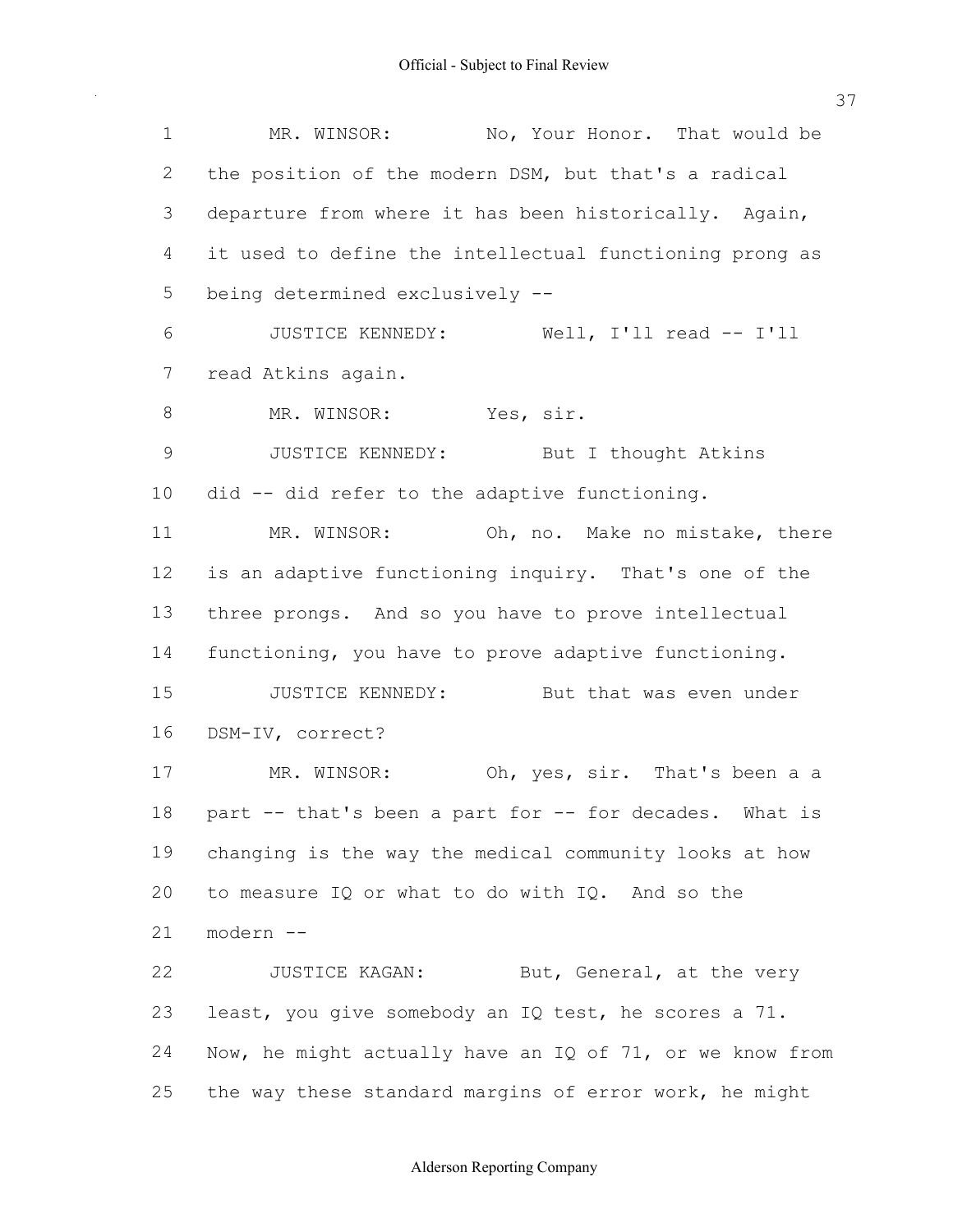have an IQ of 69, and you won't let him go to the adaptive behavior prong of the test and show that, you know, and  $-$  and show that he can't function in society in the ways that Atkins seems to care about, as Justice Kennedy says, notwithstanding that this IQ score number might be accurate or might not be.

7 MR. WINSOR: Well, the adaptive functioning is a critical component, but even the guidelines that DSM would agree, that no matter what your deficits are in adaptive functioning, you do not qualify for a mental retardation diagnosis without also showing substantial deficits in intellectual functioning.

**JUSTICE SOTOMAYOR:** Since when -- I know that there's less emphasis now on the IQ test than there 15 was before. But when the IQ test was used, did they always use it as a fixed number or did they always include the SEM as informing the clinical judgment? 18 MR. WINSOR: Oh, the SEM has been -- has been part of the equation, yes. I'm not disputing that. JUSTICE SOTOMAYOR: Since then they have not changed.

 MR. WINSOR: We're not disputing that, but again  $-$ 

 JUSTICE SOTOMAYOR: That's been the same in all medical diagnosis.

Alderson Reporting Company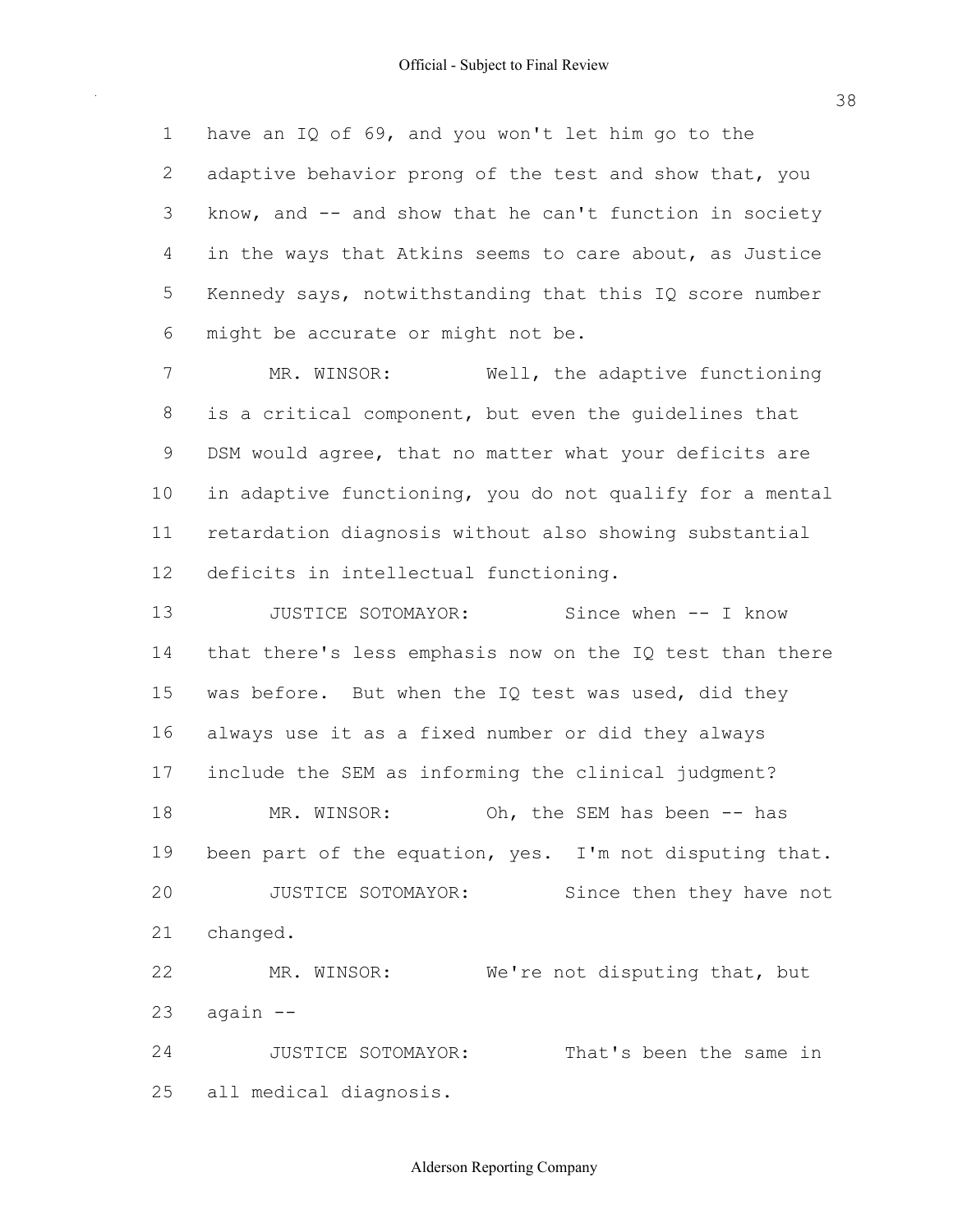| 1  | Well, I think that the $-$ - the<br>MR. WINSOR:          |
|----|----------------------------------------------------------|
| 2  | application of the SEM has been a component of this for  |
| 3  | some time. We don't dispute that. We do note that the    |
| 4  | emphasis on IQ is -- is decreasing and that the medical  |
| 5  | community is now suggesting that you should rely less    |
| 6  | and less on $IQ$ and they've changed $--$                |
| 7  | They're not arguing for<br>JUSTICE SOTOMAYOR:            |
| 8  | that. They're just arguing that we should stay where     |
| 9  | it's always been, which is using the SEM.                |
| 10 | MR. WINSOR: Well, I think what they're                   |
| 11 | arquing is that you should -- you should do this, you    |
| 12 | should apply the SEM in the same way that clinicians do  |
| 13 | because that's the way the clinicians do it. And if you  |
| 14 | go down that road, then it is very difficult to          |
| 15 | understand in a principled way where -- where that would |
| 16 | stop.                                                    |
| 17 | JUSTICE ALITO:<br>Is it the case that those              |
| 18 | who use IQ tests always require a 95 percent confidence  |
| 19 | level and always must require a 95 percent confidence    |
| 20 | level? Let's suppose a school on the other end of the    |
| 21 | IQ scale wants to identify gifted children and they say  |
| 22 | a child is gifted if the child has an IQ of 130 or       |
| 23 | above. So they say if you have an obtained score of      |
| 24 | 130, you're in. You're in the gifted child program,      |
| 25 | even though there is the same percentage that would      |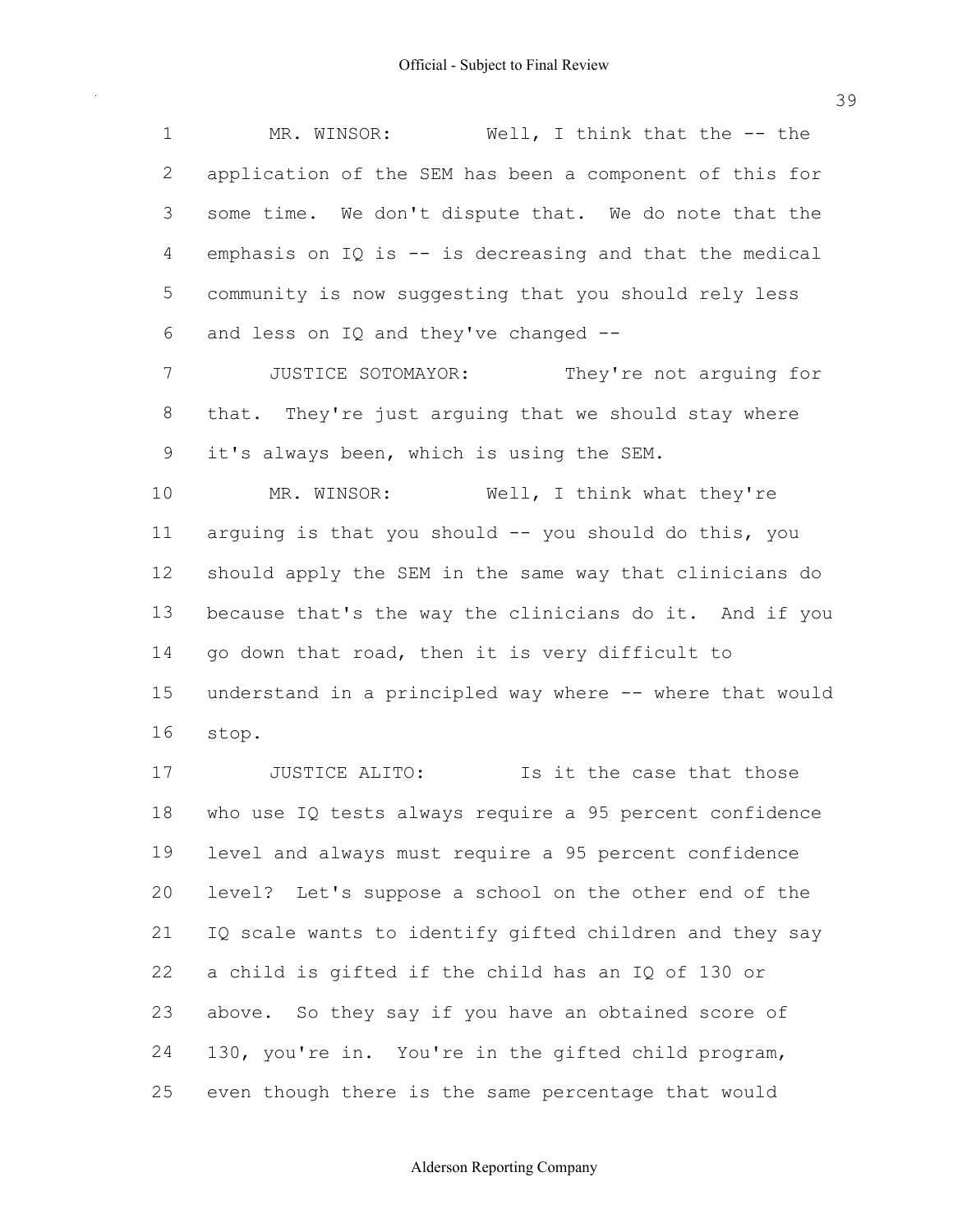| $\mathbf 1$    | be -- would be the case with respect to someone with an  |
|----------------|----------------------------------------------------------|
| 2              | IQ of 70, that really the person is below 130. Would     |
| 3              | there be something wrong with their doing that?          |
| 4              | MR. WINSOR:<br>No, Your Honor.                           |
| 5              | JUSTICE ALITO:<br>Do they -- are there places            |
| 6              | that do that?                                            |
| $\overline{7}$ | MR. WINSOR:<br>Oh, certainly. That's up to               |
| 8              | the decisionmaker who is relying on the IQ for whatever  |
| 9              | the purpose he or she is. There is an SEM that's         |
| 10             | published that's a part of the -- of the test, but the   |
| 11             | decisionmaker who's relying on an IQ test score, to take |
| 12             | your example about someone in a school, they can set     |
| 13             | that as high or low as they want to, because they might  |
| 14             | want to be overinclusive, they might want to be          |
| 15             | particularly restrictive.                                |
| 16             | And that's one of the areas where, what                  |
| 17             | we're dealing with here in the Atkins context is         |
| 18             | fundamentally different because we have an adversarial   |
| 19             | process, at least with respect to contested cases.<br>We |
| 20             | have a burden of proof, a clear and convincing evidence  |
| 21             | burden of proof that's not shared in the clinical        |
| 22             | setting.                                                 |
| 23             | And so there are a lot of reasons why it's               |
|                |                                                          |

 very different to make a diagnosis in a clinical setting, particularly now where the emphasis in the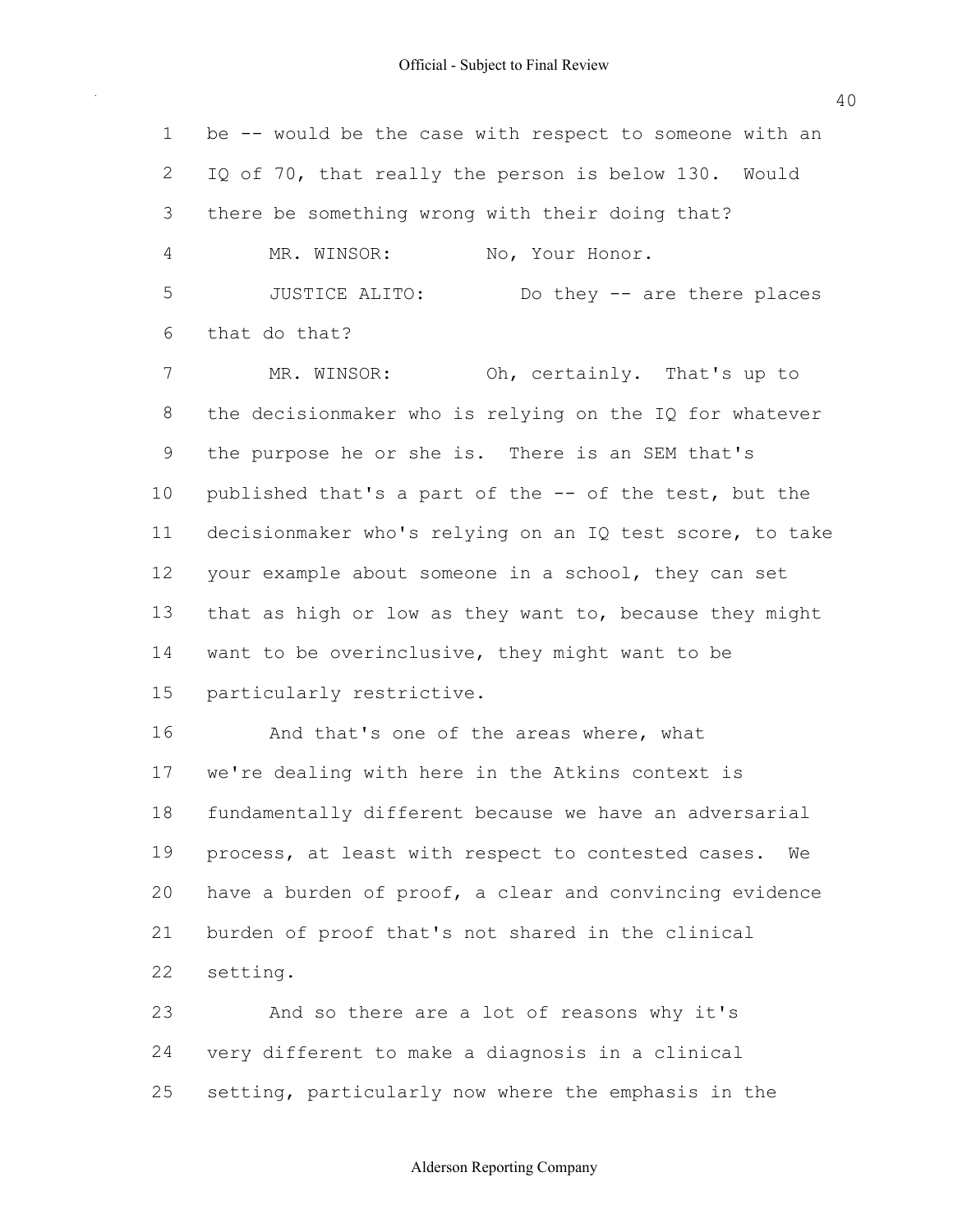medical community is on providing services or making services available to people where you don't have the same disincentive to be overinclusive that JUSTICE KAGAN: General. MR. WINSOR: Yes. JUSTICE KAGAN: Could the State change its 7 statute to say we're -- we're now using a threshold of 60? 9 MR. WINSOR: Well, the State certainly has substantial leeway. I think the answer to that is yes, 11 although it would be -- it would be more difficult to defend because I think what you'd want to do is go back 13 and look at the consensus that  $-$ - that was a part of Atkins, the consensus that supported the decision in Atkins. 16 But I think before making a decision on 60 as a threshold or some other number, you'd want to look 18 at the whole picture -- JUSTICE KAGAN: Well, I guess I don't understand it. You have to explain that to me a little bit. 22 MR. WINSOR: Sure. JUSTICE KAGAN: Because I thought that the 24 70 was -- is very longstanding. Everybody has agreed 25 that it's  $-$  it's 70 for many, many decades. Maybe  $-$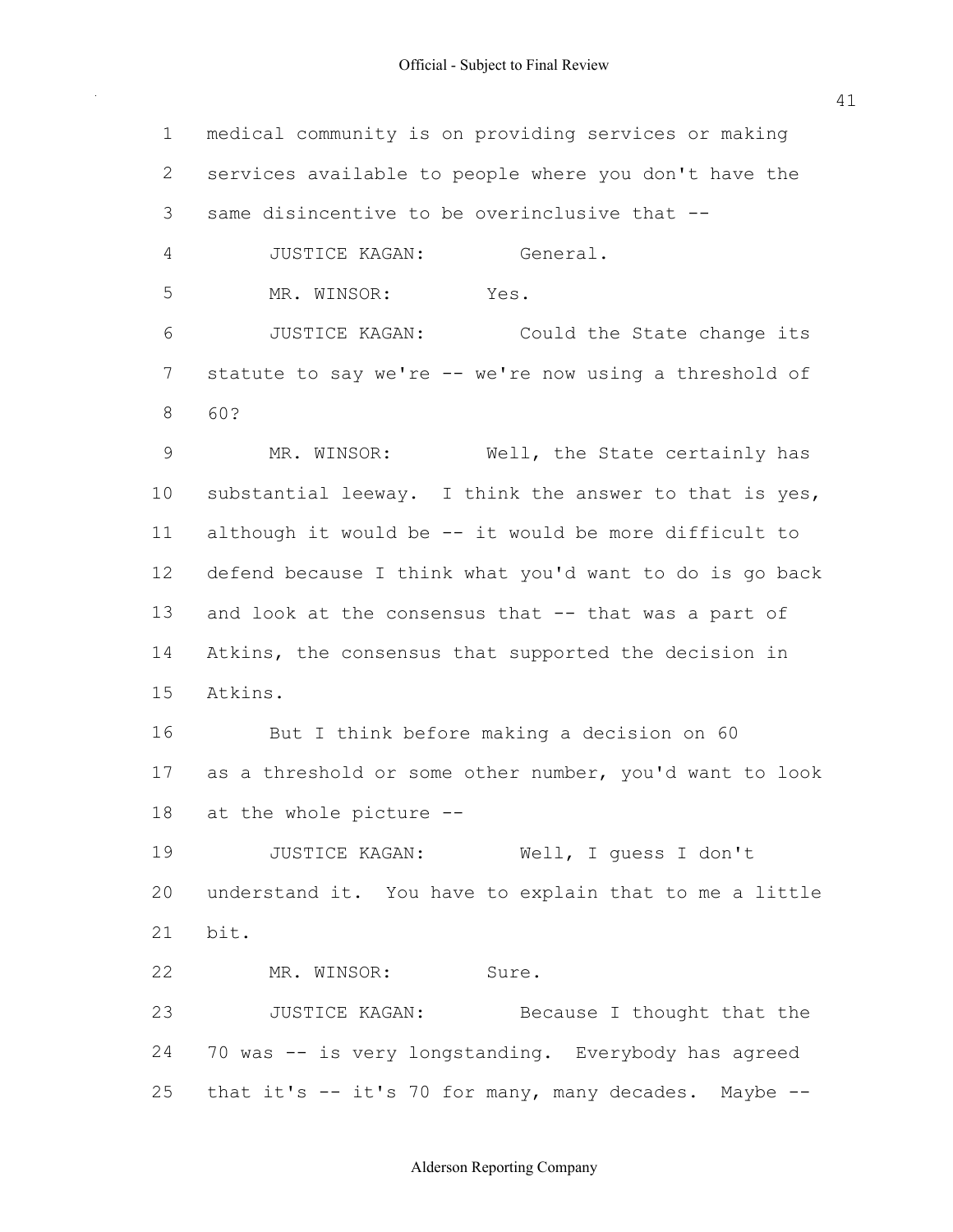1 maybe forever. So how could a State -- if the State --2 why could the State say no to that? What would you look 3 at?

4 MR. WINSOR: Well, I think you'd look at, 5 again, at the -- the special interest at issue in Atkins 6 and -- and the fact that the State may need to be more 7 restrictive because of the -- the malingering and -- and 8 incentives that inmates would have to -- to score lower 9 than they  $-$ - than they would ordinarily perform at, that 10 you wouldn't have in a clinical setting or you wouldn't 11 have in -- necessarily in a school setting where people 12 are always trying to perform

13 JUSTICE SOTOMAYOR: That's why you have the 14 other two prongs.

15 MR. WINSOR: I'm sorry?

16 JUSTICE SOTOMAYOR: That's why you have the 17 other two prongs.

18 MR. WINSOR: Well, you have -- you certainly  $19$  have  $-$ 

**JUSTICE SOTOMAYOR:** And at every juncture when you have a fixed cutoff, you have the ability to defeat the other two prongs, but you're stopping them on a test based on a test score that has a margin of error recognized by the designers of the test.

25 MR. WINSOR: Well, we're not stopping them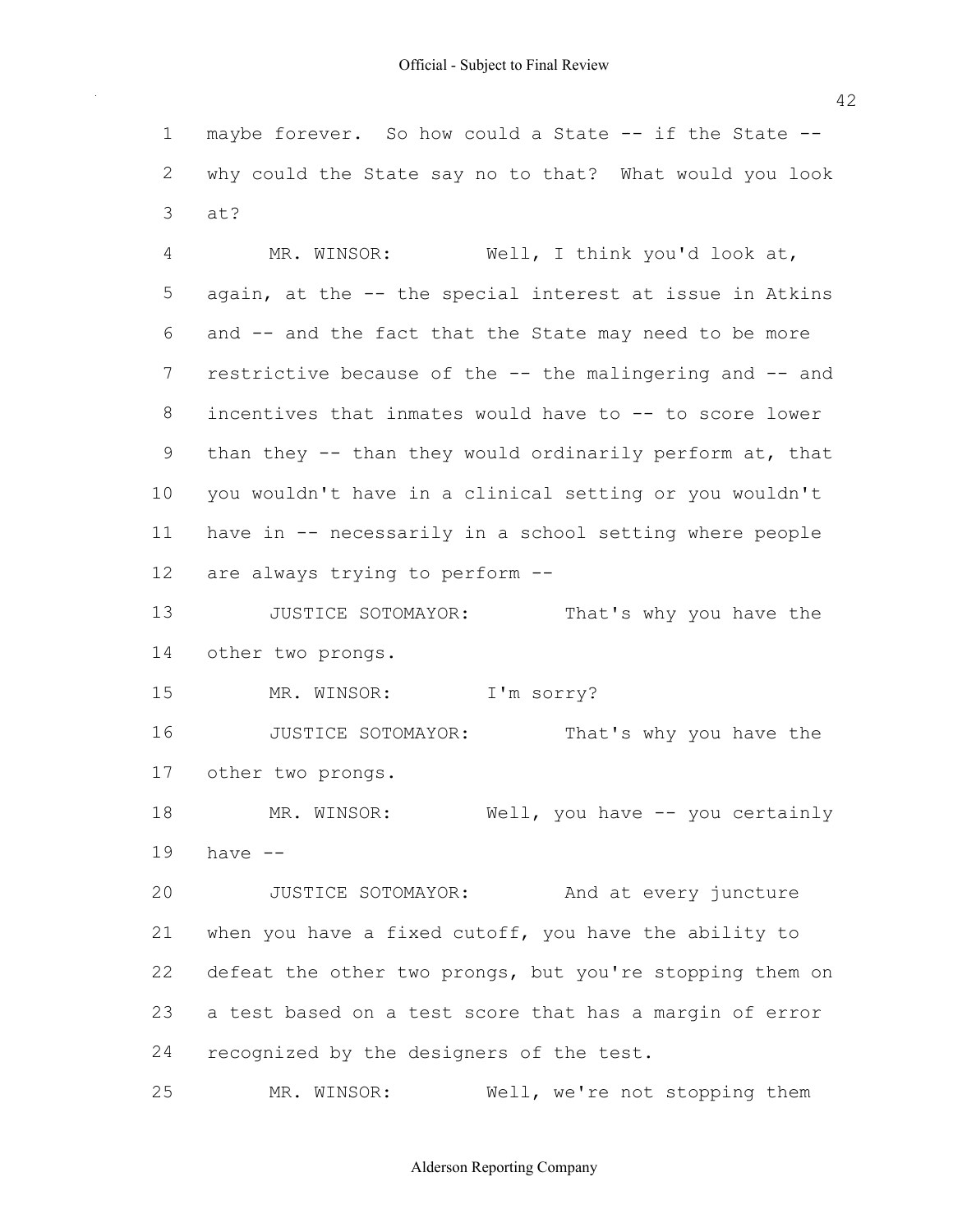| $\mathbf 1$ | from putting on -- all we're stopping is the             |
|-------------|----------------------------------------------------------|
| 2           | consideration of the other prongs when it's clear that   |
| 3           | the first prong can't be -- can't be satisfied. So I     |
| 4           | think there's been, in the briefing, this idea that it   |
| 5           | necessarily has to be sequenced a certain way, and it    |
| 6           | doesn't. If someone came in and it were undisputed that  |
| 7           | he could not satisfy the adaptive functioning prong, for |
| 8           | example, then you wouldn't necessarily have to look at   |
| 9           | $IQ. So --$                                              |
| 10          | JUSTICE BREYER:<br>Can you --                            |
| 11          | JUSTICE KENNEDY: Please, I --                            |
| 12          | MR. WINSOR:<br>Yes, sir.                                 |
| 13          | JUSTICE KENNEDY:<br>Then I misunderstand the             |
| 14          | case. I thought the Florida court held, in effect, my    |
| 15          | words, that the IQ was a threshold in order to make this |
| 16          | inquiry, and if you had 70 -- over 70, you could not     |
| 17          | make a showing. But please correct me if I'm wrong.      |
| 18          | No, that $--$ that's $--$ that's<br>MR. WINSOR:          |
| 19          | correct. And what happened in this case was there was    |
| 20          | a -- a motion in limine by the State recognizing that    |
| 21          | the -- that the IQ scores that were at issue here were   |
| 22          | all above 70. And so it was sort of an ordinary          |
| 23          | evidentiary motion, you know, if you had a different     |
| 24          | case where you had to prove causation of damages if      |
| 25          | there was no evidence --                                 |

Alderson Reporting Company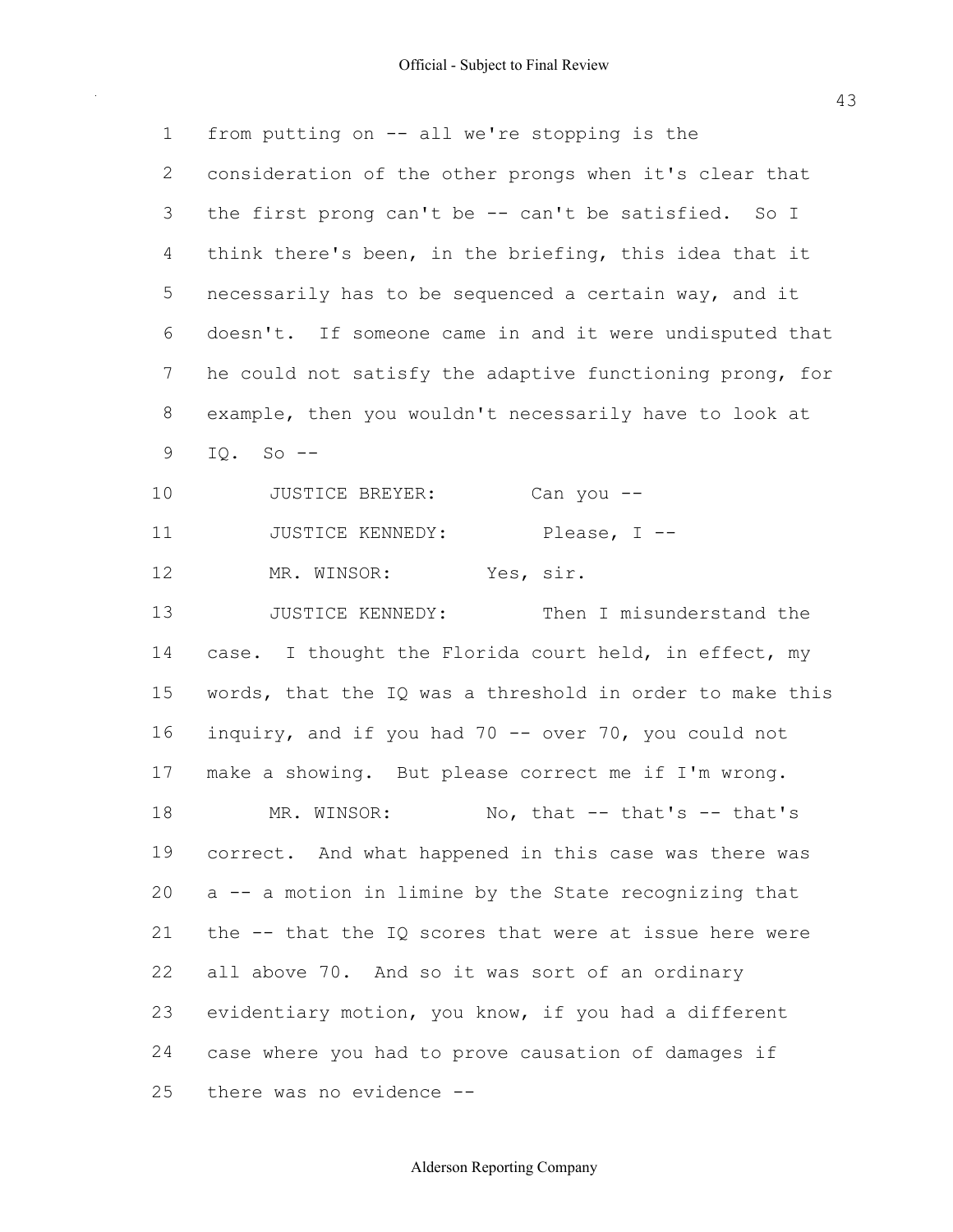1 JUSTICE KENNEDY: So you do not get -- if you do not satisfy prong one, you do not get to prongs two or three, period. Right? MR. WINSOR: That's right, Your Honor. But by the same token, if you don't satisfy prong two, you 6 wouldn't get to prong three and -- and so on. So it's  $-$  the evidentiary ruling was certainly a  $-$  simply a recognition that you have to satisfy. 9 JUSTICE BREYER: What happens if right now, today, under the law of Florida a similar case and there is an IQ score of 71, and the prosecutor points out to the judge that that's higher than 70. And the defense lawyer says: Your Honor, I would like to bring in my test expert here who will explain to you that, even though this test did show 71, there is some fairly small 16 but significant probability of error, and it could in fact be as high as 76, and he would like to explain to you that that's the situation. And therefore, can I have him testify. Does the judge have to let him testify or not? MR. WINSOR: If I understand the 23 hypothetical correctly, you have one test score of  $-$ - of 71, and so without an attained test score of 70 or below, he would not.

Alderson Reporting Company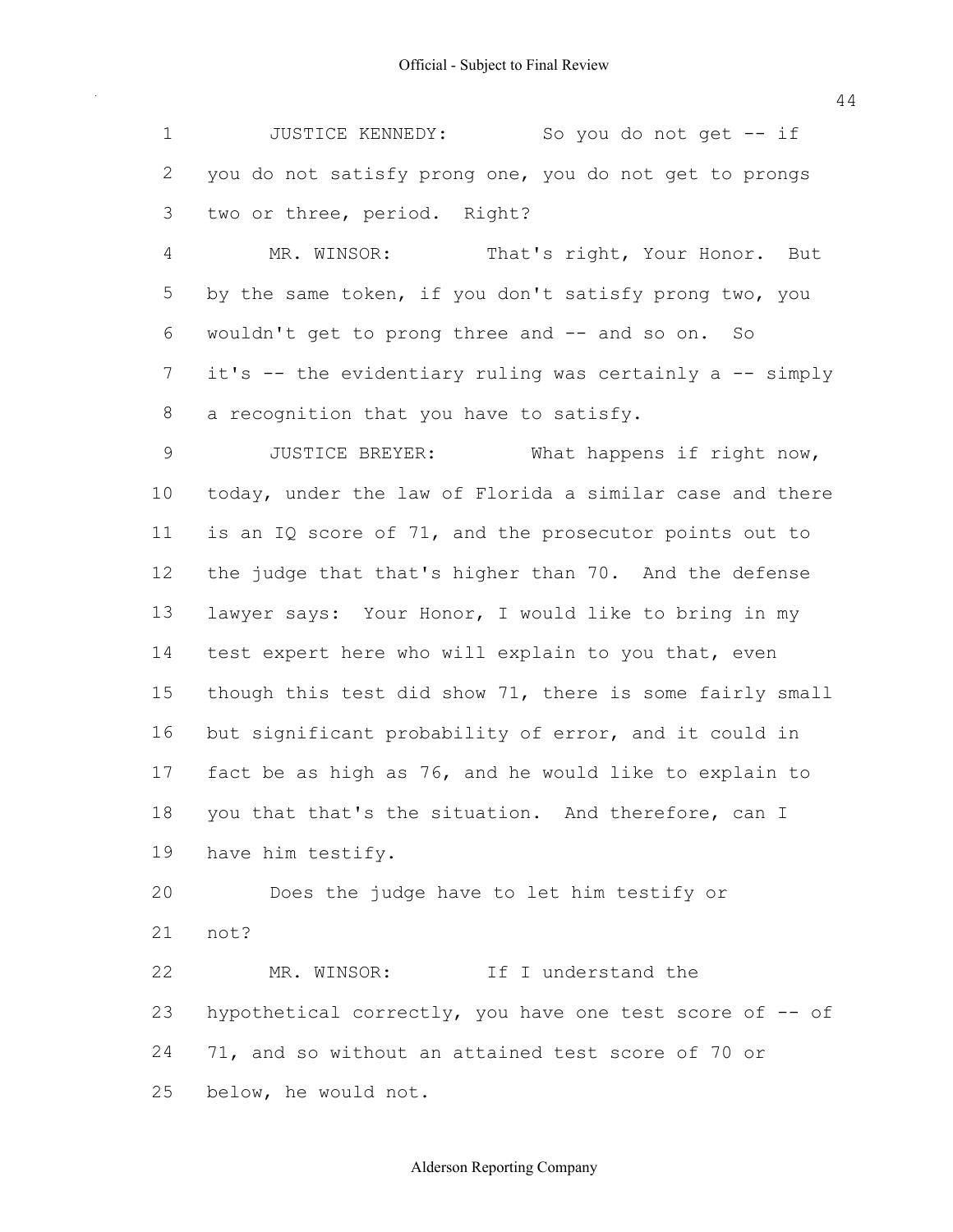| $\mathbf 1$  | JUSTICE BREYER: All right. So then --                     |
|--------------|-----------------------------------------------------------|
| $\mathbf{2}$ | MR. WINSOR: But he would have --                          |
| 3            | JUSTICE BREYER: So then this is a dispute                 |
| 4            | in the case. They would like to present that expert,      |
| 5            | you would say no?                                         |
| 6            | MR. WINSOR: That's right.                                 |
| 7            | JUSTICE BREYER: Okay. That brings me                      |
| 8            | back to my -- I just want to be sure.                     |
| 9            | MR. WINSOR: Yes. But --                                   |
| 10           | JUSTICE BREYER: Then we get to my first                   |
| 11           | question, which I won't repeat, and this man has been on  |
| 12           | death row for over 35 years, I take it?                   |
| 13           | MR. WINSOR: Yes, sir. 1978 was the -- was                 |
| 14           | the -- was the act.                                       |
| 15           | JUSTICE SCALIA: He didn't raise mental                    |
|              | 16 retardation until 10 years after his first conviction; |
|              | 17 isn't that right?                                      |
| 18           | MR. WINSOR: That's right, Your Honor.                     |
| 19           | He -- he raised it in the Hitchcock setting in the late   |
| 20           | '80s and then went back and had some of the same          |
| 21           | evidence that he's relying on --                          |
| 22           | JUSTICE SCALIA: How has it gone on this                   |
| 23           | long? 1978 is when he killed this woman.                  |
| 24           | MR. WINSOR:<br>There have been a number of                |
| 25           | appeals in this case. There have been a number of         |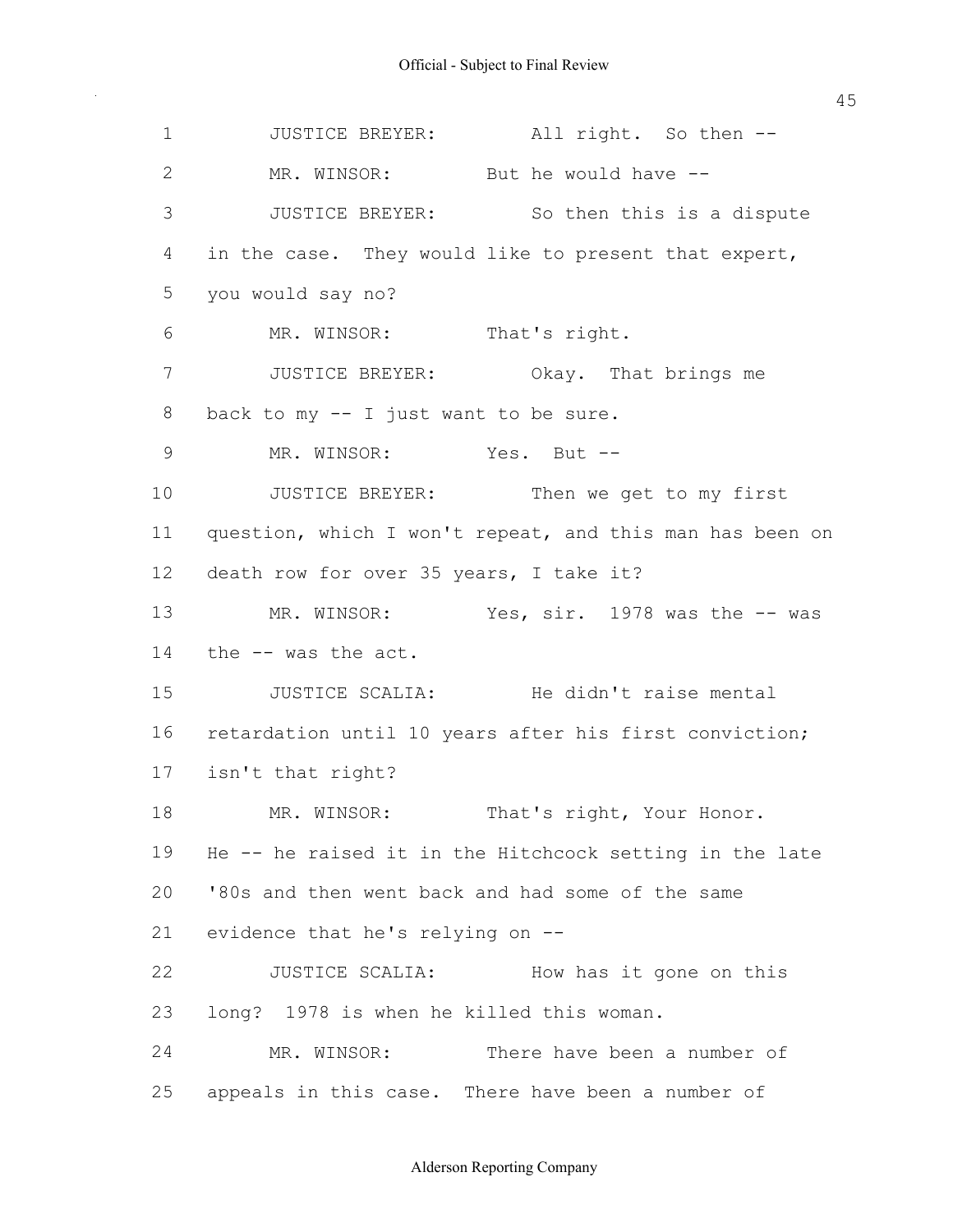1 issues raised, and there was a  $-$  but yes, there is  $-$ 2 JUSTICE KENNEDY: But -- but, General --3 MR. WINSOR: Yes, sir. 4 JUSTICE KENNEDY: The -- the last ten people 5 Florida has executed have spent an average of 24.9 years 6 on death row. 7 Do you think that that is consistent with 8 the purposes of the death penalty, and is  $-$  is it 9 consistent with sound administration of the justice 10 system? 11 MR. WINSOR: Well, I certainly think it's 12 consistent with the Constitution, and I think that there 13 are obvious  $-$ 14 JUSTICE KENNEDY: That wasn't my question. 15 MR. WINSOR: Oh, I'm sorry, I apologize. 16 JUSTICE KENNEDY: Is it consistent with 17 the -- with the purposes that the death penalty is 18 designed to serve, and is it consistent with an orderly 19 administration of justice? 20 MR. WINSOR: It's consistent with the --21 with the 22 JUSTICE KENNEDY: Go ahead. 23 MR. WINSOR: It is consistent with the 24 purposes of the death penalty certainly. 25 JUSTICE SCALIA: General Winsor, maybe you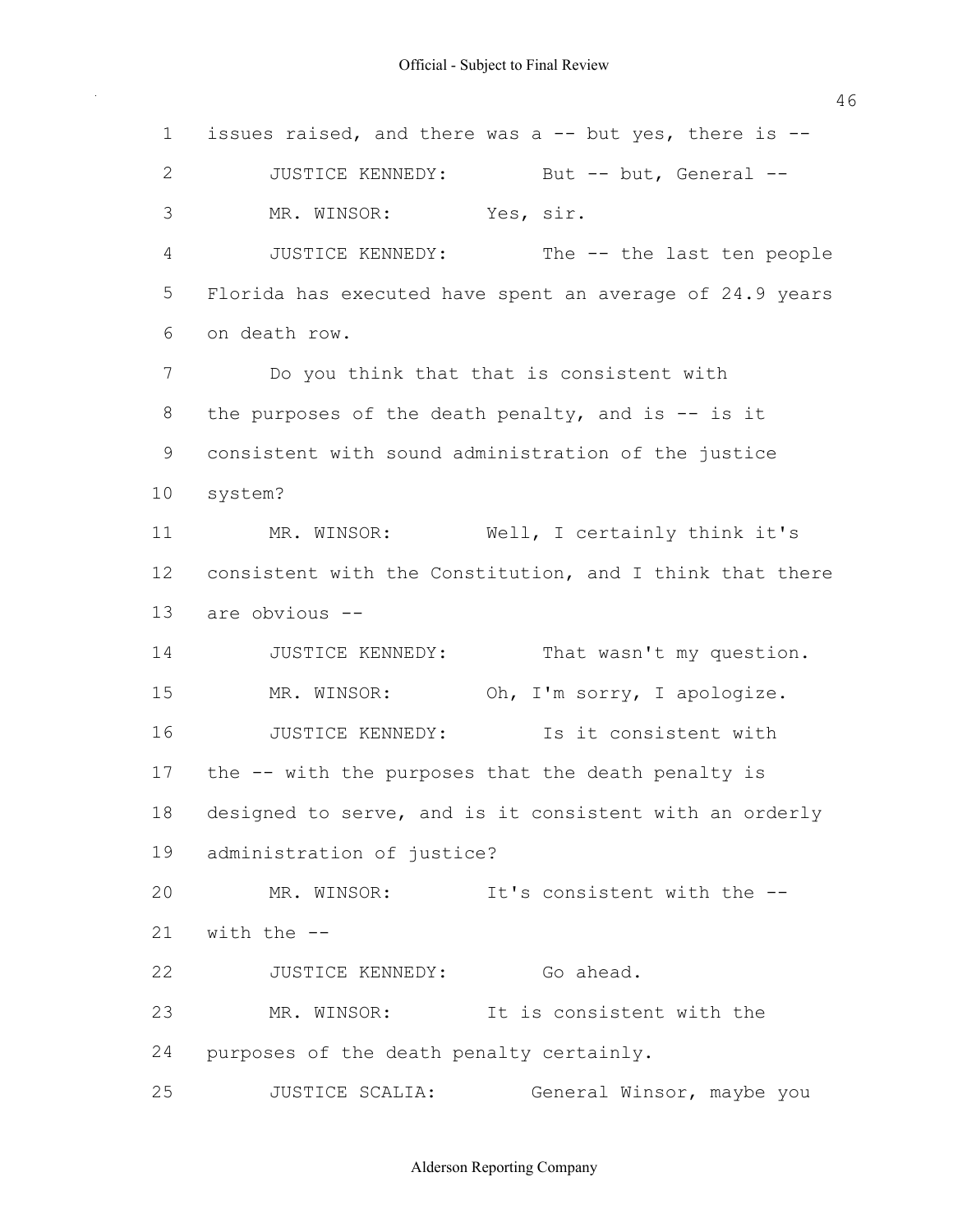1 should ask us  $-$ 2 JUSTICE KENNEDY: Well --3 JUSTICE SCALIA: -- that question, 4 inasmuch 5 JUSTICE KENNEDY: Well --6 JUSTICE SCALIA: -- as most of the delay has 7 been because of rules that we have imposed. 8 JUSTICE KENNEDY: Well, let -- let -- let me 9 ask -- ask this. Of course most of the delay is at 10 the hands of the defendant. 11 In this case it was 5 years before there was 12 a hearing on the -- on the Atkins question. Has the 13 attorney general of Florida suggested to the legislature 14 any -- any measures, any provisions, any statutes, to 15 expedite the consideration of these cases. 16 MR. WINSOR: Your Honor, there was a statute 17 enacted last session, last spring, that is -- it's 18 called the Timely Justice Act, that addresses a number 19 of issues that you raise, and it's presently being 20 challenged in front of the Florida Supreme Court. 21 But I would like to talk about the 95 --22 JUSTICE KAGAN: General, can I just ask 23 MR. WINSOR: Certainly. 24 JUSTICE KAGAN:  $--$  why you have this policy? 25 MR. WINSOR: I'm sorry?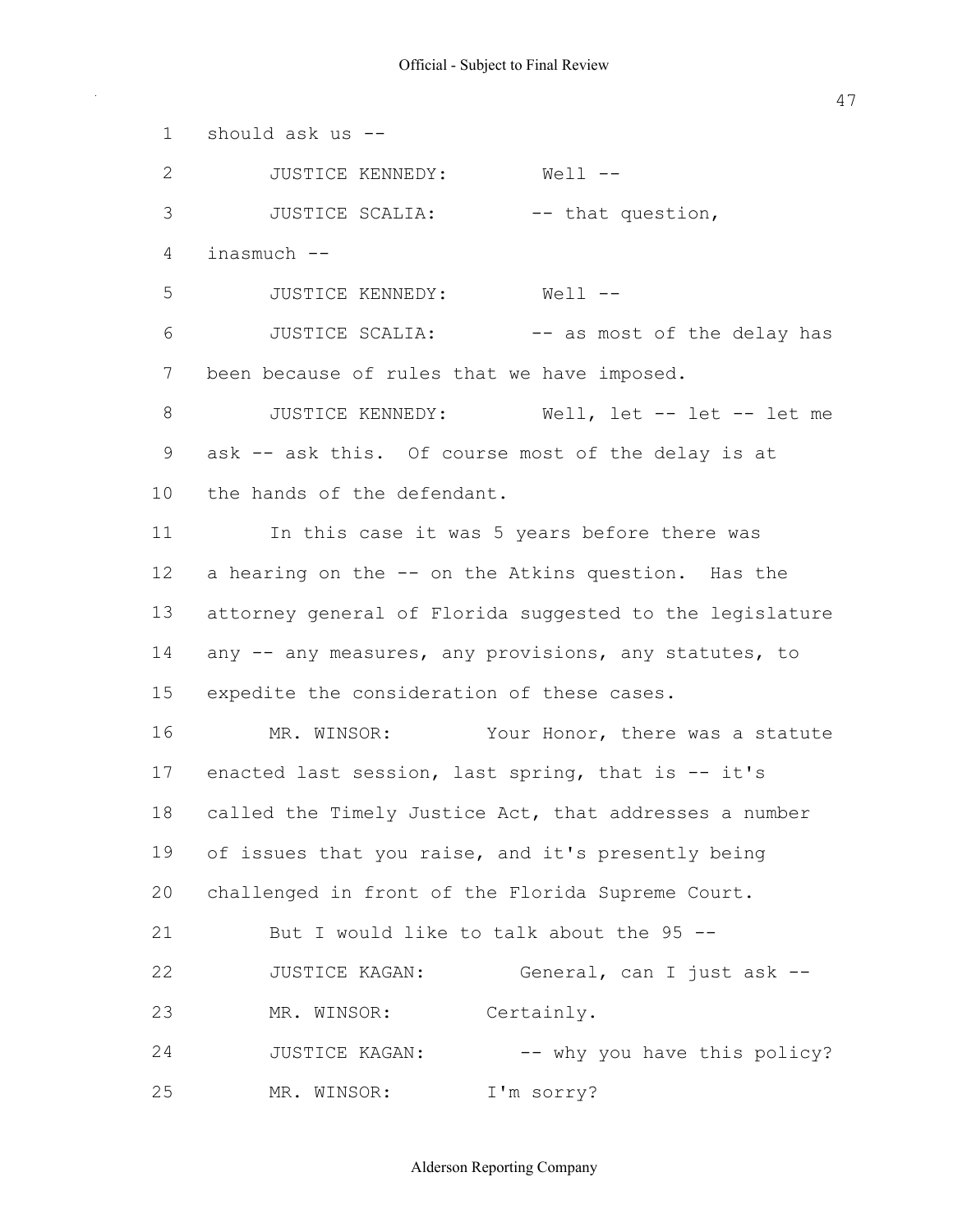| Official - Subject to Final Review |  |
|------------------------------------|--|

1 JUSTICE KAGAN: Why you have the policy. I mean, is it administrative convenience? Just tell me why you have the policy.

 MR. WINSOR: Well, the people of Florida have decided that the death penalty is an appropriate punishment for the most horrific crimes, like the crime at issue.

8 JUSTICE KAGAN: No, no, no. Why you have the 70 threshold.

10 MR. WINSOR: Well, that -- that's what I was 11 getting at. And that -- and so Florida has an interest in ensuring that the people who evade execution because 13 of mental retardation are people who are, in fact, mentally retarded. And if we apply the rule that the Petitioner has suggested, it would double the number of 16 people who are eligible for the  $-$ - for the punish  $-$ - or for the for the exemption. And that's inconsistent 18 with Florida's purposes of  $-$ - of the death penalty. **JUSTICE KAGAN:** Well, that's just to say that it would double the number of people eligible, but some of them may be mentally retarded. I mean, presumably we want accurate decisionmaking with respect to this question, don't we?

24 MR. WINSOR: Well, there -- there -- we do certainly. And they are not mentally retarded if they

## Alderson Reporting Company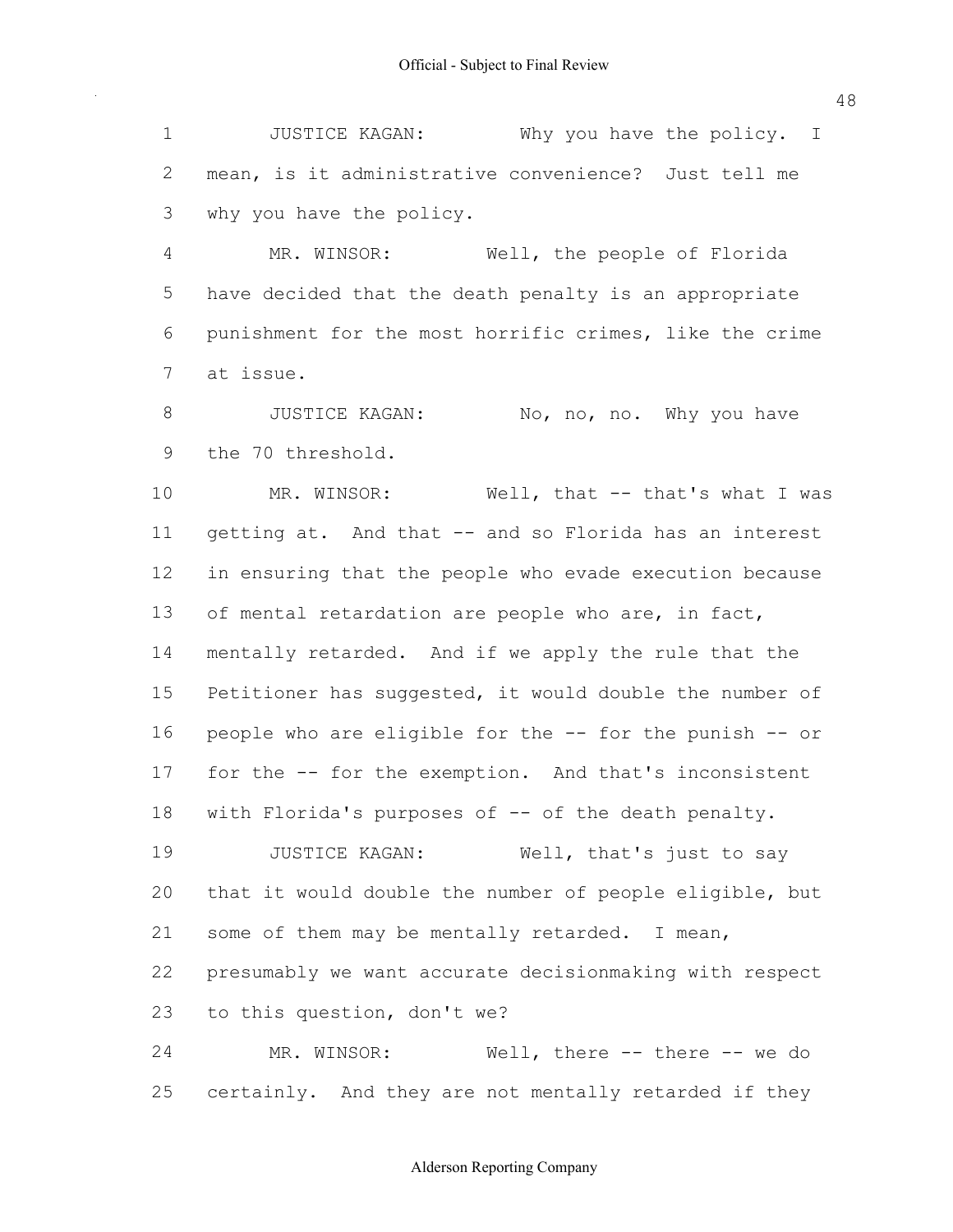1 don't have an IO of 70 or below. And that's a -- that's 2 a position that Petitioner doesn't -- doesn't challenge. JUSTICE KAGAN: Who are not mentally retarded if they don't have an IQ score of 70 or below? 5 I mean, you -- you don't believe that yourself, right? This is a tool to decide whether somebody is mentally retarded, and it's a tool that functions in one prong of 8 a three-prong test. MR. WINSOR: It is the first prong. The IQ 10 threshold is the first prong. So -- no matter what your 11 adaptive deficits are, you must demonstrate  $--$  and, 12 again, here in this adversary setting, you must demonstrate by clear and convincing evidence that you have an IQ of 70 or below. 15 And what we believe is that if you say, Well, there is a 95 percent chance that my IQ is somewhere between, say, 68 and 78, that you have not satisfied that first prong. **And I would like to talk about the 95**  percent confidence interval, because it is not the case that you have, say, with a 72 a 95 percent chance that your IQ is 70 or below. In fact, it's a very small chance. What the what the confidence interval

measures is that you have a 95 percent chance that your

## Alderson Reporting Company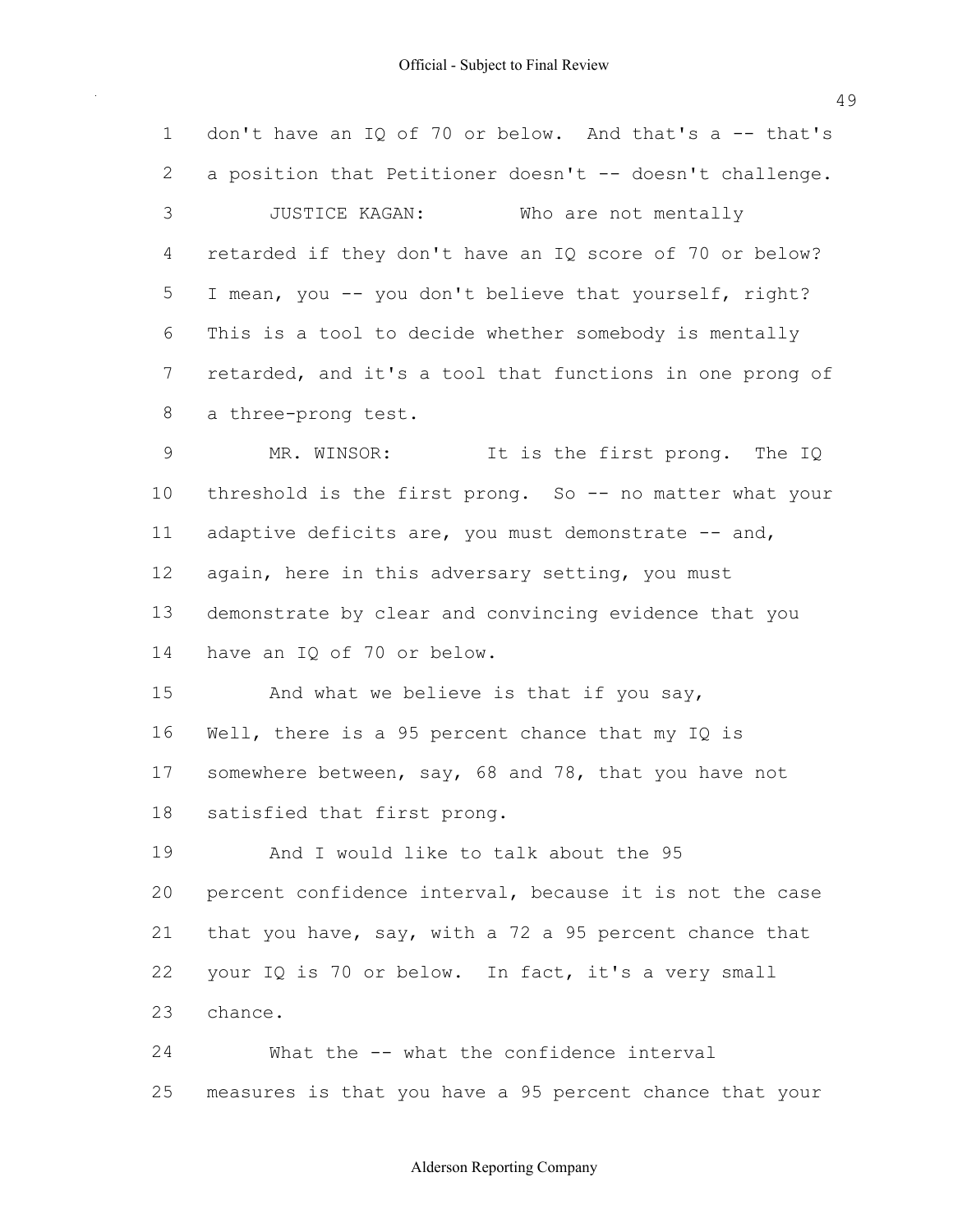true IQ is within five points of the measured thing, the measured IQ, but it's not that you would have an equal chance of having a 66, a 67, a 68. It falls under the bell curve.

 And so if you take the test over and over 6 again, you are going to score near the -- near the peak of that bell curve most of the time, which is where your true IQ would be. And at the outer ends of that 95 percent threshold are very, very small likelihoods that 10 you  $-$  that that's your true IQ.

11 The And -- and then with each additional test 12 you take, the odds  $--$  that  $--$  that's above 70, the odds would go down.

14 And so it's simply not the case that you can say, Well, he has a 72 so he has satisfied or even might have satisfied the first prong because, as a statistical 17 matter, every -- well, as a factual matter, every Wechsler test he has taken that was admitted into evidence was over 70. He had a 71, a 72, 73, 74, and an 80.

 And so if you want to apply statistics to it, you would have to look and say, well, what are 23 the  $-$ - what are the odds that with that group of testing, that his true IQ is under 70? Now, is it possible? Certainly it is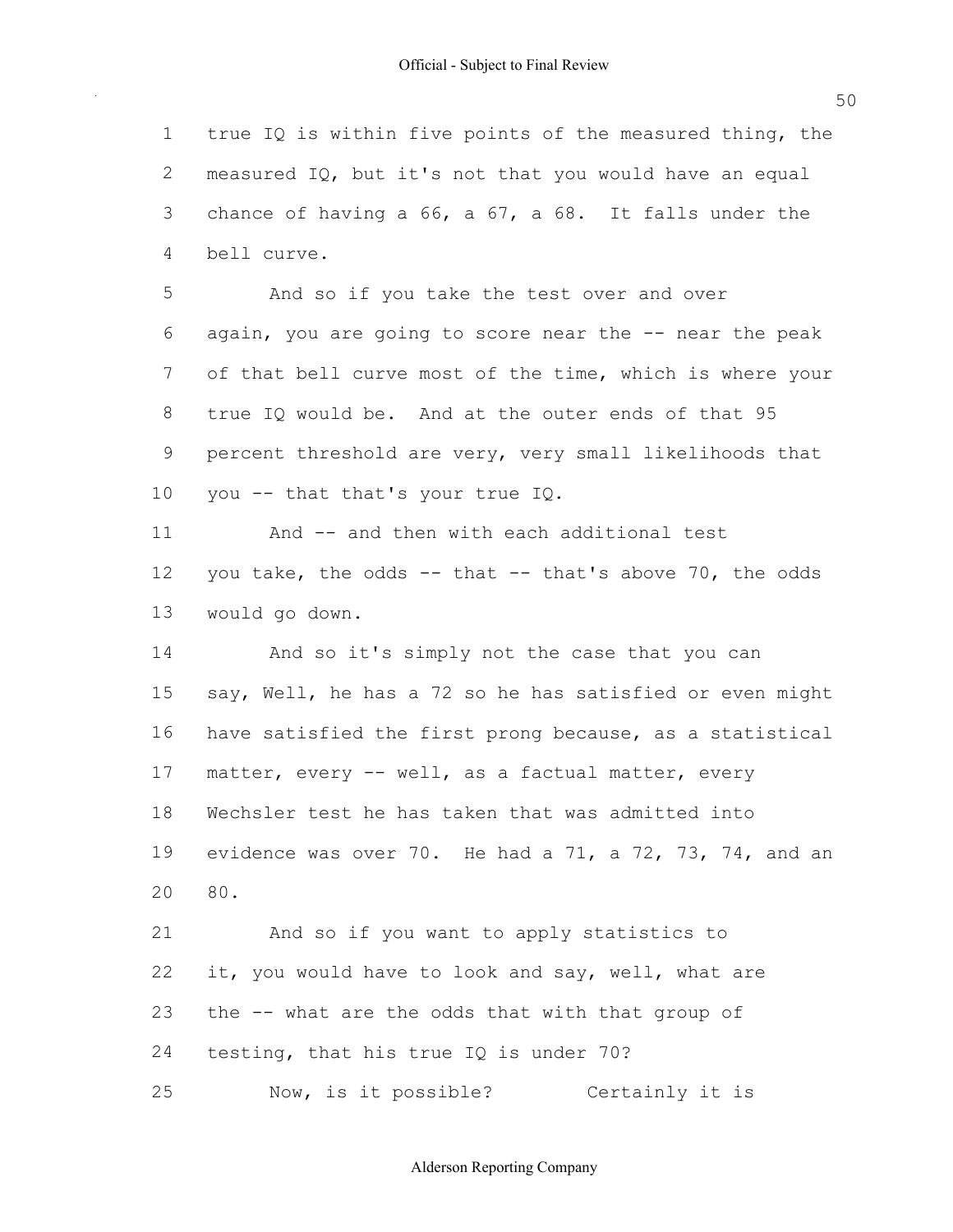possible that it's over 100. You know, you can exceed beyond the 95 percent confidence interval.

3 And nobody disputes that -- that the true IQ is something that is incapable of being measured or 5 incapable of  $-$  and  $-$  but  $-$  but the IO test is what the community has, and it's the most objective of the three prongs, which is why we believe it's particularly important to focus on because it's the most objective test that we have.

10 JUSTICE GINSBURG: How many States retain that practice with a rigid 70 cutoff?

12 MR. WINSOR: Your Honor, by our count there 13 are eight States that have both a hard cutoff and a -- and a 70 or two standard deviations, which approximates to the same thing, that has been expressly recognized by the States. There are a number of other States that have statutes similar to Florida's, but that have not 18 been interpreted one way or the other that -- that we may or may not

 JUSTICE SOTOMAYOR: Of those eight, how many actually have a fixed cutoff and how many have a SEM? I thought it was only four that didn't have consideration. 23 MR. WINSOR: No, no. Those eight, Your Honor, all have a fixed cutoff of 70 or two standard two standard deviations.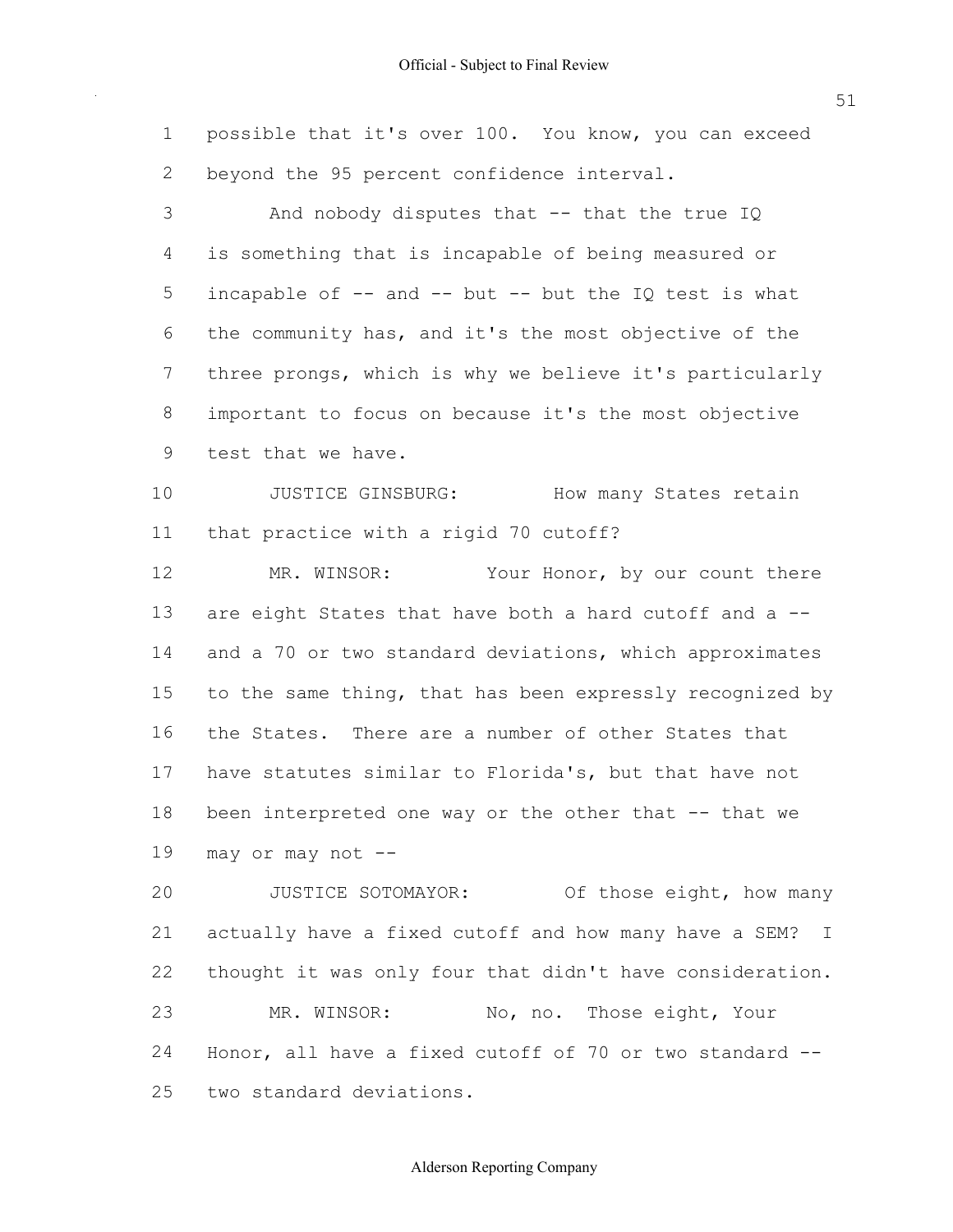| $\mathbf 1$    | JUSTICE SOTOMAYOR: But by judicial                        |
|----------------|-----------------------------------------------------------|
| 2              | decision, they've considered $--$ well, we $--$ that $--$ |
| 3              | that's something that --                                  |
| 4              | MR. WINSOR: In $--$ in most of the instances,             |
| 5              | Your Honor, they have done what Florida has done, which   |
| 6              | is they've had a statute that then was interpreted by     |
| $7\phantom{.}$ | the -- by the courts.                                     |
| $8\,$          | So we $--$                                                |
| $\mathsf 9$    | JUSTICE SOTOMAYOR: Exactly. That's what                   |
| 10             | I'm saying. Only four have it interpreted without the     |
| 11             | SEM.                                                      |
| 12             | MR. WINSOR:<br>I'm -- I apologize.                        |
| 13             | JUSTICE SOTOMAYOR:<br>I thought only four had             |
| 14             | interpreted without using the SEM?                        |
| 15             | MR. WINSOR: Had interpreted their statutes                |
|                | 16 without using the SEM?                                 |
| 17             | JUSTICE SOTOMAYOR:<br>Only four, like Florida.            |
| 18             | MR. WINSOR: No, Your Honor, we have eight.                |
| 19             | We have Alabama, Florida, Idaho, Kansas, Kentucky, North  |
| 20             | Carolina, and Virginia, and Maryland, which has repealed  |
| 21             | the death penalty, but -- but that was their standard     |
| 22             | when they have it.                                        |
| 23             | We would ask respectfully that the Court                  |
| 24             | affirm the Florida Supreme Court.                         |
| 25             | Thank you, General.<br>CHIEF JUSTICE ROBERTS:             |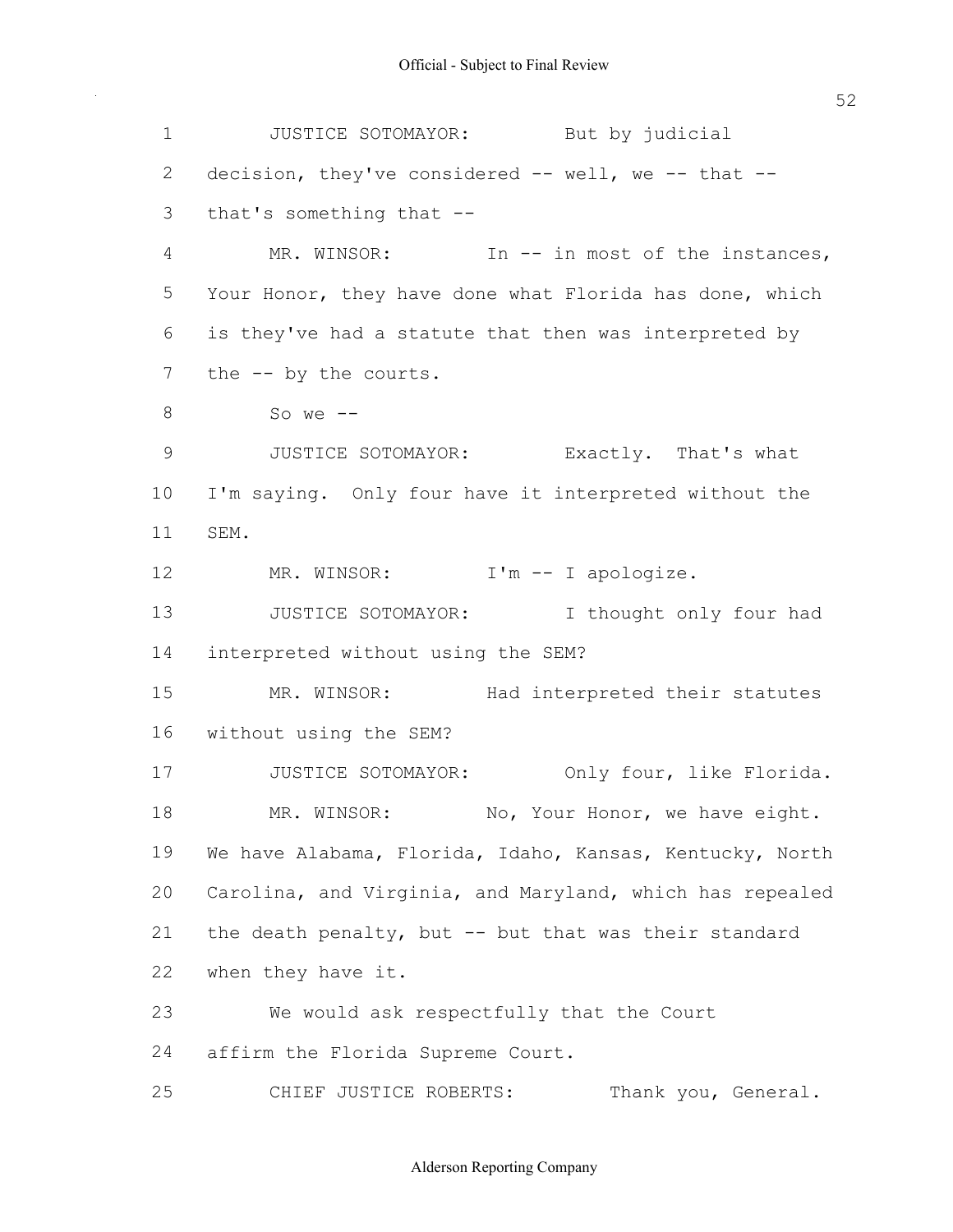| $\mathbf 1$   | Mr. Waxman, you have a minute remaining.                 |
|---------------|----------------------------------------------------------|
| $\mathbf{2}$  | REBUTTAL ARGUMENT OF SETH WAXMAN                         |
| $\mathcal{S}$ | ON BEHALF OF THE PETITIONER                              |
| 4             | In State v. Cherry, which is<br>MR. WAXMAN:              |
| 5             | the -- the Florida Supreme Court decision that           |
| 6             | established this rule that if you -- if your lowest      |
| 7             | score or your only score is 71, you are out, and that    |
| 8             | applies whether you take one test or multiple tests --   |
| 9             | here I'm quoting from the Supreme Court's decision in    |
| 10            | Cherry, that, quote, "It is a universally accepted       |
| 11            | given, that is that the SEM is a universally accepted    |
| 12            | given, and as such should logically be considered in     |
| 13            | determining whether a defendant has mental retardation." |
| 14            | What the Court said was:<br>We have to read              |
| 15            | the plain meaning of the Florida statute and the Florida |
| 16            | statute says two standard deviations.                    |
| 17            | The notion that the Florida legislature or               |
| 18            | the -- may I finish my sentence -- the Florida           |
| 19            | legislature or the people of Florida have made a         |
| 20            | considered decision not to account for the SEM is        |
| 21            | baseless and is belied by the -- the legislative report  |
| 22            | that accompanies the statute which said 70 to 75.        |
| 23            | Thank you.                                               |
| 24            | CHIEF JUSTICE ROBERTS:<br>Thank you,                     |
| 25            | Mr. Waxman, counsel.                                     |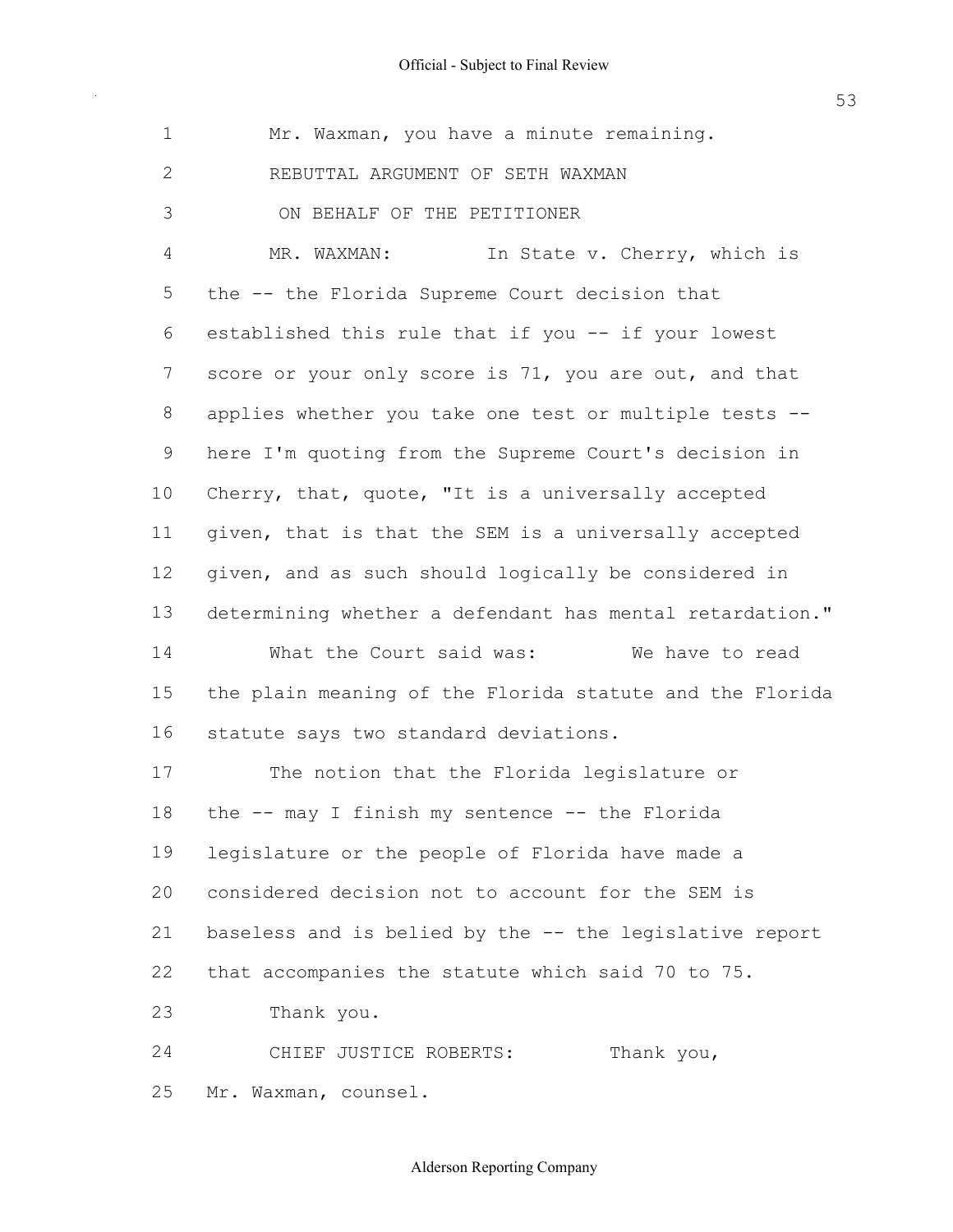| $1\,$            | The case is submitted.                     |
|------------------|--------------------------------------------|
| $\mathbf{2}$     | (Whereupon, at 11:02 a.m., the case in the |
| $\mathfrak{Z}$   | above-entitled matter was submitted.)      |
| $\overline{4}$   |                                            |
| 5                |                                            |
| $\epsilon$       |                                            |
| $\boldsymbol{7}$ |                                            |
| $\,8\,$          |                                            |
| $\mathcal{G}$    |                                            |
| $10\,$           |                                            |
| $11\,$           |                                            |
| 12               |                                            |
| $13\,$           |                                            |
| 14               |                                            |
| $15\,$           |                                            |
| 16               |                                            |
| $17$             |                                            |
| 18               |                                            |
| 19               |                                            |
| 20               |                                            |
| 21               |                                            |
| 22               |                                            |
| 23               |                                            |
| 24               |                                            |
| 25               |                                            |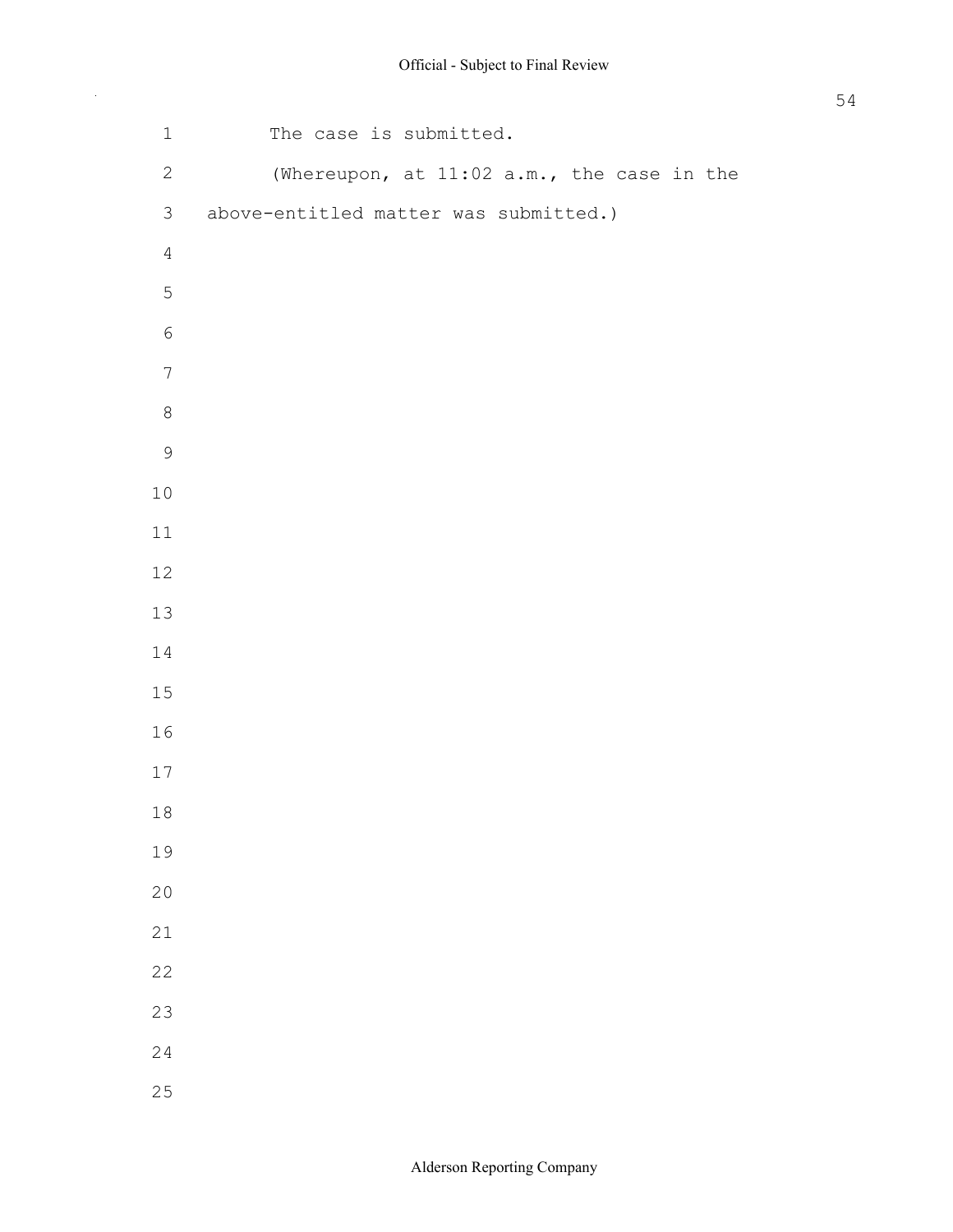r

| $\mathbf A$                        | administrative                            | 4:12                       | assertion 34:23         | behavior 3:14                    |
|------------------------------------|-------------------------------------------|----------------------------|-------------------------|----------------------------------|
| a.m 1:13 3:2                       | 48:2                                      | announced 8:21             | assign $11:19,20$       | 14:24 25:14                      |
| 54:2                               | admitted 50:18                            | 9:18 23:5                  | 11:21 12:2,15           | 30:2 38:2                        |
| <b>AAIDD</b> 6:24                  | adopt 28:12                               | answer 5:5                 | assigned 12:22          | <b>belied</b> 53:21              |
| 28:14,25 29:7                      | adopted 4:25                              | 11:24 24:24                | <b>Association 4:22</b> | believe 6:10                     |
| abilities 29:11                    | 5:123:3                                   | 41:10                      | 6:25 28:3               | 11:25 12:1                       |
| ability 42:21                      | adversarial                               | anyway 20:1                | associations            | 14:6 16:4 49:5                   |
| able 34:23                         | 40:18                                     | 31:17                      | 4:23 5:7 7:2            | 49:15 51:7                       |
| above-entitled                     | adversary 49:12                           | APA 5:6 18:17              | 20:11 28:4              | bell 24:5 50:4,7                 |
| $1:11\,54:3$                       | advocate 4:13                             | 28:13                      | assume 8:2              | best 23:16 29:1                  |
| accept 15:7                        | affect 36:17                              | apologize 46:15            | 21:24                   | 29:3 32:24                       |
| accepted 3:17                      | affirm $26:6$                             | 52:12                      | <b>Atkins 3:10,24</b>   | 33:12                            |
| 53:10,11                           | 52:24                                     | appealed 15:13             | 4:6,6,215:20            | <b>better 24:15</b>              |
| accompanied                        | age 3:15                                  | appeals 45:25              | 6:16 9:19 11:1          | 36:9                             |
| 21:9,10                            | agree 19:5 38:9                           | <b>APPEARAN</b>            | 12:5 14:3,8             | beyond 51:2                      |
| accompanies                        | agreed 19:5                               | 1:14                       | 18:7 19:5 23:5          | bit 41:21                        |
| 53:22                              | 41:24                                     | Appendix 15:4              | 25:17,24 26:9           | <b>black</b> 21:23               |
| accomplice 35:1                    | agreement 15:9                            | 15:11,18                   | 30:13 33:20             | board $8:14$                     |
| account 6:18 7:3                   | 30:12                                     | application 39:2           | 34:16 37:7,9            | <b>BREYER 21:13</b>              |
| 9:14 24:2,18                       | agrees 19:4                               | applied 6:13               | 38:4 40:17              | 21:21 22:9,13                    |
| 53:20                              | ahead 25:21                               | applies 8:17               | 41:14,15 42:5           | 22:16,21 30:11                   |
| accounts 7:5                       | 31:21 46:22                               | 53:8                       | 47:12                   | 32:1,13,16                       |
| accurate 36:10                     | Alabama 5:15                              | apply 14:7 18:1            | attained 44:24          | 43:10 44:9                       |
| 38:6 48:22                         | 52:19                                     | 26:22 29:17                | attorney 47:13          | 45:1,3,7,10                      |
| achieve 30:8                       | Alito 8:25 9:9                            | 39:12 48:14                | available 41:2          | Breyer's 23:7                    |
| act 45:14 47:18                    | 11:12,17 12:13                            | 50:21                      | average 23:24           | 24:13                            |
| actions 7:10                       | 13:2,4,23                                 | appropriate                | 24:1 46:5               | <b>brief</b> 17:25               |
| adapt 15:23                        | 19:24 23:7                                | 4:11 23:23                 | averaged 24:8           | 23:18 26:21                      |
| adaptive 3:14                      | 24:21 25:5                                | 32:18 48:5                 | averaging 24:14         | briefing $43:4$                  |
| 14:24 16:6,9                       | 26:10 39:17                               | appropriately              | aware 17:17             | <b>bring 30:25 35:5</b>          |
| 16:10,11 25:14                     | 40:5                                      | 18:14                      | awfully 20:2            | 44:13                            |
| 25:21 30:2                         | <b>Alito's 19:24</b><br><b>ALLEN</b> 1:17 | approximates               | $\bf{B}$                | brings $45:7$<br>broader $27:20$ |
| 35:16,20 36:11                     | 2:6 26:2                                  | 51:14<br><b>Archimedes</b> | <b>back 8:25 9:1</b>    | burden 11:12,19                  |
| 36:16,24 37:10                     | allow 5:18 15:8                           | 8:21                       | 16:22 19:13             | 11:21 12:2,7,9                   |
| 37:12,14 38:2                      | 33:12 34:21                               | areas 40:16                | 21:14 41:12             | 12:10,15,20                      |
| 38:7,10 43:7                       | allowing 35:25                            | arguing 39:7,8             | 45:8,20                 | 19:25 40:20,21                   |
| 49:11                              | Amendment                                 | 39:11                      | balance 25:25           |                                  |
| addition 15:13                     | 5:18 8:9 11:18                            | argument $1:12$            | band $7:5$              | $\mathbf C$                      |
| additional 50:11<br>addressed 6:15 | 11:1825:6,8                               | 2:2,5,83:3,6               | bars $3:11$             | C2:13:1                          |
|                                    | 26:9 28:12                                | 12:23 13:23                | <b>base</b> 4:21        | calculation                      |
| addresses 47:18<br>administer 28:7 | 31:17,18,20                               | 18:4 26:2 53:2             | <b>based</b> 4:24 8:21  | 24:19                            |
| administered                       | American 4:22                             | Arizona 6:16               | 29:12 42:23             | call 31:8 32:4                   |
| 21:8 25:18                         | 5:2 6:25 28:2                             | arrived 24:10              | baseless 53:21          | called $23:24$                   |
| administration                     | analysis 21:18                            | asked 15:22                | behalf $1:15,18$        | 47:18                            |
| 21:11 46:9,19                      | 24:18                                     | 19:13                      | 2:4,7,103:7             | capacities 6:4                   |
|                                    | announce 4:1,3                            | asking $21:25$             | 26:3 53:3               | capture 13:21                    |
|                                    |                                           |                            |                         |                                  |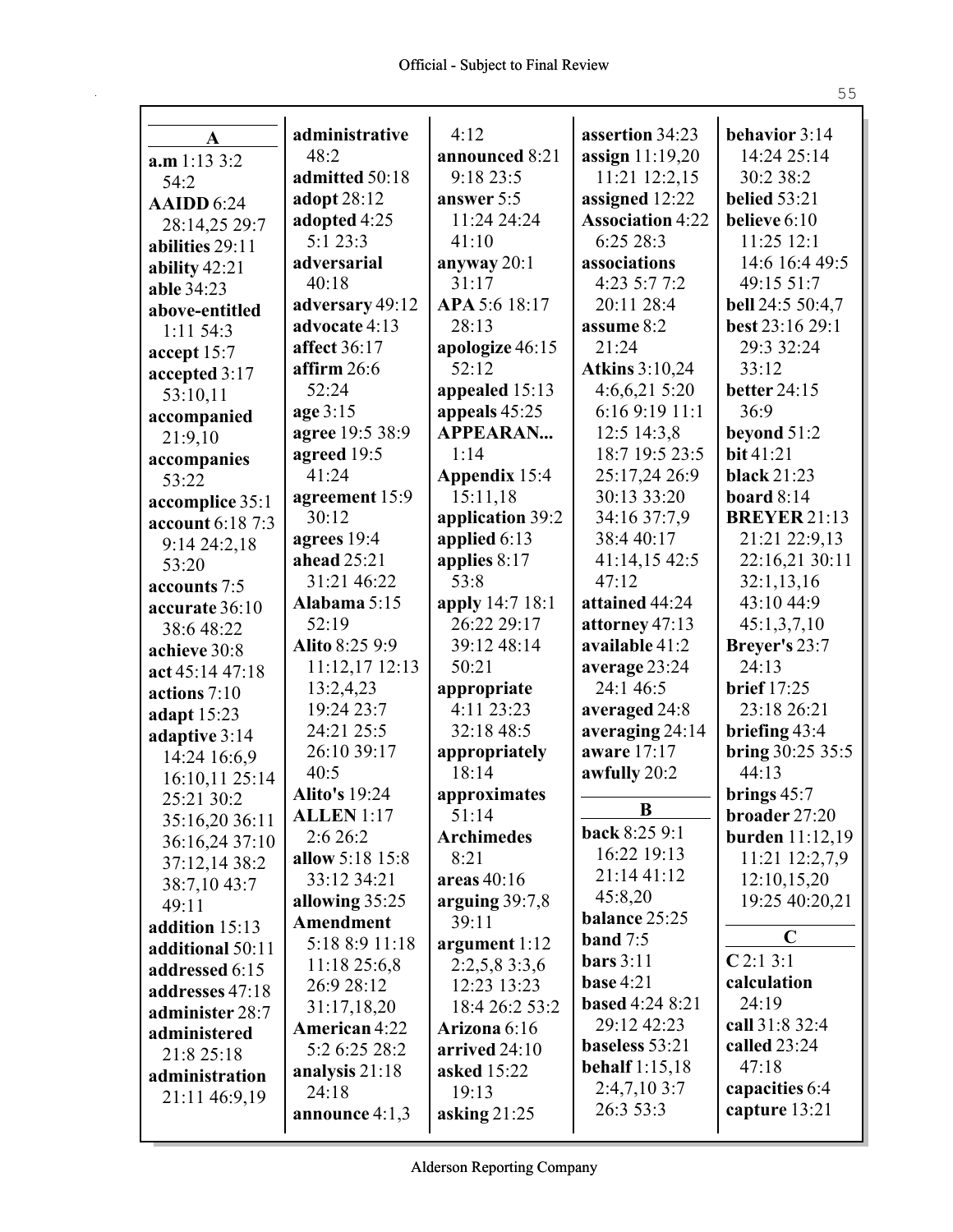| car 34:25 35:1,2 | $4:5$ 17:5          | completely        | 46:7,9,12,16           | 18:6 53:9         |
|------------------|---------------------|-------------------|------------------------|-------------------|
| care 38:4        | <b>Cherry</b> 15:19 | 33:21             | 46:18,20,23            | courts 52:7       |
| Carolina 52:20   | 53:4,10             | comply 25:24      | <b>Constitution</b>    | created 7:16,18   |
| case 3:4 4:14    | Chief 3:3,8 9:20    | component 8:8     | 3:11 9:3 46:12         | creators 6:22     |
| 12:17,18 14:15   | 9:25 10:5,9,14      | 12:7 38:8 39:2    | constitutional         | crime 48:6        |
| 18:5 19:2 21:7   | 10:20,23 11:1       | composite 23:24   | 4:12 9:17 12:2         | crimes 48:6       |
| 24:7 26:12       | 11:5 19:13,14       | 23:25 24:8,10     | 13:14 23:4             | criminal $27:10$  |
| 27:2,8,17,19     | 26:1,4 52:25        | 24:12             | 28:10,11               | criteria 28:13,16 |
| 32:23 33:12      | 53:24               | concept $8:15,16$ | constitutionali        | 30:10 34:14       |
| 36:18 39:17      | child 39:22,22      | 13:16             | 34:14                  | criterion $5:1,1$ |
| 40:1 43:14,19    | 39:24               | conclusion 5:17   | constitutionally       | critical 34:2     |
| 43:24 44:10      | children 39:21      | concurrent 3:13   | 12:8 25:20             | 38:8              |
| 45:4,25 47:11    | chooses 25:8        | condemned         | contemporary           | current 15:3      |
| 49:20 50:14      | cited 26:20         | 27:10             | 19:11                  | curve 24:5 50:4   |
| 54:1,2           | cites $23:19$       | condition 4:8     | contends 26:15         | 50:7              |
| cases 16:1 27:14 | claim $24:22$       | 6:7 8:9 15:3      | contested 40:19        | cutoff 5:23 9:4   |
| 33:10 36:21      | clarify 8:12        | 16:14,18,21       | context 40:17          | 9:17 12:14        |
| 40:19 47:15      | class $9:18$        | 17:6,9,23         | controlling 7:9        | 13:25 15:14       |
| causation 43:24  | classical 21:16     | 18:13,13          | convenience            | 23:14 24:25       |
| certain $17:5,5$ | clear 5:14 7:2      | conditions 4:15   | 48:2                   | 25:24 33:6,14     |
| 43:5             | 32:20 40:20         | confidence 9:22   | converse 14:10         | 42:21 51:11,13    |
| certainly 27:18  | 43:2 49:13          | 10:2 19:17,20     | conviction 45:16       | 51:21,24          |
| 29:23 35:8,13    | clinical $4:85:21$  | 19:23 20:1,6,8    | convincing             |                   |
| 40:741:9         | 5:25 6:3,7 7:17     | 20:18 21:17       | 32:21 40:20            | D                 |
| 42:18 44:7       | 7:22 8:8 12:4       | 23:3 39:18,19     | 49:13                  | D3:1              |
| 46:11,24 47:23   | 16:13 17:9,11       | 49:20,24 51:2     | correct 9:24           | D.C 1:8,15        |
| 48:25 50:25      | 18:13 19:6          | confirmatory      | 15:5 16:2 30:5         | damages 43:24     |
| certainty 16:14  | 23:20 28:13,15      | 21:12             | 37:16 43:17,19         | deal 23:13,14     |
| challenge 32:23  | 28:20,20 38:17      | conjunctive 12:5  | correctly 44:23        | dealing 27:21     |
| 49:2             | 40:21,24 42:10      | consensus 5:16    | counsel 18:17          | 40:17             |
| challenged       | clinically 21:6     | 5:16 11:10,10     | 26:1 53:25             | death 5:4 6:6     |
| 29:16 47:20      | clinicians 6:23     | 14:6 16:9         | count 51:12            | 7:10 8:19         |
| challenging      | 7:1 20:10           | 41:13,14          | couple $30:16$         | 16:12 17:22       |
| 29:10            | 24:17 25:21         | consequence       | course 47:9            | 19:22 27:10       |
| chance 12:19     | 39:12,13            | 12:6              | court $1:1,123:9$      | 33:9, 10, 13, 24  |
| 27:4,6 49:16     | close 36:21         | consequences      | $3:10$ 4:6 5:13        | 35:8 45:12        |
| 49:21,23,25      | cognizant $14:17$   | 22:1              | 5:14,20,24 6:9         | 46:6,8,17,24      |
| 50:3             | come 8:25 9:1       | consider 15:18    | 6:12,12,16             | 48:5,18 52:21     |
| change 18:16,20  | 10:24 11:25         | consideration     | 9:18 11:9 12:5         | decades $11:9,9$  |
| 41:6             | 19:15 30:3,3        | 33:11 43:2        | 14:23,25 15:6          | 37:18 41:25       |
| changed 5:8      | comes 33:8,10       | 47:15 51:22       | 15:13,17 17:9          | decide 27:7 49:6  |
| 18:16,22 38:21   | common $21:2$       | considered 4:23   | 18:5, 12 26:5, 6       | decided $6:16,24$ |
| 39:6             | community 30:7      | 34:22 52:2        | 26:7,17 27:23          | 19:6 48:5         |
| changes 24:4     | 37:19 39:5          | 53:12,20          | 43:14 47:20            | deciding $30:19$  |
| changing $34:15$ | 41:151:6            | consistent 13:24  | 52:23,24 53:5          | decision 4:21     |
| 37:19            | competence          | 24:21 25:17       | 53:14                  | 6:12 26:6         |
| characterizati   | 17:10               | 26:8,19 33:8      | <b>Court's 5:17,20</b> | 41:14,16 52:2     |
|                  |                     |                   |                        |                   |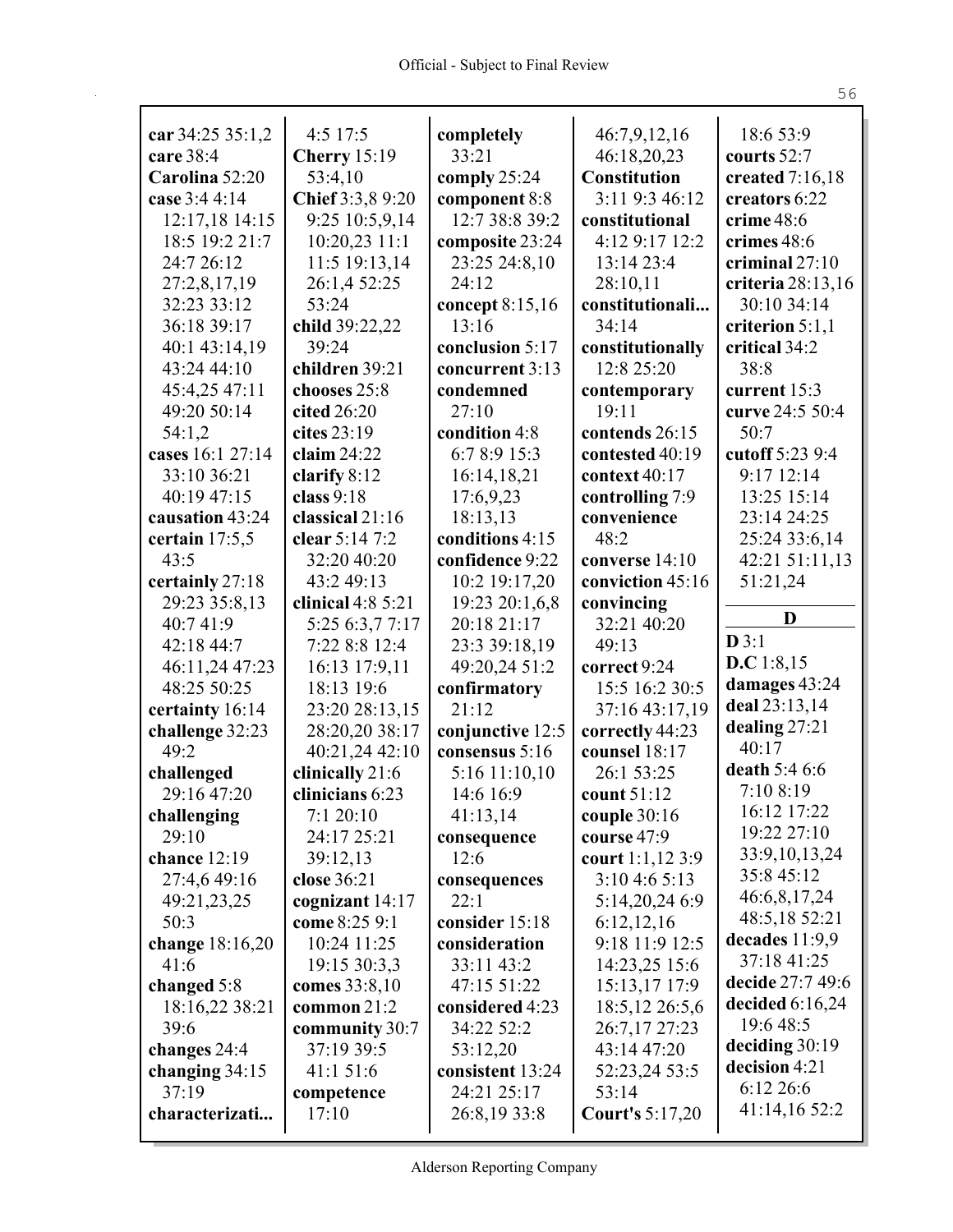$\mathbf{r}$ 

| 53:5,9,20          | desperately 5:12 | dispute 19:1           | 39:4 40:25             | 49:13 50:19      |
|--------------------|------------------|------------------------|------------------------|------------------|
| decisionmaker      | determinant      | 30:7,8 39:3            | employ $25:11$         | evidentiary      |
| 32:4 40:8,11       | 17:21 23:23      | 45:3                   | enacted 47:17          | 32:19 43:23      |
| decisionmaking     | determination    | disputes $51:3$        | endorse 14:5           | 44:7             |
| 33:23 48:22        | 5:19 19:16       | disputing 38:19        | ends 50:8              | exactly 10:16    |
| declare 29:15      | 20:5,17 33:3,5   | 38:22                  | enforce 4:11           | 17:7 36:23       |
| declines 28:6      | determine 3:25   | district 14:23,25      | enforcing 31:18        | 52:9             |
| declining 28:5     | 7:18             | doing 11:4 32:8        | ensuring 48:12         | examination      |
| decrease 36:23     | determined 37:5  | 32:9 40:3              | entirely 12:1          | 14:16            |
| decreasing 39:4    | determining 7:9  | double 48:15,20        | equal 50:2             | examined 14:15   |
| deep 24:23         | 53:13            | doubles 31:25          | equation 38:19         | 16:5             |
| defeat 42:22       | developing 4:11  | drawn $3:23$           | error 3:16,20          | example 10:17    |
| defend $41:12$     | development      | dream $6:23$           | 4:17 6:21 8:16         | 16:19 17:10      |
| defendant 11:19    | 34:12            | drove $35:1$           | 8:23 9:15,21           | 24:6 26:21       |
| 11:22,23 12:3      | developmental    | <b>DSDM-V34:16</b>     | 10:12 11:8             | 40:12 43:8       |
| 12:8,16 15:23      | 8:8 16:15,17     | <b>DSM</b> 16:24       | 13:8,11,18             | exceed 51:1      |
| 20:1 27:10         | deviate 28:25    | 28:25 29:6             | 14:8 18:1              | exclusively 37:5 |
| 47:10 53:13        | deviation 24:5   | 37:2 38:9              | 19:16 21:9             | excuse 6:7 14:22 |
| defendant's        | 24:19            | <b>DSM-IV 34:15</b>    | 24:11 25:12            | execute 34:3     |
| 15:3               | deviations 6:13  | 37:16                  | 28:21 29:6             | executed 31:13   |
| defense 44:12      | 9:8 10:11 14:9   | due 4:5                | 30:22,25 31:7          | 46:5             |
| defer 18:8 27:24   | 19:10 29:7,10    |                        | 34:9 37:25             | executing $3:11$ |
| deference 17:14    | 51:14,25 53:16   | E                      | 42:23 44:16            | execution 23:5   |
|                    |                  | $E$ 2:1 3:1,1          |                        | 48:12            |
| deficits 3:14      | diagnosed 18:14  | earlier 35:24          | <b>ESQ</b> 1:15,17 2:3 |                  |
| 38:9,12 49:11      | diagnosing       | economic 18:4          | 2:6,9                  | exemption 48:17  |
| define 37:4        | 13:13            | economists             | essentially 8:23       | existence 17:22  |
| defined $19:7,9$   | diagnosis 23:20  | 18:10                  | 33:6,14                | 29:20 34:16      |
| 34:18              | 27:21 30:8       | educational            | establish 4:7 7:8      | expedite 47:15   |
| definition $6:3,3$ | 38:11,25 40:24   | 17:23                  | 7:12 9:3,3,16          | expeditious      |
| 7:16,179:6         | different 18:5   | effect 43:14           | 12:14 13:25            | 15:10,15 16:3    |
| 12:4 19:6          | 23:25 24:18,19   |                        | 21:18 27:8             | 16:3             |
| definitions 5:22   | 29:14 31:5       | eight 51:13,20         | established 5:23       | experimental     |
| 5:25               | 40:18,24 43:23   | 51:23 52:18            | 6:20,22 53:6           | 8:22,22          |
| degree 9:22 10:1   | difficult 35:21  | <b>Eighth 5:18 8:9</b> | evade 48:12            | expert 15:23,25  |
| delay 47:6,9       | 39:14 41:11      | 11:18,1825:5           | evaluating 6:18        | 16:6 30:20,21    |
| demonstrate        | diminished 6:4   | 25:7 26:9              | evaluation 21:5        | 31:9 32:4        |
| 4:15 29:19         | disabilities 6:5 | 28:12 31:17,18         | evaluations            | 44:14 45:4       |
| 30:9 49:11,13      | disability 16:21 | 31:19                  | 17:19                  | experts $14:15$  |
| demonstrated       | 18:19            | either 19:21           | Everybody              | 15:1 16:5        |
| 16:16              | disagreement     | 31:2                   | 41:24                  | expires 23:8     |
| departure 37:3     | 32:18            | element 19:7           | evidence 12:12         | explain $9:12$   |
| dependent 22:23    | discrete 36:19   | elements 19:7          | 15:2,7,16              | 12:25 41:20      |
| depending          |                  | eligible $32:11$       | 17:13 21:4             | 44:14,17         |
|                    | discriminating   |                        |                        |                  |
| 36:24              | 21:22            | 33:13 48:16,20         | 32:21 33:25            | explains 23:21   |
| designed 28:7      | disincentive     | eliminate 31:6         | 35:15,25 36:17         | explanation      |
| 46:18              | 41:3             | emerge $16:17$         | 36:24 40:20            | 24:10            |
| designers 42:24    | disorder 16:24   | emphasis 38:14         | 43:25 45:21            | expressly 6:17   |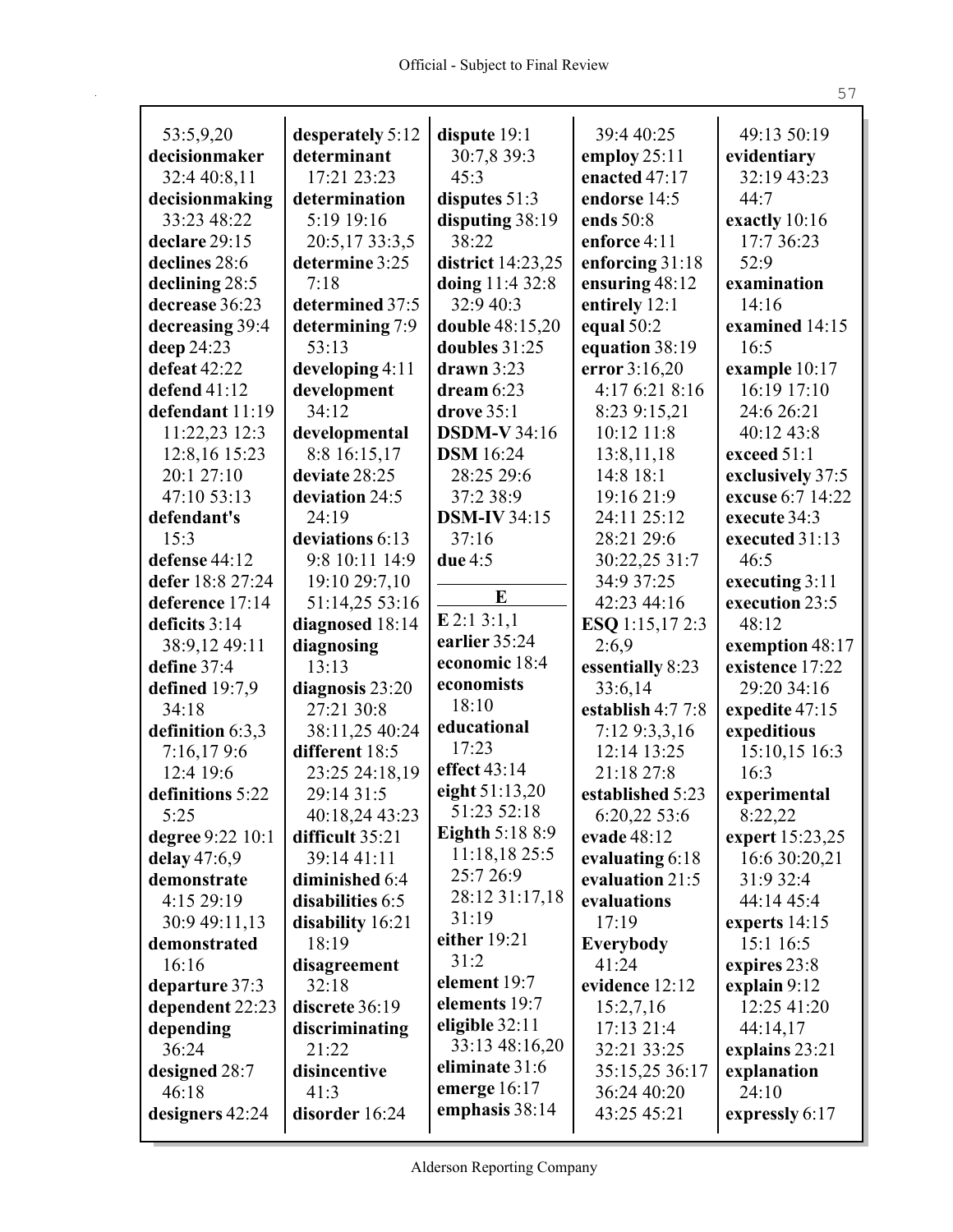| 51:15                     | 46:5 47:13,20           | 30:17 35:24      | group 50:23                  | hypothetical                        |
|---------------------------|-------------------------|------------------|------------------------------|-------------------------------------|
| extent 36:8               | 48:4,11 52:5            | future 27:14     | guarantee 23:5               | 13:17 24:24                         |
|                           | 52:17,19,24             |                  | guess 19:18                  | 44:23                               |
| F                         | 53:5, 15, 15, 17        | G                | 31:12 35:3                   | hypothetically                      |
| fact 7:3 9:16             | 53:18,19                | G3:1             | 41:19                        | 13:5                                |
| 14:11,13 15:14            | Florida's 17:20         | general 1:17     | guidelines 38:8              |                                     |
| 15:14,15 16:1             | 48:18 51:17             | 4:24 7:22,24     |                              |                                     |
| 16:13 17:20               | focus 17:1 51:8         | 13:5,6 17:13     | $\mathbf H$                  | <b>Idaho 52:19</b>                  |
| 20:7,9 21:4,17            | <b>follow</b> 28:6 36:5 | 20:24 27:16      | Hall 1:3 3:4                 | idea 13:8 34:13                     |
| 21:19,19 23:25            | following 5:24          | 33:2 34:19       | 10:18 14:16,16               | 43:4                                |
| 24:2,3,15                 | 35:1                    | 37:22 41:4       | <b>Hall's</b> 15:8           | identical 5:21                      |
| 25:24 26:12               | footnote 5:21,22        | 46:2,25 47:13    | Handbook                     | identify 39:21                      |
| 32:13 34:24               | 11:10 23:18             | 47:22 52:25      | 23:19 24:7                   | ignore $4:16$                       |
| 42:6 44:17                | 26:20                   | generally 23:2   | handle $24:15$               | illness 16:19                       |
| 48:13 49:22               | <b>Ford</b> 4:9         | 27:22            | hands $47:10$                | illuminate 36:22                    |
| factors 29:12,17          | forever $42:1$          | getting 36:9     | happen $22:6$                | impairments 6:2                     |
| 34:22                     | forms $8:17$            | 48:11            | happened $21:7$              | important 5:17                      |
| factual 50:17             | four $5:11$ 24:4,7      | gifted 39:21,22  | 43:19                        | 8:6 22:20,22                        |
| fair $12:6$               | 51:22 52:10,13          | 39:24            | happens 44:9                 | 23:4,9 36:6                         |
| fairly 27:1 44:15         | 52:17                   | Ginsburg 8:11    | happy $27:13$                | 51:8                                |
| <b>falls</b> 9:6 50:3     | <b>FREDDIE 1:3</b>      | 8:18 14:21,23    | hard 9:3 12:14               | impose 5:3                          |
| <b>feature</b> 4:18,18    | front 47:20             | 15:6,20 25:13    | 13:25 15:14                  | imposed 47:7                        |
| 23:2,2                    | full 14:16 25:10        | 29:22,24 51:10   | 23:14 24:25                  | imposition 6:6                      |
| fell 21:9                 | fully 14:15 26:8        | give 22:2 24:15  | 51:13                        | impossible 5:3                      |
| field 27:22               | function 3:13           | 31:5 37:23       | hear $3:3$                   | imprecision                         |
| figure $10:15$            | 7:19 9:14               | given 23:11,20   | hearing $33:20$              | 20:23                               |
| finding $14:24$           | 13:20,22 16:6           | 24:6 34:9        | 47:12                        | inaccuracy 36:7                     |
| 32:12 36:2                | 19:9 21:5 38:3          | 53:11,12         | held 3:10 43:14              | inasmuch $47:4$                     |
| finish $53:18$            | functional 14:19        | givers 29:4      | hesitation 14:19             | incapable 7:9                       |
| first $4:45:13$           | functioning 8:6         | gives 10:2 17:13 | high 20:2 27:3               | 51:4,5                              |
| 12:25 19:7                | 9:7 12:11 16:9          | 19:17 20:5,7     | 40:13 44:17                  | incentives 42:8                     |
| 30:1,15 33:19             | 16:10,11 19:4           | go 16:22 20:4    | higher 44:12                 | incidentally                        |
| 43:3 45:10,16             | 19:8,11 21:1            | 21:14 22:16      | highest 6:12                 | 36:12                               |
| 49:9,10,18                | 25:9,11,22,22           | 25:14,21 27:13   | historically                 | include 38:17                       |
| 50:16                     | 29:11 30:15             | 29:25,25 30:17   | 27:23 35:18                  | inconsistent                        |
| five 50:1                 | 34:11,17 35:16          | 31:21 38:1       | 37:3                         | 48:17                               |
| fixed 38:16               | 35:18,20 36:11          | 39:14 41:12      | Hitchcock 45:19              | increase 36:24                      |
| 42:21 51:21,24            | 36:16,25 37:4           | 46:22 50:13      | homosexuality                | increasing $32:10$                  |
| Florida $1:6,17$          | 37:10,12,14,14          | goes 20:22       | 18:18                        | independent                         |
| 1:183:45:15               | 38:7,10,12              | going 12:1 29:11 | <b>Honor</b> 30:5,21         | 31:19                               |
| 15:13,17 17:20            | 43:7                    | 31:4 50:6        | 32:15 37:1                   | index $17:4$                        |
| 17:25 18:1                | functions 49:7          | gold 26:15       | 40:4 44:4,13                 | individualized                      |
| 25:3 26:7                 | fundamental             | good 27:17,19    | 45:18 47:16                  | 33:11,22                            |
| 28:12,25 32:22            | 13:11                   | 27:22            | 51:12,24 52:5                | individuals 9:18                    |
| 32:24 33:21               | fundamentally           | gosh 19:22       | 52:18                        | informing $38:17$<br>informs $32:4$ |
| 35:25 36:1<br>43:14 44:10 | 40:18                   | Graham $5:15$    | hope $5:11$<br>horrific 48:6 | inherent $3:17$                     |
|                           | further $21:11$         | grounds $15:12$  |                              |                                     |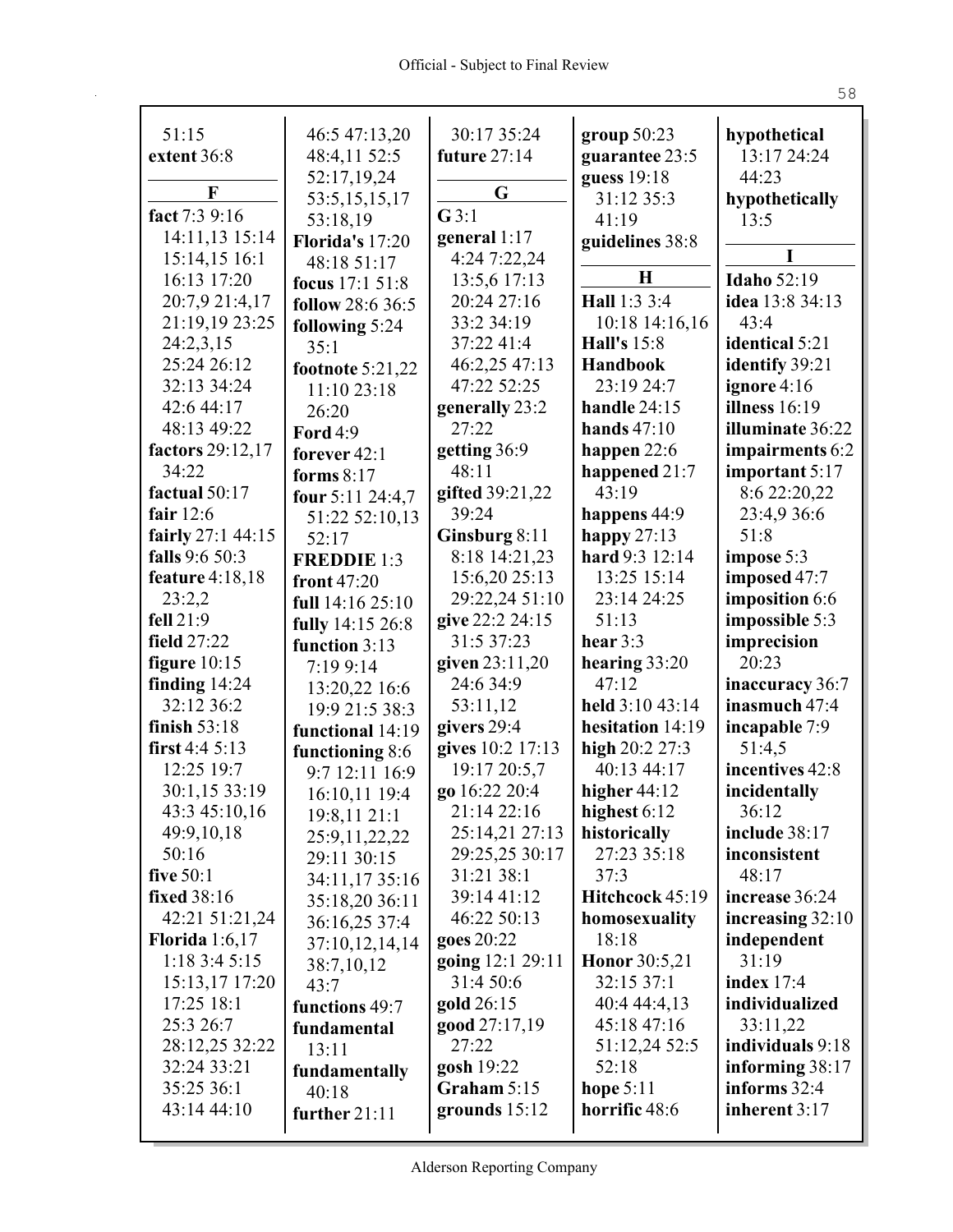| 4:176:25                     | 32:25,25 33:4           | 18:3, 15, 16, 21    | 28:1 36:4,21        | limine $43:20$       |
|------------------------------|-------------------------|---------------------|---------------------|----------------------|
| 20:23 25:12                  | 33:16 34:5,7,8          | 18:22 19:12,13      | 37:6,9,15 38:5      | limit $8:1,1\,31:24$ |
| inmates 42:8                 | 34:10,18 35:19          | 19:14,24,24         | 43:11,13 44:1       | 32:1                 |
| inquiries 36:19              | 36:8,9,17,22            | 20:12,15 21:13      | 46:2,4,14,16        | limited 8:13         |
| inquiry $13:14,15$           | 37:20,20,23,24          | 21:14,21 22:9       | 46:22 47:2,5,8      | 15:21 16:4           |
| 14:2 25:10                   | 38:1,5,14,15            | 22:13,16,21         | Kennedy's           | line 3:22 16:23      |
| 33:6 37:12                   | 39:4,6,18,21            | 23:7,7 24:13        | 28:24               | 33:9                 |
| 43:16                        | 39:22 40:2,8            | 24:21 25:5,13       | Kentucky 52:19      | little 18:4 32:5,6   |
| insanity $17:10$             | 40:11 43:9,15           | 26:1,4,10 27:7      | killed $35:2,2,3$   | 41:20                |
| insofar $12:4$               | 43:21 44:11             | 27:25 28:1,15       | 45:23               | logic $26:25$        |
| instance 29:19               | 49:1,4,9,14,16          | 28:19,23 29:2       | kind 31:21          | logical $12:6$       |
| instances 17:24              | 49:22 50:1,2,8          | 29:9,22,24          | kinds $28:13$       | logically 53:12      |
| 52:4                         | 50:10,24 51:3           | 30:11 32:1,13       | know 8:21 10:14     | long $45:23$         |
| instrument 4:19              | 51:5                    | 32:16 33:2          | 14:11 15:24         | longer $32:6$        |
| intellectual 3:13            | issue 4:1,5 11:13       | 34:1,19,21          | 16:13 19:14         | longstanding         |
| 7:198:6,109:7                | 13:5,6 42:5             | 35:5,14 36:4,5      | 20:2,10 22:1        | 41:24                |
| 9:14 12:11                   | 43:21 48:7              | 36:21 37:6,9        | 23:19 25:3          | look 5:5 17:16       |
| 13:19,21 19:3                | issues $46:1$           | 37:15,22 38:4       | 34:8 36:3           | 17:19 19:25          |
| 19:8,9,10                    | 47:19                   | 38:13,20,24         | 37:24 38:3,13       | 21:6 26:14,21        |
| 20:25 21:5                   |                         | 39:7,17 40:5        | 43:23 51:1          | 29:4 34:15           |
| 25:9,10,22                   | $\bf J$                 | 41:4,6,19,23        |                     | 41:13,17 42:2        |
| 30:14 34:11,17               | <b>Joint</b> 15:4,11,17 | 42:13,16,20         | L                   | 42:4 43:8            |
| 35:18 37:4,13                | judge 15:22             | 43:10,11,13         | large $4:25$        | 50:22                |
| 38:12                        | 30:19,19,20             | 44:1,9 45:1,3,7     | larger $24:12$      | looked 5:7           |
| intelligence 7:15            | 44:12,20                | 45:10,15,22         | late 45:19          | looking $7:11,12$    |
| 21:11                        | judgment 13:9           | 46:2,4,9,14,16      | Laughter 22:18      | 7:15                 |
| intelligent 8:5              | 26:8 28:20              | 46:19,22,25         | law 21:16,21,24     | looks 17:20          |
| interest 42:5                | 38:17                   | 47:2,3,5,6,8,18     | 32:22 44:10         | 37:19                |
| 48:11                        | judgments               | 47:22,24 48:1       | lawyer 44:13        | lot $40:23$          |
| interpret 28:8               | 27:24                   | 48:8,19 49:3        | lawyers 15:8        | love 31:22           |
| interpreted                  | judicial 52:1           | 51:10,20 52:1       | lead 31:13          | low 27:2 40:13       |
| 51:18 52:6,10                | juncture 42:20          | 52:9,13,17,25       | leave 3:24 4:7,9    | lower 26:18 42:8     |
| 52:14,15                     | jurisprudence           | 53:24               | 4:10                | lowest $26:23$       |
| interval 29:21               | 18:6                    |                     | LEE $1:3$           | 53:6                 |
| 49:20,24 51:2                | <b>jury</b> 21:22,23    | K                   | leeway $41:10$      |                      |
| involved 16:21               | 30:18                   | <b>KAGAN</b> 18:15  | legislative 26:8    | M                    |
| involves 21:5                | <b>justice</b> 3:3,8,22 | 19:12 20:12,15      | 27:24 53:21         | maker's 19:15        |
| IQ $3:174:16$                | 4:20 5:10 6:19          | 27:25 33:2          | legislature $47:13$ | 20:5 28:22           |
| 6:18 7:4,5,21                | 7:7,20,23 8:11          | 34:1 37:22          | 53:17,19            | making $5:19$        |
| 7:23 8:5,13                  | 8:18,25 9:2,9           | 41:4,6,19,23        | Let's 9:4 22:16     | 36:1 41:1,16         |
| 9:13 10:18                   | 9:20,25 10:5,9          | 47:22,24 48:1       | 39:20               | malingering          |
| 11:13,20,20                  | 10:14,20,23             | 48:8,19 49:3        | level 5:2 19:20     | 42:7                 |
| 12:11,20 13:15               | 11:1,5,12,17            | <b>Kagan's 36:5</b> | 19:23 20:1,6,8      | man 13:1 45:11       |
| 13:16,19,20                  | 12:13 13:2,4            | <b>Kansas</b> 52:19 | 20:19 23:3          | manner $15:10$       |
|                              |                         |                     |                     |                      |
|                              | 13:23 14:21,23          | keep 28:19          | 39:19,20            | March $1:9$          |
| 14:1,1721:7                  | 15:5,20 16:20           | Kennedy 16:20       | light $14:6$        | margin $19:16$       |
| 25:8 26:13<br>27:2,3 30:4,16 | 16:23 17:8,12           | 17:8,12 18:3        | likelihoods 50:9    | 34:9 42:23           |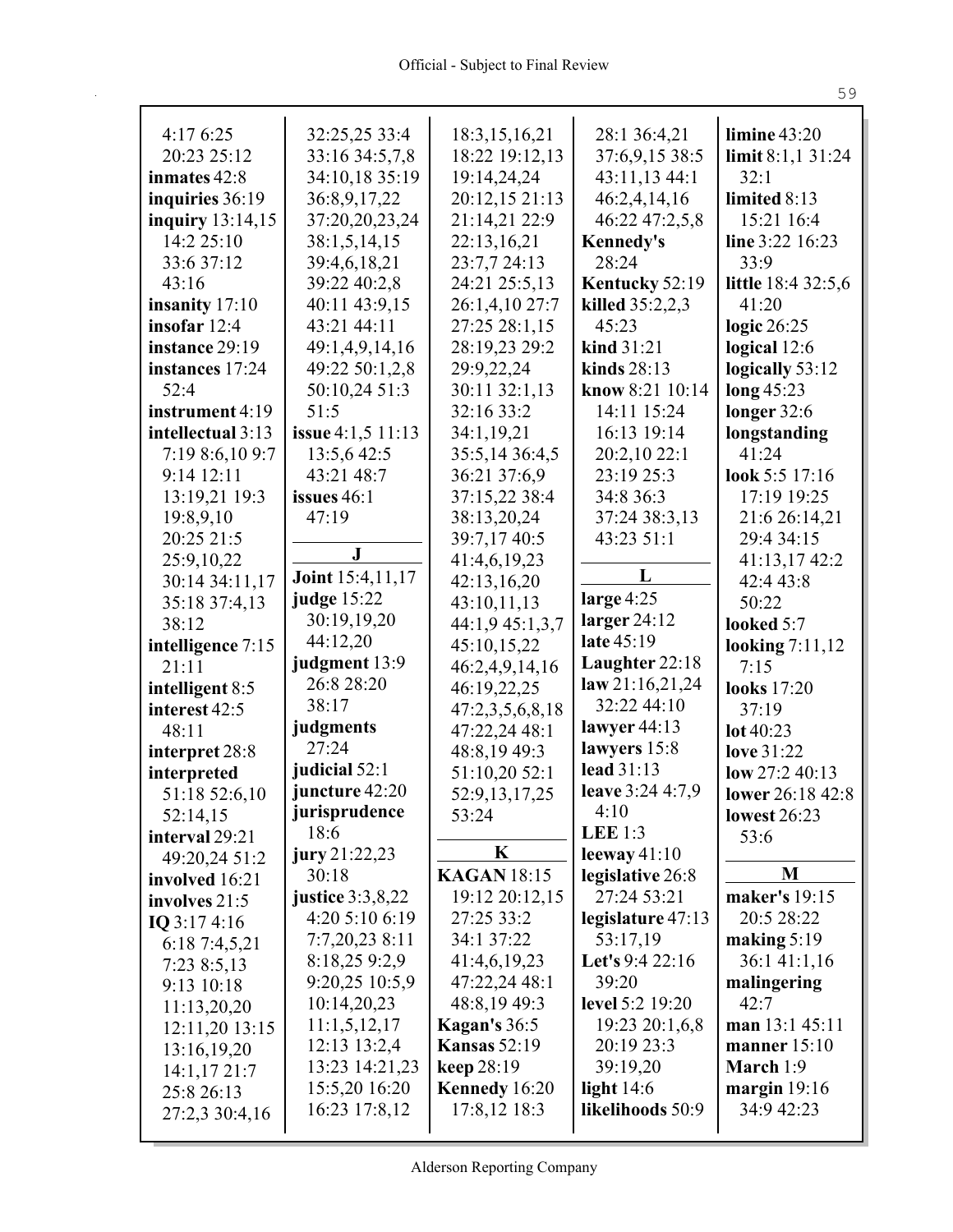| margins 37:25             | 5:22,24,25                       | murder 27:10           | oh 9:10 18:11       | 34:6,11 37:18                    |
|---------------------------|----------------------------------|------------------------|---------------------|----------------------------------|
| Maryland 52:20            | 7:17 8:9,19                      |                        | 20:14 37:11,17      | 37:18 38:19                      |
| materials 26:20           | 12:3 13:13                       | N                      | 38:18 40:7          | 40:10 41:13                      |
| matter $1:11$             | 14:13,19,20                      | N2:1,13:1              | 46:15               | particular 20:24                 |
| 32:19,20,22               | 16:14,18,19,21                   | near 50:6,6            | okay 4:2 10:20      | 27:16,19                         |
| 38:9 49:10                | 17:6,21 18:18                    | necessarily            | 13:3 14:10          | particularly                     |
| 50:17,17 54:3             | 18:24 21:4                       | 42:11 43:5,8           | 22:13 27:11         | 23:4 40:15,25                    |
| mean 5:1 6:14             | 23:6 27:21                       | need 10:1 15:18        | 31:9 45:7           | 51:7                             |
| 7:15,16,22                | 30:9 32:12                       | 19:19 25:14            | Oklahoma 9:16       | parts 28:18                      |
| 8:15,209:8                | 34:23 35:10,15                   | 31:19 42:6             | 25:23               | 30:13                            |
| 10:11 11:17               | 38:10 45:15                      | new 18:23              | once 18:18          | party 11:12                      |
| 12:25 14:9                | 48:13 53:13                      | normal $18:19$         | one-hundredth       | peak 50:6                        |
| 16:24 19:10               | mentally 6:2                     | normed 10:7            | 22:5                | penalty $5:46:6$                 |
| 21:6,16 24:1,3            | 32:14,1733:3                     | <b>North 52:19</b>     | onset 3:14 16:16    | 7:11 8:19                        |
| 24:16,20 27:13            | 33:17,18 34:3                    | note 39:3              | 16:16 30:3          | 17:22 33:9,11                    |
| 27:15 32:7                | 34:5,7 35:6,7                    | notion 53:17           | opined 14:18        | 33:13 35:8                       |
| 48:2,21 49:5              | 35:10,10 48:14                   | notwithstandi          | opinion 5:20        | 46:8,17,24                       |
| meaning 17:3              | 48:21,25 49:3                    | 38:5                   | 11:11               | 48:5,18 52:21                    |
| 53:15                     | 49:6                             | number 4:25            | opportunity         | people 5:2 8:2                   |
| means 10:15,16            | mentally/intell                  | 5:14 21:25             | 4:15 33:24          | 14:12 17:5                       |
| 16:25 17:6,7,8            | 29:16                            | 29:15 30:22,24         | opposite 25:1       | 21:3,23 24:1                     |
| measure 21:16             | met 3:20                         | 32:11 38:5,16          | oral 1:11 2:2,5     | 24:16 28:7                       |
| 32:24 37:20               | meting $33:10$                   | 41:17 45:24,25         | 3:6 26:2            | 31:13 32:11,11                   |
| measured 34:18            | Miller 5:15                      | 47:18 48:15,20         | order 7:18 43:15    | 33:12,16 35:20                   |
| 50:1,2 51:4               | mind 18:17                       | 51:16                  | orderly 46:18       | 41:2 42:11                       |
| measurement               | minds 18:20,23                   | numbers 10:3           | ordinarily 42:9     | 46:4 48:4,12                     |
| 3:16,204:17               | minute $53:1$                    | $\mathbf 0$            | ordinary 35:21      | 48:13,16,20                      |
| 6:22 8:16,24              | minutes 32:6                     | Q2:13:1                | 43:22               | 53:19                            |
| 9:15 10:12                | Mississippi 9:16                 | objective 17:4,4       | organization        | perceived 5:16                   |
| 13:8,11,18                | 25:23                            | 51:6,8                 | 18:17               | percent 10:1,19                  |
| 14:9 18:1                 | mistake 37:11                    | observations           | organizations       | 10:24 11:2,3,6                   |
| 21:10 24:11               | <b>Mister 18:15</b>              | 8:22                   | 11:6 14:7           | 11:8 12:19                       |
| 25:12 28:21               | misunderstand                    | obtain $14:12$         | outer 50:8          | 19:17, 19, 20, 23                |
| 29:6                      | 43:13                            | 21:3                   | outset 36:12        | 20:1,3,6,8,18                    |
| measures 29:5             | mitigation 33:20                 | obtained 3:18          | overinclusive       | 21:15,16 22:3                    |
| 30:25 47:14               | 33:21                            | 4:16 6:18 7:4,5        | 40:14 41:3          | 22:5,25 23:1                     |
| 49:25                     | modern 37:2,21                   | 9:13 10:17             | <b>Oxford</b> 23:19 | 27:4,5 29:21                     |
| measuring 9:22            | Monday $1:9$                     | 13:10 24:14            | 24:6                | 31:1 39:18,19                    |
| medical 4:22 5:6          | monkeying<br>21:15               | 25:18 32:25            | ${\bf P}$           | 49:16,20,21,25<br>50:9 51:2      |
| 8:2,7 27:22               |                                  | 39:23                  | P 1:15 2:3,9 3:1    |                                  |
| 30:6 34:14<br>37:19 38:25 | morning $3:4$<br>motion 43:20,23 | obvious 27:1           | 3:6                 | percentage<br>39:25              |
| 39:441:1                  | muck 21:25                       | 46:13                  | page 2:2 5:19       |                                  |
| meet 11:23                | multiple 23:10                   | <b>Obviously</b> 16:25 | 15:17 23:18         | perfect 13:20<br>perfectly 13:21 |
| 30:10 36:1                | 24:4,17,25                       | occurs $16:11$         | pages 23:21,21      | 18:19                            |
| mental 3:11,19            | 26:11 36:19                      | odds 50:12,12          | part 16:2 30:14     | perform 42:9,12                  |
| 4:8,15,235:2              | 53:8                             | 50:23                  | 30:15 33:4,5        | period $16:17$                   |
|                           |                                  |                        |                     |                                  |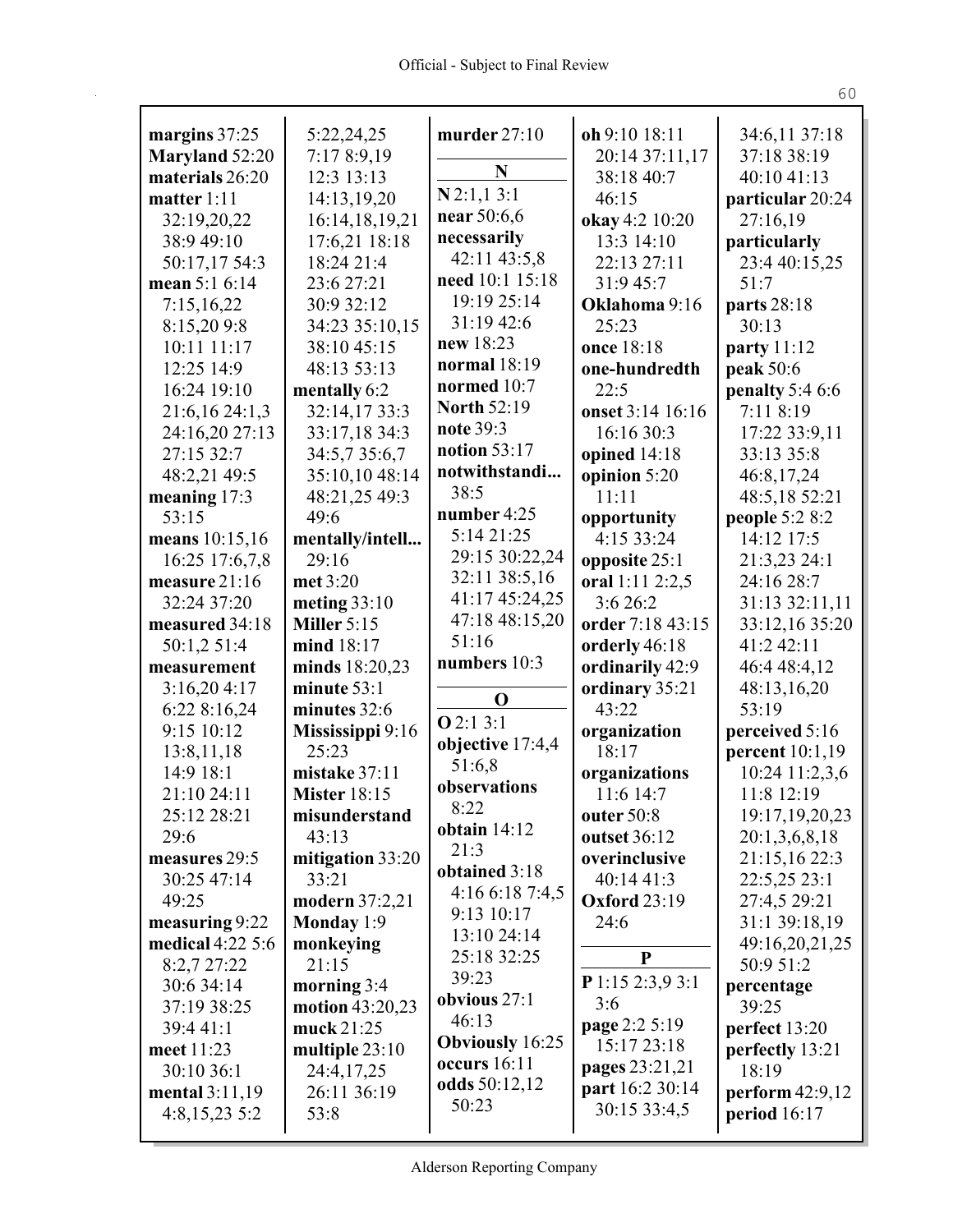| 44:3                    | position 31:14                | 38:2 43:3,7                   | 46:8,17,24                   | 40:2                          |
|-------------------------|-------------------------------|-------------------------------|------------------------------|-------------------------------|
| permit $11:19$          | 37:2 49:2                     | 44:2,5,6 49:7,9               | 48:18                        | <b>reason</b> 20:22,22        |
| 15:15                   | possibility 31:7              | 49:10,18 50:16                | pursuant 15:9                | 27:23                         |
| person 14:2 19:9        | possible 50:25                | prongs $3:19$                 | pushed 34:25                 | reasonable 26:7               |
| 23:12,12 24:3           | 51:1                          | 15:7,16 29:20                 | put 15:15                    | 27:24                         |
| 29:15 33:15             | practice 51:11                | 37:13 42:14,17                | putting 19:22                | reasons $8:4,7$               |
| 35:940:2                | practices 29:1,3              | 42:22 43:2                    | 43:1                         | 21:3 40:23                    |
| person's $8:5,5$        | preclude 29:11                | 44:2 51:7                     |                              | <b>REBUTTAL</b>               |
| 12:19 13:15,21          | precluded 25:20               | proof $11:22$                 | Q                            | 2:8 53:2                      |
| persons 3:11,12         | presence 20:25                | 12:21,21 15:21                | qualify 14:3                 | received 10:18                |
| 3:18 6:2,6 23:6         | present 33:25                 | 19:25 32:21,23                | 38:10                        | 14:18                         |
| persuade 27:12          | 45:4                          | 40:20,21                      | question 4:14                | recited $6:1,5$               |
| persuasion              | presented 4:14                | properly 25:18                | 5:6 9:1 13:12                | reciting $5:21$               |
| 11:13,20                | presently 47:19               | proportion                    | 15:18,22 16:23               | recognition 44:8              |
| Petitioner 1:4,16       | presumably                    | 32:10                         | 19:13,18,18                  | recognized 8:23               |
| 2:4,103:7               | 48:22                         | prosecutor                    | 20:9,13,16                   | 11:9 12:4 14:7                |
| 26:15,1730:7            | prevent 36:11                 | 44:11                         | 21:14 25:2                   | 17:9 42:24                    |
| 48:15 49:2              | 36:12                         | prove 32:20                   | 26:10 28:24                  | 51:15                         |
| 53:3                    | preventing 34:4               | 37:13,14 43:24                | 31:21 33:7                   | recognizes 32:24              |
| phase 33:22             | prevents 36:8                 | provided 6:17                 | 34:2 35:25                   | recognizing                   |
| pick 7:24,25,25         | principle 8:21                | providing 41:1                | 36:5,6,16                    | 43:20                         |
| 11:6                    | 27:8,9,16,20                  | proving $12:3,10$             | 45:11 46:14                  | reduce 22:2 31:7              |
| picking $11:2,4$        | principled 39:15              | 23:10                         | 47:3,12 48:23                | reduced 22:3                  |
| picture 30:3,4          | principles 26:22              | provisions 47:14              | questions 31:6               | refer 6:10 8:12               |
| 41:18                   | prison $15:23$                | proxy 7:18 9:13               | quite 4:2                    | 37:10                         |
| piece 12:12             | 16:7                          | 25:9                          | quote 5:25 13:15             | reference 6:14                |
| placed 12:8             | probabilistic                 | psychiatric 4:22              | 53:10                        | referred 15:1                 |
| places 40:5             | 12:12 13:14                   | 6:25 17:14                    | quotes 15:23                 | refuse 25:11                  |
| plain 53:15             | probability                   | 18:8 28:2                     | quoting 4:9 53:9             | refutation 35:14              |
| please 3:9 26:5         | 10:19 44:16                   | psychiatrist                  | $\bf R$                      | refute 34:23                  |
| 43:11,17                | problems 34:13                | 31:8                          | R3:1                         | regression 21:18              |
| point 12:22             | process $40:19$               | psychiatrists                 | radical 37:2                 | 24:2                          |
| 13:19,24 14:10          | profession 17:14              | 18:9                          | raise 31:24 32:1             | rehabilitation                |
| 14:10,14 17:25          | professional 7:1              |                               |                              |                               |
|                         |                               | psychological                 |                              | 17:24                         |
| 19:25 22:8              | 14:7 16:9                     | 8:7                           | 45:15 47:19                  | reiterated 5:14               |
| 23:8,15,18              | 17:19 20:10                   | psychologists                 | raised $45:19$<br>46:1       | relative 20:25                |
| 24:14                   | 28:3                          | 18:8                          |                              | relevant 35:22                |
| pointed 18:12           | professionals                 | published 29:6                | range $26:22$<br>ration 20:2 | reliability 23:10             |
| pointing 5:23           | 18:14                         | 40:10                         | reach 36:11                  | rely 39:5                     |
| 34:24                   | proffer 15:8,10               | pulled 35:9                   | react 35:20                  | relying 28:17                 |
| points $5:11$           | 15:15 16:3,3                  | punish $48:16$                | read 37:6,7                  | 40:8,11 45:21                 |
| 26:19,24 31:2           | profit 8:2                    | punishment                    | 53:14                        | remaining 53:1                |
| 44:11 50:1              | program 39:24                 | 48:6                          | reading $36:17$              | remediation                   |
| policeman 35:3          | prong 9:6 12:9                | purpose 7:7,8                 | real 4:14 12:19              | 17:23                         |
| policy 47:24            | 19:2 33:5 34:6                | 20:4,20 40:9                  | 16:10                        | remember $5:12$               |
| 48:1,3<br>portion 35:17 | 34:12,18 36:1<br>36:2,11 37:4 | purposes 20:16<br>20:18 21:12 | really 20:13                 | repealed 52:20<br>repeat 32:3 |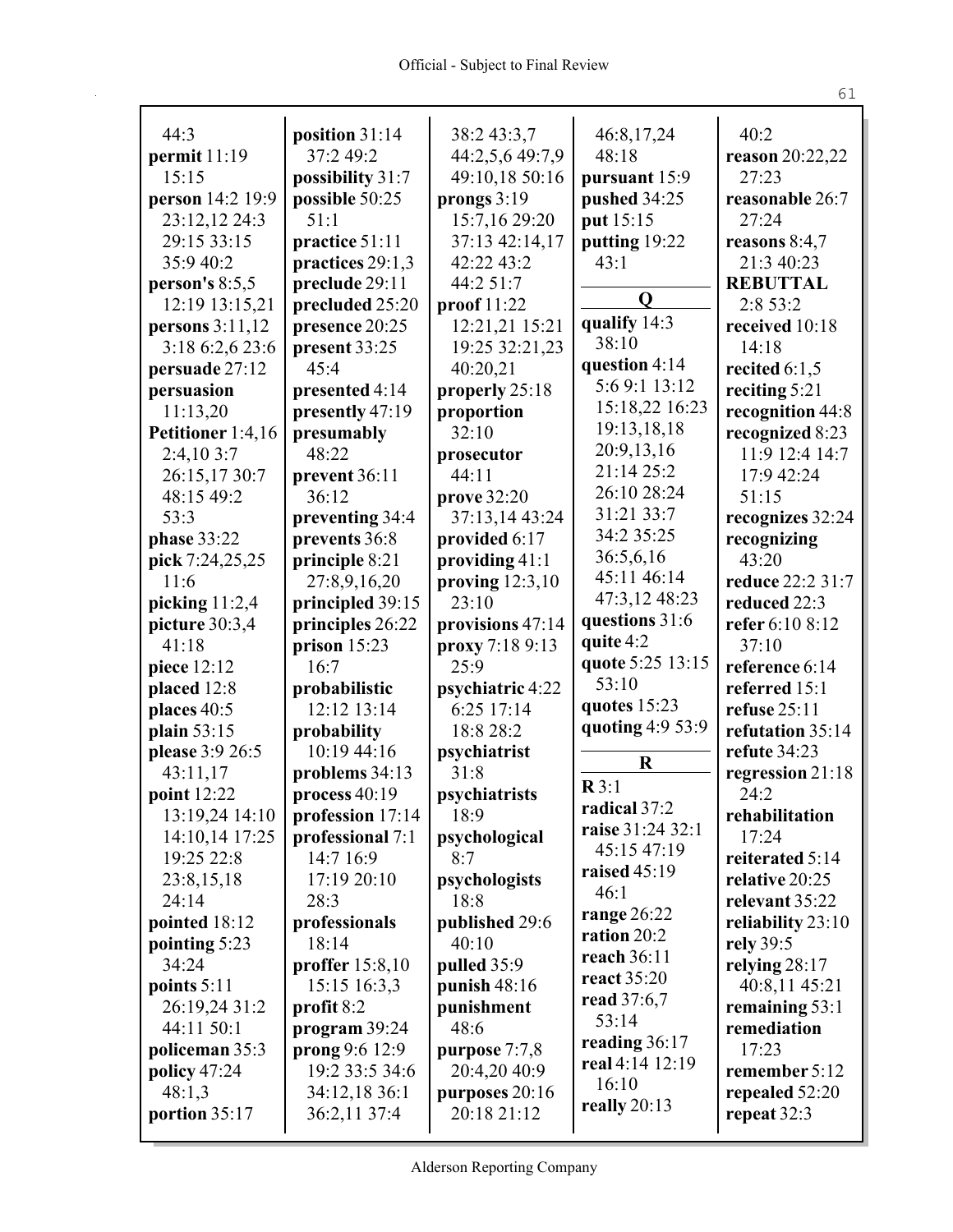| 45:11             | 35:10,11 48:14     | 32:2 33:6,10            | 6:17,198:12           | 46:3                  |
|-------------------|--------------------|-------------------------|-----------------------|-----------------------|
| replaced 34:16    | 48:21,25 49:4      | 34:4,738:5              | 19:15 28:4,20         | situation 23:22       |
| reply 23:18       | 49:7               | 44:13 53:16             | 29:13,14 38:17        | 27:1 44:18            |
| report 53:21      | retrospective      | scale 39:21             | 38:18 39:2,9          | situations 35:21      |
| reported 36:23    | 15:21              | <b>Scalia</b> 4:20 5:10 | 39:12 40:9            | $six$ 14:15 22:3      |
| represents 26:7   | retrospectively    | 6:19 7:7,20,23          | 51:21 52:11,14        | 31:5                  |
| require 6:1       | 14:21 15:2         |                         |                       | small $44:15$         |
|                   |                    | 16:23 18:16,21          | 52:16 53:11,20        |                       |
| 11:18 25:6        | right 7:20 9:9,23  | 18:22 27:7              | <b>SEMs</b> 11:8 20:7 | 49:22 50:9            |
| 39:18,19          | 10:9 22:9,9,11     | 34:19,21 35:5           | sentence 33:24        | society 17:13,18      |
| required 28:12    | 22:15,23,24        | 45:15,22 46:25          | 53:18                 | 19:11 38:3            |
| requires 25:8     | 23:1 28:23         | 47:3,6                  | separate 33:21        | <b>Solicitor</b> 1:17 |
| respect 4:5 12:9  | 29:4 30:18         | scholars 16:25          | sequenced 43:5        | somebody 13:9         |
| 17:14 29:20       | 31:15 34:2         | school 39:20            | serve 46:18           | 19:22 23:22           |
| 33:19,23 34:2     | 44:3,4,9 45:1,6    | 40:12 42:11             | services $41:1,2$     | 27:14 30:25           |
| 34:10 36:15       | 45:17,18 49:5      | scientists 21:17        | session 47:17         | 33:3 34:3 35:6        |
| 40:1,19 48:22     | rigid $51:11$      | <b>SCLIA 35:14</b>      | set 25:24 28:7        | 37:23 49:6            |
| respectfully      | road 39:14         | score 6:18 7:4,5        | 40:12                 | sorry 9:10,11,21      |
| 52:23             | <b>ROBERTS 3:3</b> | 7:219:13                | <b>SETH</b> 1:15 2:3  | 42:15 46:15           |
| respond $5:11$    | 9:20,25 10:5,9     | 10:18,21 12:11          | 2:9 3:6 53:2          | 47:25                 |
|                   |                    |                         |                       |                       |
| <b>Respondent</b> | 10:14,20,23        | 13:9, 10, 15, 17        | setting 40:22,25      | sort 43:22            |
| $1:18$ 2:7 26:3   | 11:1,526:1         | 14:8 21:6               | 42:10,11 45:19        | Sotomayor 3:22        |
| responding        | 52:25 53:24        | 23:24,25 24:8           | 49:12                 | 9:2 28:15,19          |
| 26:10 35:24       | roughly 12:18      | 24:11,12,16             | shared 40:21          | 29:2,9 38:13          |
| response 16:22    | row 16:12 45:12    | 25:18 26:23             | short 11:24           | 38:20,24 39:7         |
| responses 28:9    | 46:6               | 27:5,6 29:12            | show 14:24            | 42:13,16,20           |
| responsible 35:7  | rule 4:1,3,13,24   | 32:25 36:9,20           | 35:12 38:2,3          | 51:20 52:1,9          |
| restriction 4:12  | 15:19 28:10,12     | 38:5 39:23              | 44:15                 | 52:13,17              |
| restrictive 40:15 | 36:8 48:14         | 40:11 42:8,23           | showing 34:4          | Sotomayor's           |
| 42:7              | 53:6               | 44:11,23,24             | 38:11 43:17           | 21:14                 |
| result 7:4        | <b>ruled</b> 15:6  | 49:4 50:6 53:7          | shows 36:25           | sound 31:16           |
| retain $51:10$    | rules 47:7         | 53:7                    | side 31:12            | 46:9                  |
| retardation 3:12  | ruling $44:7$      | scores 3:18 4:16        | significant           | speaking 15:1         |
| 3:194:8,16,23     | runs $23:17$       | 4:17 7:8 12:17          | 14:20 27:9            | 23:2                  |
| 5:3,22,24,25      |                    | 13:16 14:12,17          | 44:16                 | special $42:5$        |
|                   | S                  |                         |                       |                       |
| 7:17 8:9,19       | S2:13:1            | 23:12,13 24:14          | significantly         | spent $46:5$          |
| 12:3 13:13        | satisfied 43:3     | 24:25 25:9              | 3:12 12:10            | spring $47:17$        |
| 14:13,19,20       |                    | 26:11,13,16,18          | 19:3,8 24:16          | square $12:20$        |
| 16:14,18 17:21    | 49:18 50:15,16     | 26:23 27:11,17          | 30:14 35:10           | standard 3:16         |
| 18:24 21:4        | satisfy $36:2,15$  | 27:19 34:18             | similar $9:1$ 24:7    | 6:13,217:6            |
| 23:6 30:9         | 43:7 44:2,5,8      | 36:8,20 37:23           | 44:10 51:17           | 8:16,23 9:6,8         |
| 32:12 34:24       | save 25:25         | 43:21                   | simple $15:22$        | 9:15,21 10:6          |
| 35:15 38:11       | saying 9:21        | second $30:1$           | simply $7:2$ 24:14    | 10:10,12 11:8         |
| 45:16 48:13       | 15:24 22:21        | see 11:25 12:24         | 26:18,23 44:7         | 11:14,22 12:21        |
| 53:13             | 28:5,19 29:10      | 17:16 20:14             | 50:14                 | 14:5,8,9 18:1         |
| retarded 6:2      | 29:14 52:10        | 31:13                   | single $6:11,11$      | 19:1,10 21:9          |
| 32:14 33:4,18     | says 18:19 29:13   | seized 34:25            | $\sin 35:437:8,17$    | 24:5,11,19            |
| 34:3,5,8 35:6,7   | 30:13 31:9         | <b>SEM 3:20 6:14</b>    | 43:12 45:13           | 25:11 26:15           |
|                   |                    |                         |                       |                       |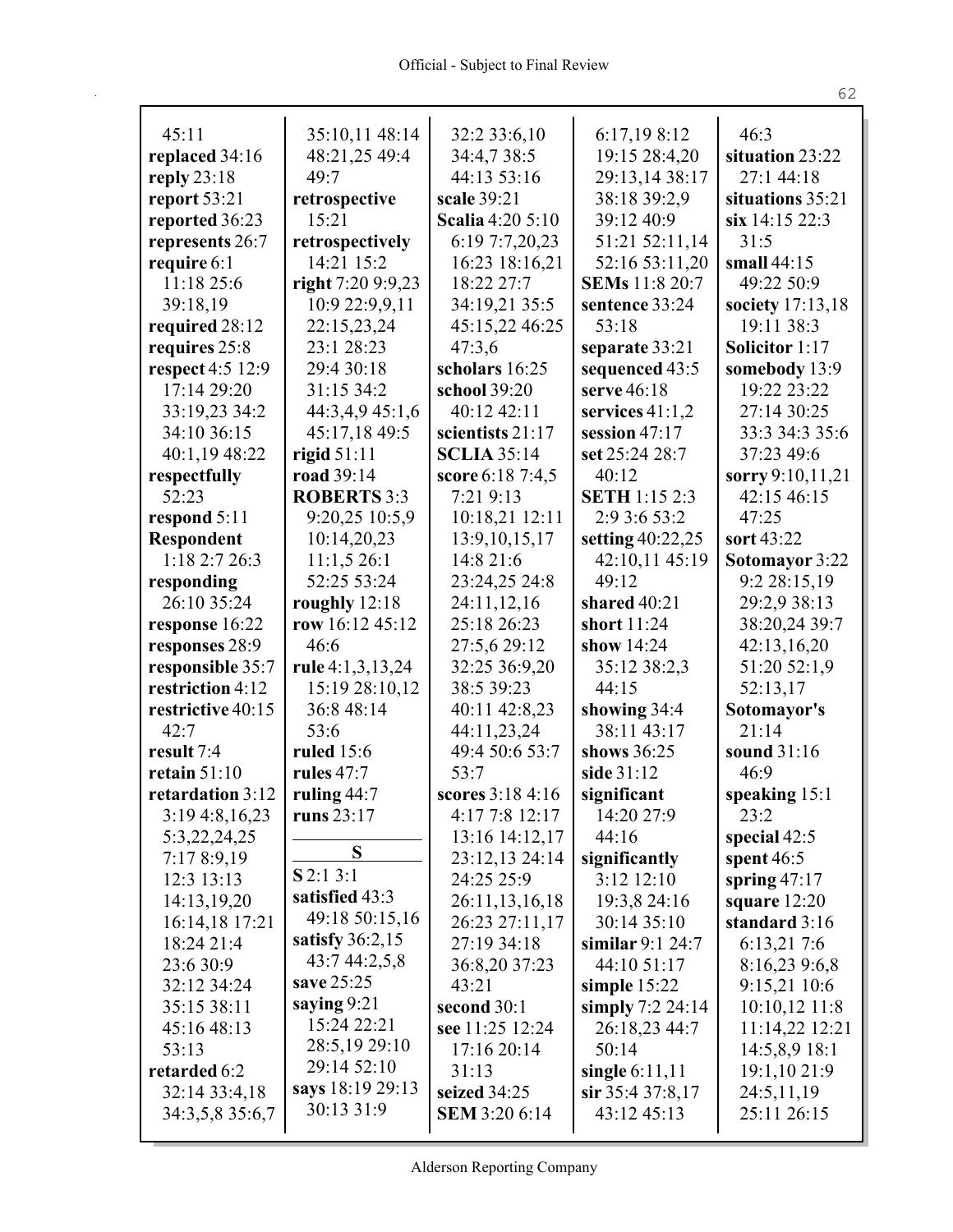| 28:21 29:10                       | 42:25 43:1                    | system $17:20$      | 34:18 35:17,17                 | 29:24 30:2                        |
|-----------------------------------|-------------------------------|---------------------|--------------------------------|-----------------------------------|
| 32:21,23 37:25                    | stops $33:14,16$              | 46:10               | 36:14,19,20,22                 | 37:9 41:23                        |
| 51:14,24,25                       | stuck 20:19                   |                     | 37:23 38:2,14                  | 43:14 51:22                       |
| 52:21 53:16                       | studies 17:15                 | T                   | 38:15 40:10,11                 | 52:13                             |
| standards 3:25                    | study $4:21$                  | T2:1,1              | 42:23,23,24                    | three 3:19 6:1                    |
| 4:7 28:6 30:1                     | sub-average                   | take 4:4,4 9:14     | 44:14,15,23,24                 | 15:7,16 19:7                      |
| start $21:15$                     | 30:14                         | 19:12,24 20:9       | 49:8 50:5,11                   | 24:4 29:20                        |
| 26:10                             | subaverage 3:13               | 24:2 26:18,23       | 50:18 51:5,9                   | 30:10,13 36:15                    |
| started 9:2                       | 12:10 19:3,8                  | 27:2 29:15          | 53:8                           | 37:13 44:3,6                      |
| state 1:17 4:15                   | subject $7:10$                | 32:5,20 40:11       | <b>tested</b> 16:10            | 51:7                              |
| 6:10,11,12,13                     | 17:2 30:22,24                 | 45:12 50:5,12       | testify $44:19,20$             | three-part $12:5$                 |
| $9:3,12$ 11:15                    | 35:8 36:23                    | 53:8                | testimony 16:4                 | 30:6                              |
| 11:16,19 12:2                     | submission 9:25               | taken 6:17 7:3      | testing 8:17 16:6              | three-prong                       |
| 12:13,14,15                       | 10:13                         | 50:18               | 20:24,24 21:11                 | 29:18 34:6                        |
| 13:7,25 15:6                      | submit $26:25$                | takes 23:22 24:4    | 50:24                          | 35:17 36:14                       |
|                                   |                               | 24:18               |                                | 49:8                              |
| 18:7 20:19<br>23:14 25:1,8        | 28:11 36:17<br>submitted 54:1 | talk 16:20 17:1     | tests 3:17 6:1                 |                                   |
|                                   |                               | 47:21 49:19         | 7:15,24 13:20                  | threshold 32:18                   |
| 25:16 28:5                        | 54:3                          | <b>talked 35:22</b> | 21:7,8 23:11                   | 41:7,17 43:15                     |
| 30:23 34:23                       | substantial                   | talking $7:23,24$   | 23:11 24:4,4,8                 | 48:9 49:10                        |
| 35:5,12,13                        | 17:13 38:11                   | 9:22 12:25          | 24:17 28:8,16                  | 50:9                              |
| 41:6,942:1,1,2                    | 41:10                         |                     | 29:4 31:10                     | time 19:5 22:4                    |
| 42:6 43:20                        | substantially                 | 13:4 19:2           | 39:18 53:8                     | 23:8,12,17                        |
| 53:4                              | 31:24                         | 26:12 36:7          | <b>Thank 26:1</b>              | 25:25 27:4                        |
| <b>State's 13:12</b>              | subtract 26:19                | talks 35:20         | 30:20 52:25                    | 31:1 32:5                         |
|                                   |                               |                     |                                |                                   |
| 15:9,9                            | 26:24                         | Tallahassee 1:18    | 53:23,24                       | 34:16 39:3                        |
| <b>States</b> 1:1,12              | suggest $29:1$                | task 4:10           | theories 18:4                  | 50:7                              |
| 3:254:7,10,10                     | suggested 31:25               | tell 4:1 30:18,21   | thing $8:12 \; 16:25$          | <b>Timely</b> 47:18               |
| $4:25,25\ 5:7,8$                  | 47:13 48:15                   | 48:2                | 22:14,17,19,22                 | times 22:3 23:12                  |
| 5:16 6:9 9:15                     | suggesting 29:7               | ten 46:4            | 22:24,24 23:17                 | 31:5                              |
| 19:5 25:23                        | 39:5                          | terrible 31:16      | 30:24 31:11                    | today 4:1 44:10                   |
| 51:10,13,16,16                    | suggestion 13:12              | 32:8,9              | 50:1 51:15                     | token 44:5                        |
| statistical 3:20                  | suggests 13:12                | test 4:16,18 5:17   | things $17:21$                 | told 7:1 12:14,15                 |
| 4:18 7:3 8:16                     | 13:13 17:18                   | 6:18,23 7:1,4,5     | 19:1 22:12                     | tool $49:6,7$                     |
| 13:16 20:9                        | supervised                    | 7:5,219:13          | 27:21,21                       | tort 21:21                        |
| 24:9,17 26:22                     | 14:16                         | 10:7,18 12:5        | think $5:29:5$                 | tracks 33:15,17                   |
| 28:16 50:16                       | supply $7:15$                 | 13:17 14:1,6        | 12:6, 12, 24                   | transient 16:15                   |
| statistics 50:21                  | supported $41:14$             | 14:12,17 15:24      | 15:3 18:8,11                   | treatment 8:3                     |
| statute 6:15 41:7                 | suppose $23:10$               | 16:7 18:24          | 23:9,16 25:20                  |                                   |
| 47:16 52:6                        |                               | 19:15 20:5          |                                | trial $15:6,22$<br>trials $21:22$ |
|                                   | 23:11 28:2,4<br>39:20         | 21:6 22:3           | 27:18 31:3,11<br>31:14,19 32:7 | true $7:18,21$                    |
| 53:15,16,22                       |                               | 23:23 25:9,12       | 36:5 39:1,10                   | 9:13 12:11                        |
| statutes $6:10,11$<br>47:14 51:17 | Supreme $1:1,12$              | 25:19 26:14,16      |                                |                                   |
|                                   | 15:13,17 26:7                 | 28:21 29:3,5        | 41:10,12,16                    | 13:9, 15, 16, 18                  |
| 52:15                             | 47:20 52:24                   | 29:12,13,18         | 42:4 43:4 46:7                 | 13:19 14:11                       |
| stay $39:8$                       | 53:5,9                        | 30:6,16 31:5        | 46:11,12                       | 17:16,16 18:25                    |
| stop $29:223:7$                   | sure 4:3 8:20                 | 32:25 33:4          | thinking $22:22$               | 32:25 33:16                       |
| 39:16<br>stopping $42:22$         | 31:23 41:22<br>45:8           | 34:6,6,7,8,11       | third $30:1$<br>thought $10:5$ | 50:1,8,10,24<br>51:3              |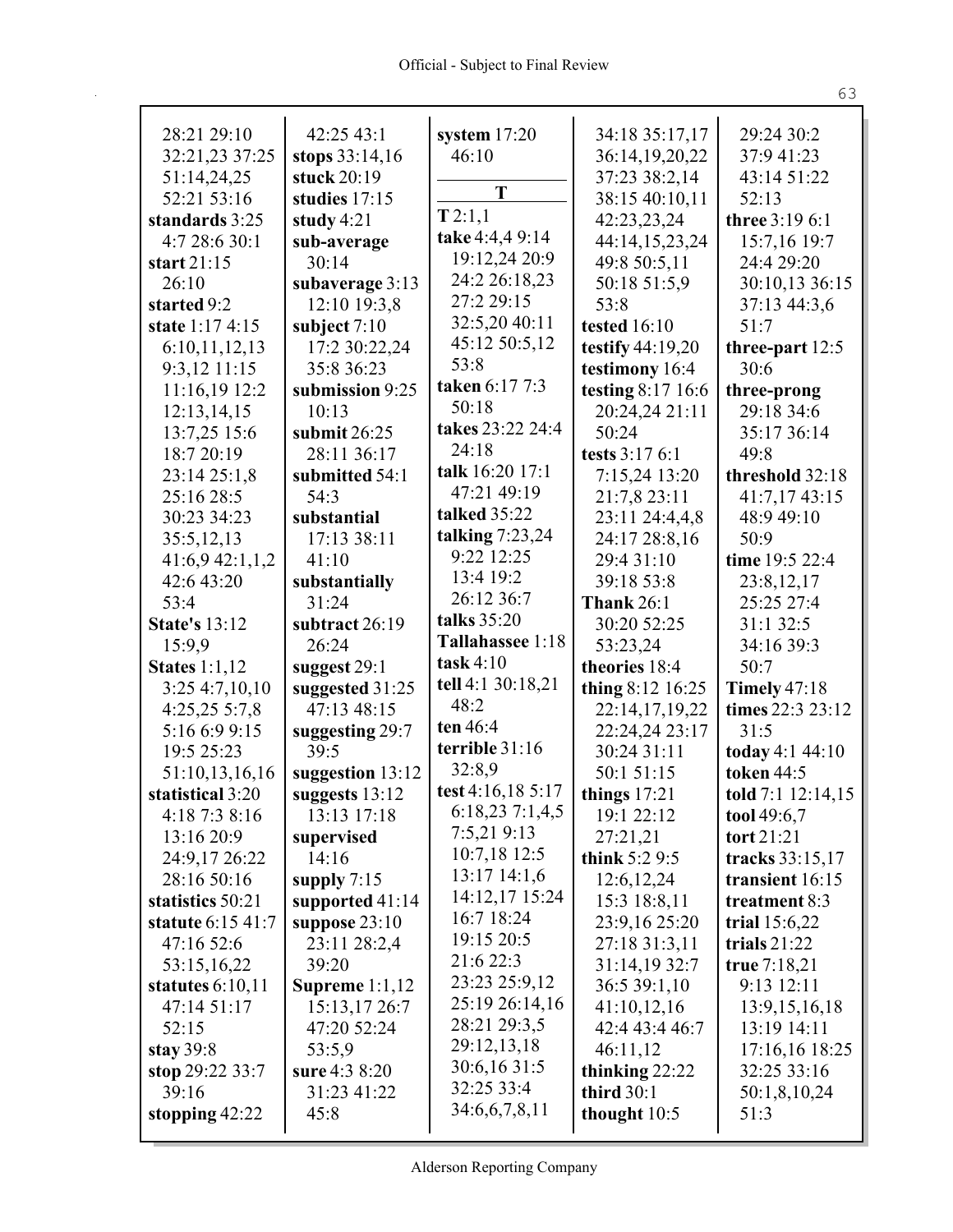| trying 10:15         | v 1:5 3:4,10 5:15               | 25:16 31:25                             | 51:12,23 52:4    | 2002 6:15      |
|----------------------|---------------------------------|-----------------------------------------|------------------|----------------|
| 27:12 42:12          | 5:15 53:4                       | 53:1,2,4,25                             | 52:12,15,18      | 2014 1:9       |
| two 6:13 9:7         | valid 13:9 25:18                | way 13:7 19:21                          | witness 31:1     | 24 23:12       |
| 10:10 11:7,8         | varies $11:15$                  | 23:9 29:4 31:2                          | woman 34:25      | 24.946:5       |
| 14:9 15:7,12         | variety 8:7                     | 31:8,18 37:19                           | 45:23            | 25 23:11       |
| 15:16 16:4           | 20:16,18 21:3                   | 37:25 39:12,13                          | words 43:15      | 262:7          |
| 19:1,9 20:7          | view $9:2,17.25:6$              | 39:15 43:5                              | work 37:25       |                |
| 24:4 26:13           | 25:7,15,16,23                   | 51:18                                   | world 16:10      | $\mathbf{3}$   |
| 28:9,18 29:10        | 29:25                           | ways 4:11 31:4                          | 35:21            | 3 1:9 2:4 5:21 |
| 29:12 42:14,17       | violation 31:20                 | 31:10,10 38:4                           | wouldn't 42:10   | 23:18          |
| 42:22 44:3,5         | Virginia 3:10                   | We'll 3:3                               | 42:10 43:8       | 3185:19        |
| 51:14,24,25          | 52:20                           | we're 12:25 19:2                        | 44:6             | 35 16:11 45:12 |
| 53:16                | virtually 5:21                  | 19:22 26:12                             | wrong $10:3$     |                |
|                      | vocational 17:23                | 38:22 40:17                             | 30:11 31:15,23   | 4              |
| U                    |                                 | 41:7,7 42:25                            | 34:8 40:3        |                |
| ultimate 5:17        | W                               | 43:1                                    | 43:17            | 5              |
| 33:2,5               | want 16:22                      | we've 22:3 23:20                        |                  | 55:22 10:2     |
| unconstitutio        | 21:13 22:5,22                   | 34:2 36:6                               | X                | 11:10 20:5     |
| 6:8                  | 23:17 27:7                      | Wechsler 21:8                           | x 1:2,7          | 22:3 26:19,24  |
| understand 6:4       | 30:18,21 31:3                   | 23:11 26:14                             |                  | 29:13 31:1,2   |
| 12:23 13:2,23        | 32:3,7 40:13                    | 27:3,3 50:18                            | Y                | 47:11          |
| 20:15 26:17          | 40:14,14 41:12                  | week 18:3                               | year 34:17       | 53 2:10        |
| 39:15 41:20          | 41:17 45:8                      | went 45:20                              | years 16:11      |                |
| 44:22                | 48:22 50:21                     | weren't $7:16$                          | 45:12,16 46:5    | 6              |
| understanding        | wanted 23:16                    |                                         | 47:11            | 6041:8,16      |
| 24:22,23 36:9        | 31:12                           | wide 20:16,17                           | young 34:25      | 65 36:13       |
| understood           | wants $39:21$                   | widely $23:3$<br><b>Winsor</b> 1:17 2:6 |                  | 66 27:6 50:3   |
| 28:24                | <b>Washington</b> 1:8           |                                         | Z                | 67 50:3        |
| undisputed 43:6      | 1:15                            | 26:2,4 27:18                            |                  | 68 30:24,24,25 |
| <b>United 1:1,12</b> | wasn't 46:14                    | 28:9,18,23                              | $\boldsymbol{0}$ | 49:17 50:3     |
| universal 10:13      | Waxman $1:15$                   | 29:5,18,23                              |                  | 69 24:11 27:15 |
| 11:10 16:8           | 2:3,9 3:5,6,8                   | 30:5 31:23                              | 1                | 38:1           |
| universally $3:17$   | 3:224:45:10                     | 32:9,15,17                              | 10 23:18 45:16   |                |
| 53:10,11             | 6:217:14,21                     | 33:19 34:10,19                          | 10:051:133:2     | 7              |
| up-to-date $25:19$   | 8:4,11,15,20                    | 34:20 35:4,13                           | 100 10:8 19:23   | 70 4:2 5:1,23  |
| uphold $15:19$       |                                 | 35:16 36:14                             | 51:1             | 6:13 7:12,25   |
|                      | 9:5,11,24 10:4<br>10:7,10,16,21 | 37:1,8,11,17                            | 11:02 54:2       | 7:258:13       |
| upper $8:1,1$        |                                 | 38:7,18,22                              | 12-10882 1:4 3:4 | 10:10 11:21    |
| upside $31:15$       | 10:25 11:4,7                    | 39:1,10 40:4,7                          | 125 15:17        | 12:20 13:10    |
| use $20:11,16,22$    | 11:15,24 12:24                  | 41:5,9,22 42:4                          | 130 39:22,24     | 15:14 18:23    |
| 20:23 24:17          | 13:3,6 14:4,22                  | 42:15,18,25                             | 40:2             | 22:4 25:19     |
| 25:8 28:4,5          | 15:5 16:2 17:7                  | 43:12,18 44:4                           | 15 32:6          | 30:2,4,16,22   |
| 29:13 38:16          | 17:17 18:11,21                  | 44:22 45:2,6,9                          | 158 15:11        | 32:3,18 33:16  |
| 39:18                | 18:25 19:12                     | 45:13,18,24                             | 18 3:15 6:10     | 36:13 40:2     |
| useful 20:17         | 20:7,14,21                      | 46:3,11,15,20                           | 1978 45:13,23    | 41:24,25 43:16 |
| uses 17:21,22        | 21:20 22:7,11                   | 46:23,25 47:16                          |                  | 43:16,22 44:12 |
| V                    | 22:14,19 23:1                   | 47:23,25 48:4                           | $\boldsymbol{2}$ | 44:24 48:9     |
|                      | 23:15 25:3,7                    | 48:10,24 49:9                           | 2.512:19         | 49:1,4,14,22   |
|                      |                                 |                                         |                  |                |

Alderson Reporting Company